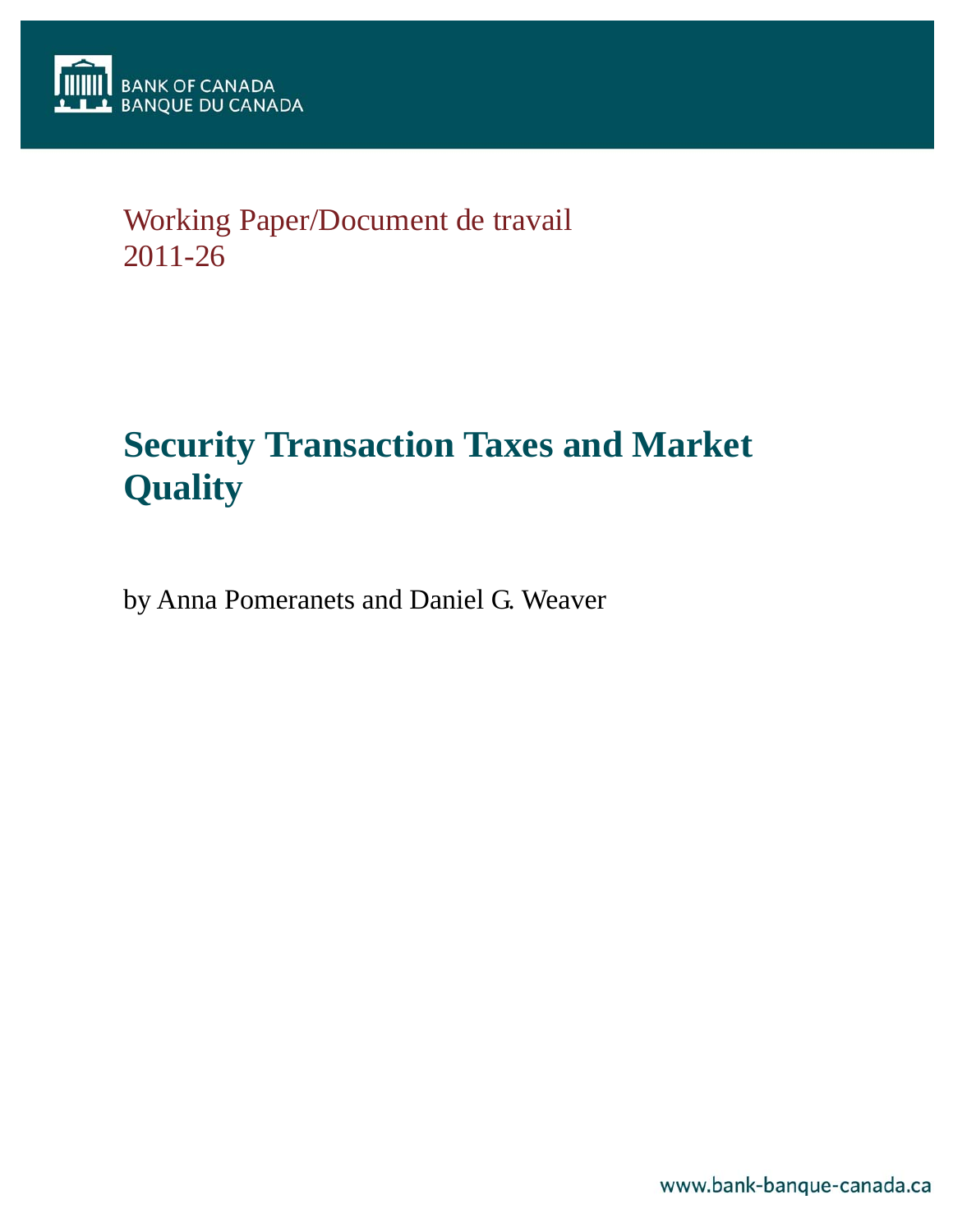Bank of Canada Working Paper 2011-26

November 2011

## **Security Transaction Taxes and Market Quality**

**by** 

## Anna Pomeranets<sup>1</sup> and Daniel G. Weaver<sup>2</sup>

1Financial Markets Department Bank of Canada Ottawa, Ontario, Canada K1A 0G9 apomeranets@bankofcanada.ca

2Department of Finance and Economics Rutgers Business School Rutgers University Piscataway, New Jersey 08854-8054 daniel\_weaver@rbsmail.rutgers.edu

Anna Pomeranets is the author to whom correspondence should be addressed.

Bank of Canada working papers are theoretical or empirical works-in-progress on subjects in economics and finance. The views expressed in this paper are those of the authors. No responsibility for them should be attributed to the Bank of Canada.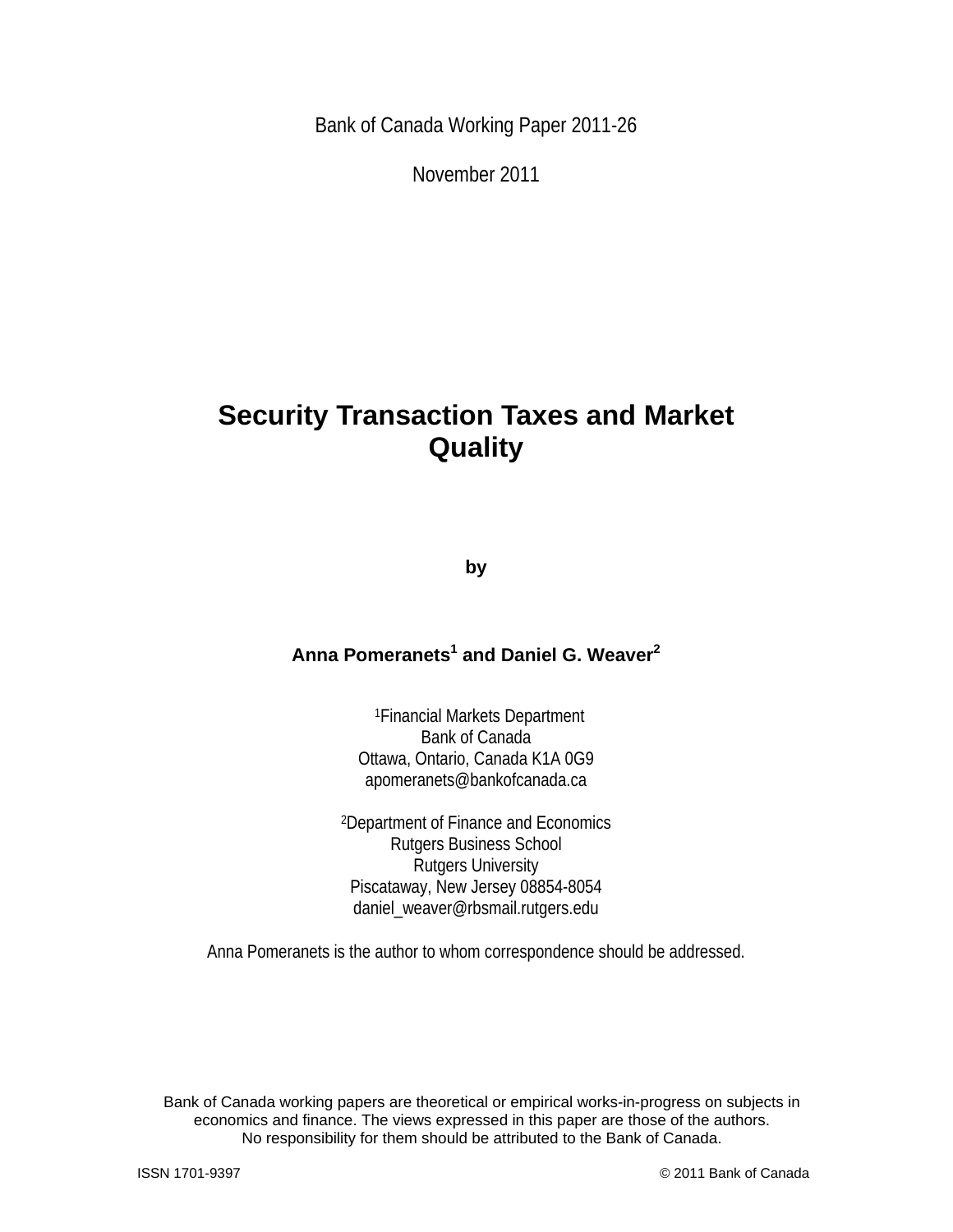## **Acknowledgements**

We thank Yakov Amihud, Sermin Gungor, Scott Hendry, Charles Jones, Simi Kedia, Teodora Paligorova, Oded Palmon, Joshua Slive, Gwendolyn Webb, and Jonathan Witmer for their comments on earlier versions of this study. We thank the Whitcomb Center for Research in Financial Services for research support.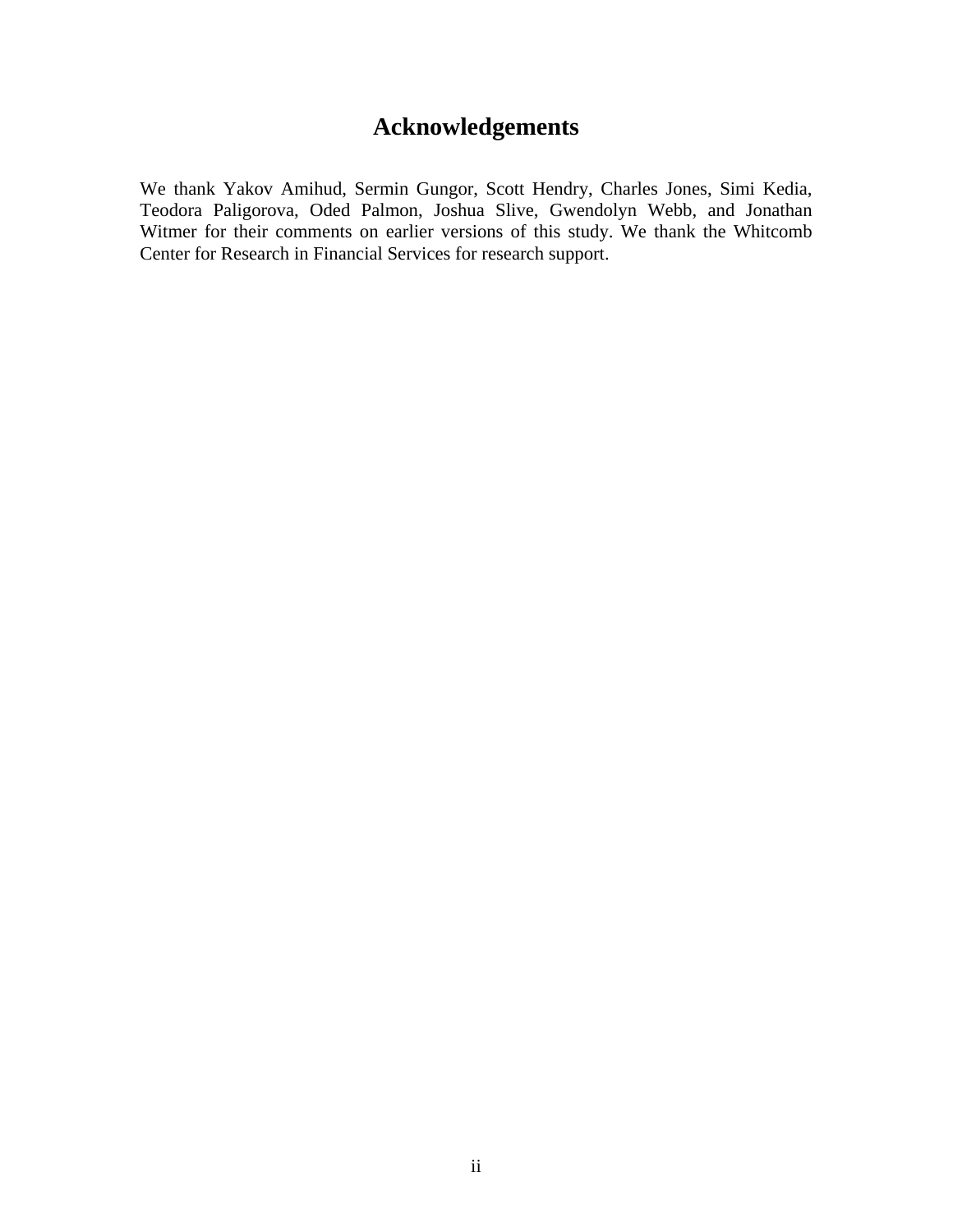## **Abstract**

We examine nine changes in the New York State Security Transaction Taxes (STT) between 1932 and 1981. We find that imposing or increasing an STT results in wider bidask spreads, lower volume, and increased price impact of trades. In contrast to theories of STT imposition as a means to reduce volatility, we find no consistent relationship between the level of an STT and volatility. We examine the propensity of traders to switch trading locations to avoid the tax and find no consistent evidence that they will change locations. We do find evidence to suggest that taxes imposed on the par value of stock will result in corporations managing the par value in the direction of minimizing the impact of the tax on investors.

*JEL classification: G10, G12, C43 Bank classification: Financial markets; Market structure and pricing; Econometric and statistical methods* 

## **Résumé**

Les auteurs examinent les neuf changements que l'État de New York a apportés à sa taxe sur les transactions de titres entre 1932 et 1981. Ils constatent que l'instauration d'une taxe de ce genre ou sa majoration conduit à un élargissement des écarts entre les cours acheteur et vendeur, à une baisse des volumes ainsi qu'à une augmentation de l'incidence des transactions sur les prix. À l'inverse de ce que prédisent les théories prônant l'imposition d'une taxe sur les transactions afin de réduire la volatilité des marchés financiers, ils n'observent aucun lien systématique entre le niveau de la taxe et celui de la volatilité. Ils se penchent aussi sur la tendance qu'auraient les arbitragistes à se relocaliser pour soustraire leurs transactions à la taxe. Les données ne corroborent pas cette hypothèse. Les auteurs relèvent cependant des indices montrant que l'imposition d'une taxe sur la valeur nominale d'une action incite la société émettrice à gérer cette valeur de manière à minimiser l'effet de la taxe sur les investisseurs.

*Classification JEL : G10, G12, C43 Classification de la Banque : Marchés financiers; Structure de marché et fixation des prix; Méthodes économétriques et statistiques*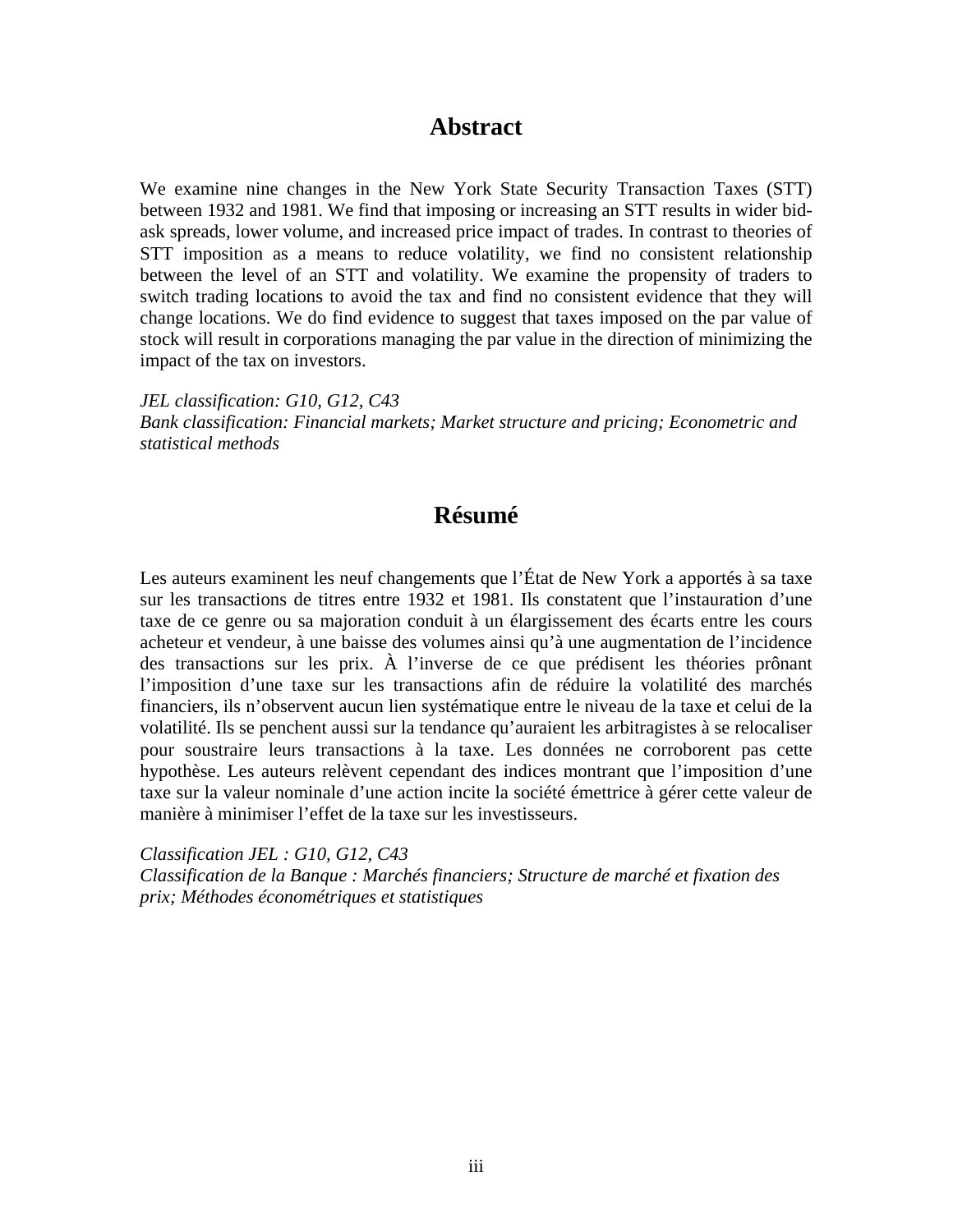Securities transaction taxes (STTs) have received renewed interest as a result of the recent economic turmoil. At the Pittsburgh summit in September 2009, the G-20 leaders tasked the International Monetary Fund (IMF) to explore a "range of options countries have adopted or are considering as to how the financial sector could make a fair and substantial contribution toward paying for any burdens associated with government interventions to repair the banking system" and report back for the June 2010 Toronto meeting. An STT was one potential instrument considered for raising revenue from the sector's activities and has gained support from several G-20 countries, such as France and Germany.<sup>1</sup>

For decades advocates of STTs have argued that the tax can be used to raise significant tax revenue while discouraging destabilizing speculative trading and limiting excess volatility by 'throw[ing] sand in the wheels' of financial markets. Opponents of STTs, in contrast, argue that an STT will harm market quality by reducing volume, increasing price volatility and causing inefficient price discovery. They contend that an STT can lead to lower asset prices, an increased cost of capital for businesses, lower returns to savings and widespread tax evasion. This debate is frequently revisited, yet no consensus on the impact of STTs has been reached. The issue though has immediate policy implications, and is of great interest to policymakers, academics and politicians.

Empirical studies examining the implications of an STT either use a quasi-tax<sup>2</sup>, test smaller markets which do not provide a variety of firm sizes, or look at international market competition where a lack of fungibility inhibits the transfer of volume from one exchange to another. Further, there is no existing empirical study of the impact of a U.S. imposed STT on

<sup>&</sup>lt;sup>1</sup> "Germany, France Press EU on Transaction Tax" *Wall Street Journal*, July 9, 2011.<br><sup>2</sup> A quesi tox is a fixed financial pour part required to trade (e.g. fixed commissions).

 $2 \text{ A quasi-tax}$  is a fixed financial payment required to trade (e.g. fixed commissions).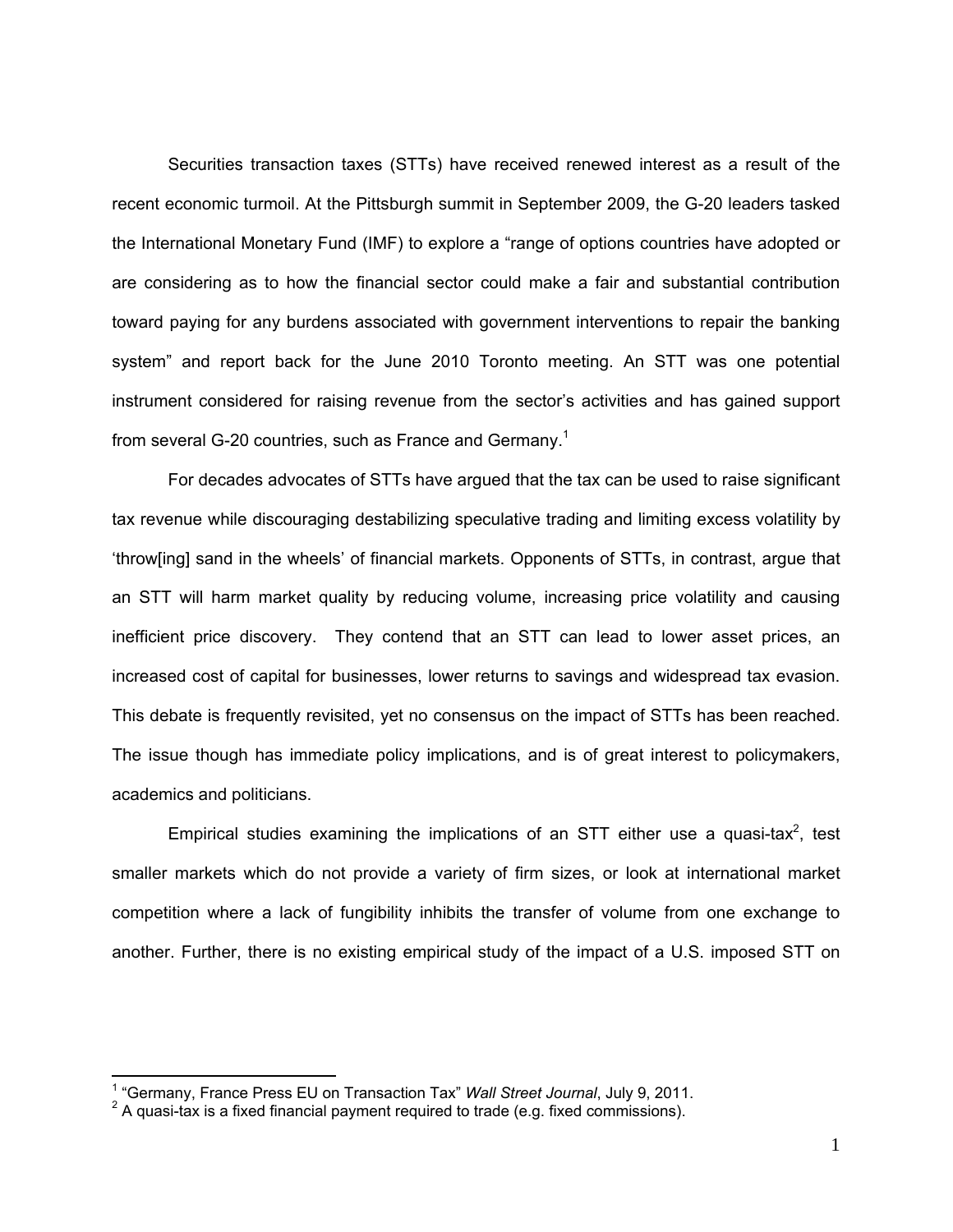market quality.<sup>3</sup> Nor is there an empirical study that examines the direct impact of a security transaction tax on equity spreads. This paper strives to fill that void by examining nine changes in the level of an STT imposed by New York State from 1905 to 1981. This is the first paper to comprehensively examine the impact of a U.S. imposed STT on various measures of market quality. In addition, unlike previous studies that observe the transfer of volume across country borders, our dataset offers the opportunity to test the hypothesis that an STT in New York State shifts volume from the NYSE to U.S. regional exchanges.

While proponents of STTs argue that the imposition or increase in the tax will reduce speculative trading and thus volatility, we find no significant relationship between an STT and volatility. Being the first paper to empirically examine the impact an STT has on spreads, we find that an increase in the level of the STT is accompanied by an increase in spreads. Consistent with previous literature we find that volume moves in the opposite direction of the tax change. Finally, we find a direct relationship between STTs and price impact. Taken together we find that an STT harms market quality.

In the following section, we review the regulatory history of U.S. STTs at both the state and federal level. We then review existing theoretical and empirical work in section III. Section IV describes our data and presents our methodology, Section V contains results and is followed by our conclusions in section VI.

#### **II. Regulatory History**

The first New York State transfer tax was imposed on June 1, 1905 at the rate of two cents per \$100 of par value on stocks traded, transferred, or delivered in New York State.<sup>4</sup> The tax was not implemented as a financial stability measure, but a revenue generator and was

 3 Amihud and Mendelson (1992) argue that a STT of 0.5 percent will increase transaction costs. Employing a model of asset pricing with transaction costs they project that a 0.5 percent STT will increase the average firm cost of capital by 1.3 percent and reduce the average NYSE stock price by 13.8 percent. 4 Traded refers to the location of the exchange or contra broker. Transferred refers to the location of the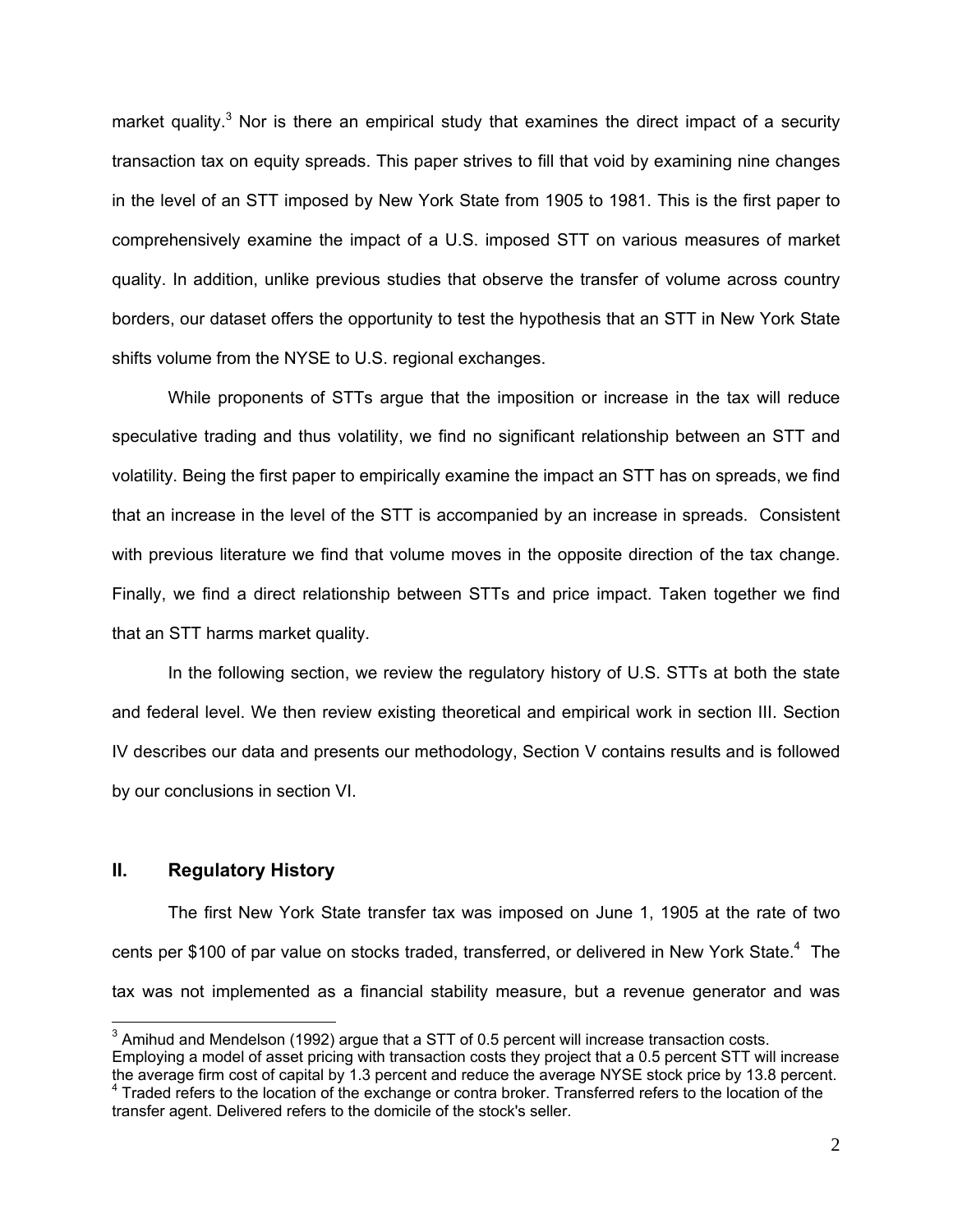estimated to produce annual revenues of \$5,000,000 to make up for the state deficit.<sup>5</sup> The original law contained a graduated tax schedule for stocks with par values below \$100. In 1906, the New York legislature passed an amendment to the law which eliminated the graduated schedule for stocks with par values less than \$100. In January of 1907 that amendment was declared unconstitutional and the graduated schedule was reinstated. Seven years later in response to some companies issuing stock with no par value, the law was amended to place a two cent tax on shares issued without par value. $6$  Suffering under the weight of the Great Depression, New York doubled the STT on March 1, 1932 to four cents per \$100 of par value and four cents per share for stocks without a par value to meet large state deficits. The graduated feature of the tax was effectively maintained for stocks with par values less than \$100 per share. For example, a stock with a par value of \$10 paid an STT of \$0.004 per share.

In an effort to avoid the now doubled STT, firms began reducing their par values. By March of 1933 200 listed firms had reduced their par values to between \$1 and \$10 thereby greatly reducing the impact of the tax.<sup>7</sup> In response to this trend, New York's governor proposed that the tax be changed to a price basis rather than par value.<sup>8</sup> Effective June 2, 1933 the tax became \$0.03 *per share* for stocks trading below \$20 a share and \$0.04 *per share* for stocks trading at or above \$20.

In 1945 the schedule was modified for shares selling for less than \$20. In particular, for shares selling for less than \$5, a tax of \$0.01 per share was charged; for shares selling between \$5-10 a tax of \$0.02 per share was charged; for shares selling between \$10-20 a tax of \$0.03 per share was charged; and for shares selling for over \$20 a tax of \$0.04 was charged. $9$  This tax schedule remained in effect for 21 years, when on July 1, 1966 the STT was increased by 25%.

 $8$  Ibid

<sup>5</sup> "The Stock Transfer Tax", *New York Times,* 14 March 1905.

<sup>&</sup>lt;sup>6</sup> "Stock Transfer Tax Amendment," *Wall Street Journal, J*un 4, 1913, p. 7.<br><sup>7</sup> "Prekers Assail Stock Tay Plan " *Naw York Times, Mar 36, 1933*, p. N9

<sup>&</sup>lt;sup>7</sup> "Brokers Assail Stock Tax Plan," *New York Times, Mar 26, 1933, p. N8.* 

<sup>9</sup> "Transfer Tax Bill Signed", *New York Times,* 20 April 1945.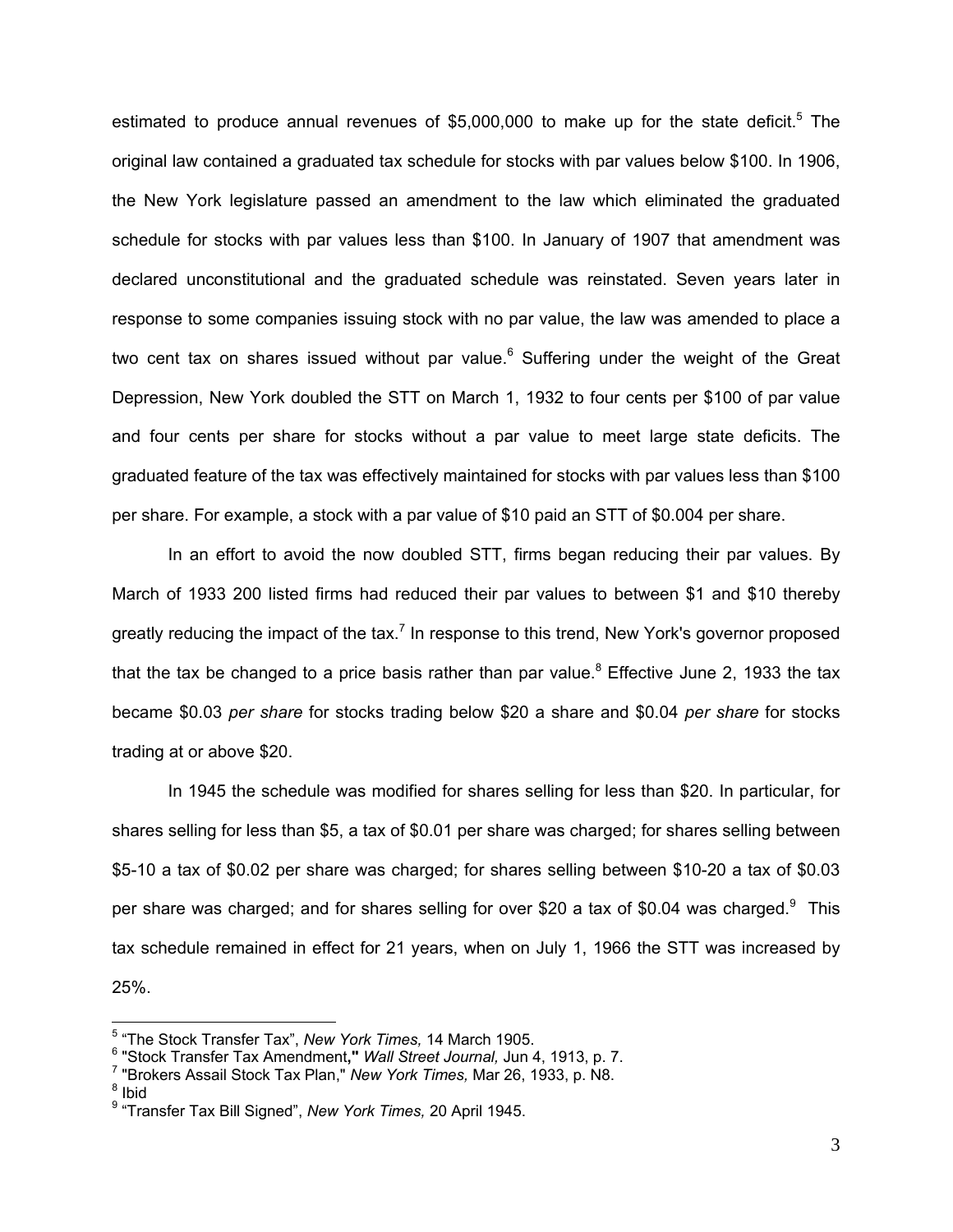Following the 1966 STT increase, the New York Stock Exchange (NYSE) began lobbying New York State to reduce the tax stating that it put them at a competitive disadvantage relative to out-of-state exchanges. As it had done in the past the NYSE threatened to move out of New York to avoid the tax. Bowing to pressure from the NYSE, in 1968, an amendment was introduced that gradually reduced the tax imposed on non-residents until it reached a reduction of 50% by July 1, 1973.<sup>10</sup> At the time, 12% of US investors were subject to the tax as New York residents.<sup>11</sup> The amendment also capped the maximum tax liability per trade for residents and non-residents placing orders within New York to \$350.<sup>12</sup>

In August 1975, a 25% surcharge was imposed on all stock transactions, which would expire on July 31, 1978. Prior to its expiration, in a lawsuit filed by the Boston Stock Exchange, the U.S. Supreme Court found the 1968 amendments to be unconstitutional because they violated the interstate commerce clause by discriminating against interstate sales.<sup>13</sup> New York taxed sales made on non-New York exchanges more heavily than those sales made on New York exchanges. As a result, following the 25% surcharge expiration on July 31, 1978, a four year phase-out period began. During this period, rebates were issued to residents, nonresidents and orders placed through the Inter-market Trading System (ITS).<sup>14</sup> For New York residents, starting October 1, 1979, 100% of the tax was paid and 30% was rebated; beginning October 1, 1980, 60% was rebated; and starting October 1, 1981 100% was rebated. The phase-out period was slightly different for non-residents who continued to pay 50% of the tax through July 31, 1978 and from August 1, 1978 to September 30, 1980, paid 62.5%. This

<sup>10</sup> "Stock-Transfer Tax Cut Is Signed," *New York Times,* 23 June 1968, p.44.

 $11$  Ibid

<sup>&</sup>lt;sup>12</sup> Between July 1, 1969 to June 30, 1970 non-residents paid 95%; July 1, 1970 to June 30, 1971 nonresidents paid 90%; July 1, 1971 to June 30, 1972 non-residents paid 80%; July 1, 1972 to June 30, 1973 non-residents paid 65% and starting on July 1, 1973 and thereafter non-residents paid 50%.

 $^{13}$  U.S Supreme Court. Boston Stock Exchange v. State Tax Commission, 429 U.S. 318 (1977)<br><sup>14</sup> The inter-market trading system is an electronic linkage system that links together U.S. equity exchanges and 100% of the tax was rebated on all orders placed through ITS so that the tax would not hinder market competition. As a result, non-residents could avoid the tax entirely by placing orders through ITS.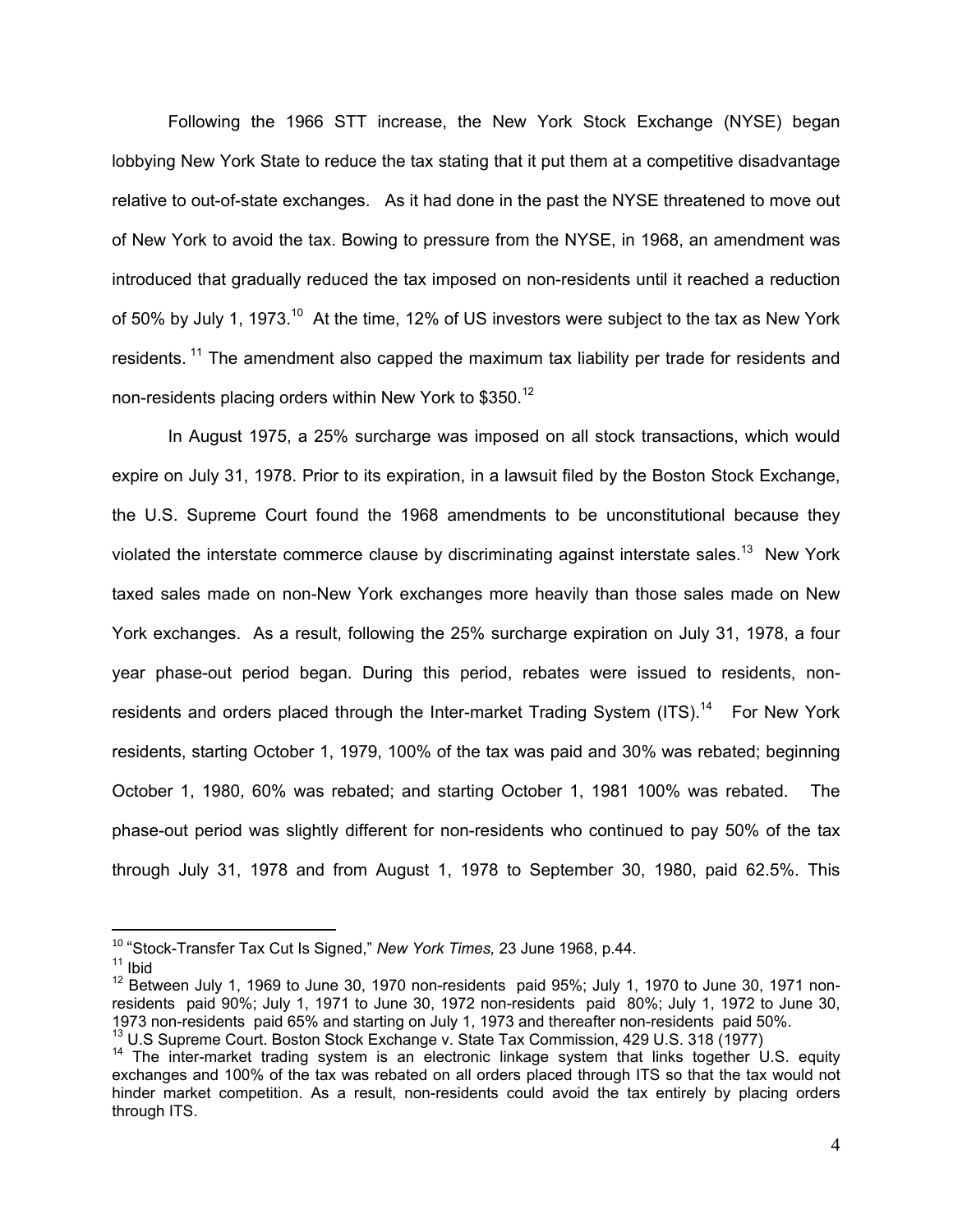coincided with the expiration of the 25% surcharge and left the effective tax paid by nonresidents unchanged. Starting October 1, 1980 non-residents were subject to the same tax schedule as residents. Appendix A illustrates effective transfer tax rates for various stock prices and partitioned by whether the investor was a New York resident or not.

New York was not the only taxing authority to levy transfer taxes. On December 1, 1914, the federal government imposed a \$0.02 tax on each \$100 of par value of stock to help pay for the cost of US involvement in World War I. That tax was repealed briefly in September of 1916, but reinstated in December 1917.<sup>15</sup> On June 21, 1932 the tax was changed to \$0.04 per \$100 of par value, unless the stock was trading above \$20 in which case it was \$0.05 *per \$100 of par value*. Stocks without par values were taxed on a per share basis. On September 20, 1941, the tax was increased to \$0.05 (\$0.06) per \$100 of par value for stocks trading at or below (above) \$20 per share. The federal tax was repealed in January 1966.

 Massachusetts and Pennsylvania also levied transfer taxes at one time, but their impact was much smaller than the New York tax. By 1939 Massachusetts and Pennsylvania levied a tax of two cents per \$100 of *aggregate par-value* of stock sold or two cents per share in the case of no par-value stock.<sup>16</sup> The fact that New York levied the tax on a per share basis and Massachusetts and Pennsylvania used aggregate par value resulted in a much higher tax paid in New York. For example, assume a trade involving 100 shares of a \$10 par value stock for \$40 a share. The New York tax is \$4 (\$0.04 on each share sold) while the Pennsylvania and Massachusetts tax is \$0.20, since the aggregate par-value of the 100 shares is \$1,000. It can therefore be seen that the New York tax is 20 times greater than the tax in Massachusetts or Pennsylvania.<sup>17</sup> We could find no record of any other state imposing a transfer tax other than New York, Massachusetts, and Pennsylvania.

<sup>&</sup>lt;sup>15</sup> "Wall St. Sees End of Stock Sales Tax", New York Times, 4 July 1916.

<sup>&</sup>lt;sup>16</sup> Recall that New York switched to taxing on a per share basis much earlier,<br><sup>17</sup> "Stock-Deal Taxes and Their Effects", New York Times, 10 December 1939. Both the MA and PA transaction taxes remained inconsequential and were repealed in the 1950s.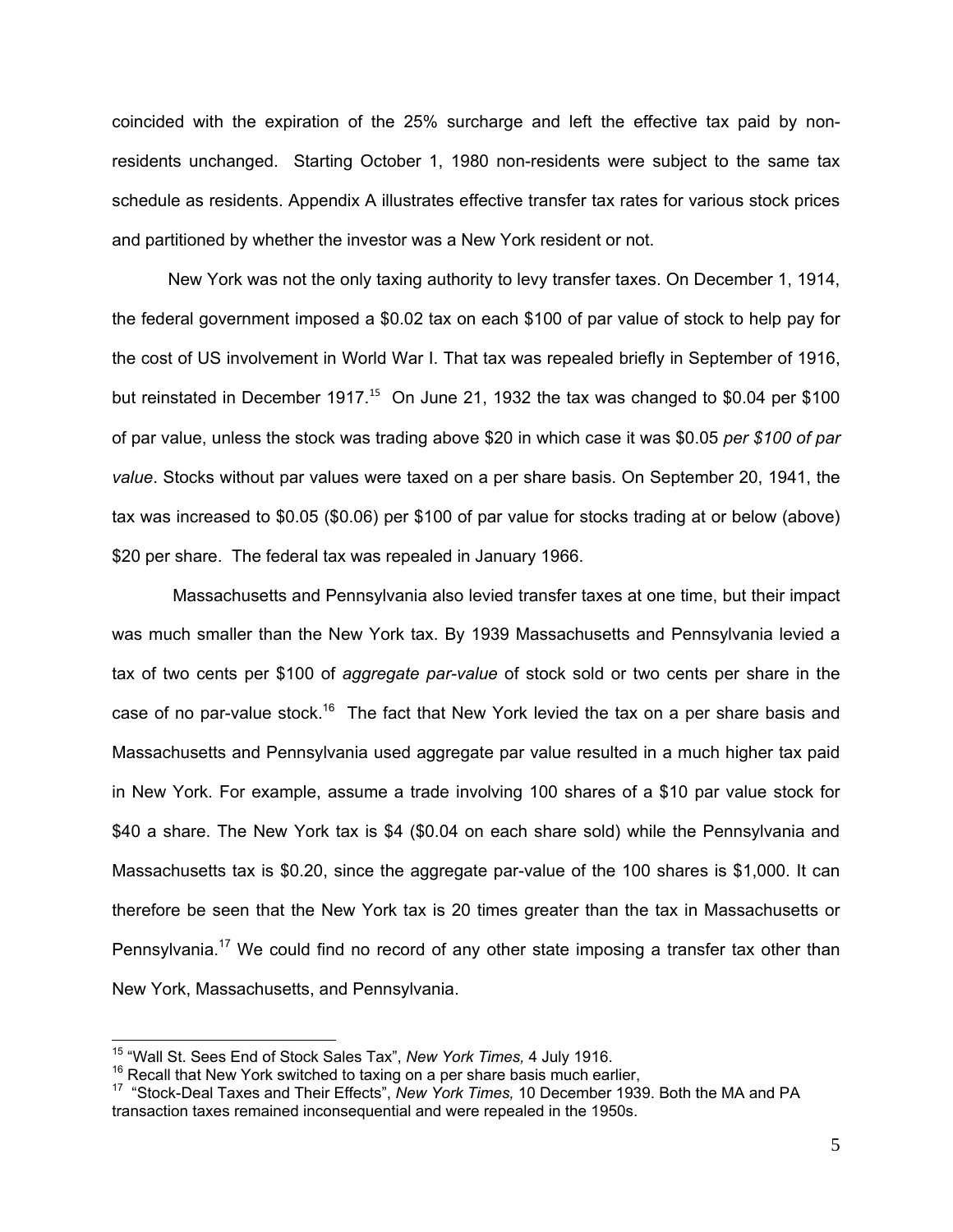Corporations could reduce the impact of the tax on their shareholders, by managing their par values. To investigate this possibility, we obtain par values for our sample of 236 stocks from the 1932 doubling of the New York tax from the Moody's Manuals for 1934.<sup>18</sup> We find that railroad industry stocks tend to have par values of \$100 (20 out of 27 firms). For the 200 nonrailroad industry stocks covered by Moody's, there were only ten with par values of \$100, while 132 listed no par value and 58 had par values between \$1 and \$50. We also examine reported changes in par value around the 1932 New York doubling of their STT. We find that 28 firms (from our sample of 236) changed their par value between 1930 and 1933. Of these 28 we find that 24 changed to a par value that lowered taxes based on par.<sup>19</sup> Therefore we conclude that firms actively changed their par values to avoid STTs for their investors. Thus, STTs that are based on share price cannot be avoided by corporate actions and will have the largest impact on investors. We would then expect the New York STT to have a measurable impact on investor behaviour and hence market quality.

One purpose of this study is to examine the change in market share across state lines around transaction tax changes. Since the federal transfer tax could not be avoided inside the United States and states other than New York imposed a minuscule tax, we focus on those tax changes occurring in New York. We are however cognisant of confounding impacts so we are careful to control for changes in federal tax rates around the time of New York tax changes.

#### **III. Literature Review**

Theoretical papers have not reached a consensus on the impact of STTs on market quality. Some argue that an STT will improve market quality, while others argue that it will

<sup>&</sup>lt;sup>18</sup> See *Moody's Manual of Investments and Security Rating Service volumes for industrial, bank and* financial, public utility, and railroad securities.

 $19$  Fifteen increased their par value from zero to a small positive number and nine reduced their par to a smaller number. The remaining four firms reduced their par value to zero.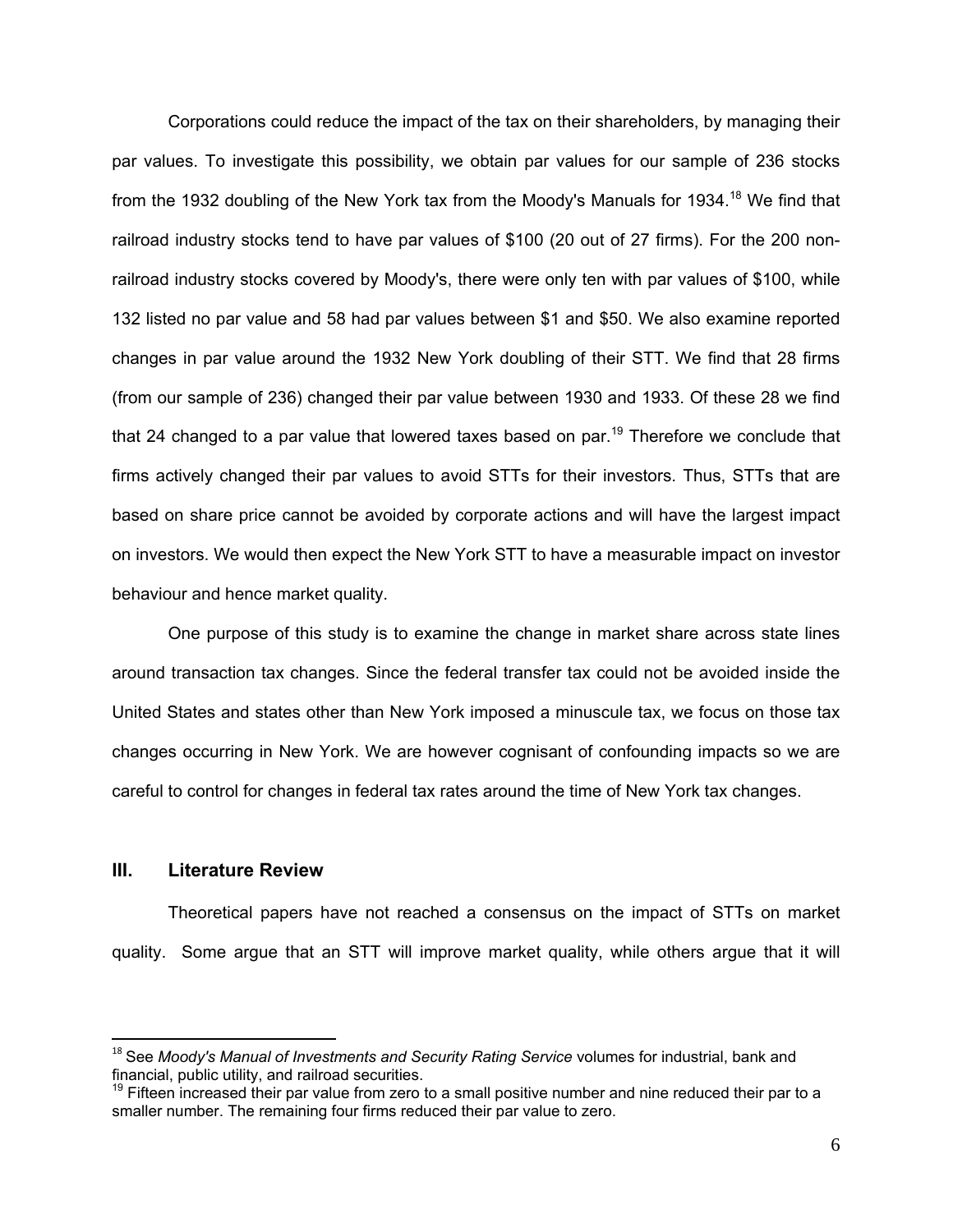reduce it. Still others state that the effect is ambiguous. Following is a review of the different camps in this ongoing debate.

The earliest proponents of STTs, Keynes (1936) and Tobin (1978), argue that an STT will improve market quality. In particular, Keynes contends that chasing short-term returns, while potentially profitable to specific individuals, is a zero-sum game in terms of economic welfare. Since one investor's gain is another's loss and trading utilizes resources, the value-added through trading is negative. As a result, imposing an STT may increase welfare by reducing wasted resources. Second, since trading is speculative by nature, it potentially contributes to financial instability when trades are driven by short-term capital gains and not fundamental information. Keynes argues that an STT will curtail short-term speculation, and thereby reduce wasted resources, market volatility and asset mispricing. Consistent with Keynes, Tobin (1978) proposes a tax on foreign exchange transactions that would make short term currency trading unprofitable. He suggests that a transaction tax would "throw some sand in the wheels of speculation."

Consistent with Keynes (1936) and Tobin (1978), Stiglitz (1989) and Summers and Summers (1989) argue that an STT targets short-term noise traders whose trades contribute to *excess* market volatility. Therefore, an STT results in a reduction in volatility.

Stiglitz (1989) further argues that the impact of an STT on market liquidity would be insignificant by examining the inventory risk component of the bid-ask spread. He contends that although an STT will lead to thinner markets, the change in spread will be insignificant since the extra time that market-makers hold securities will not yield a significant change in the inventory risk component of the spread.

In stark contrast to the proponents of an STT, the opponents argue that an STT will have an adverse impact on market quality. In particular, Kupiec (1996) develops a model where an STT is directly related to excess volatility. Similarly, Amihud and Mendelson (2003) conclude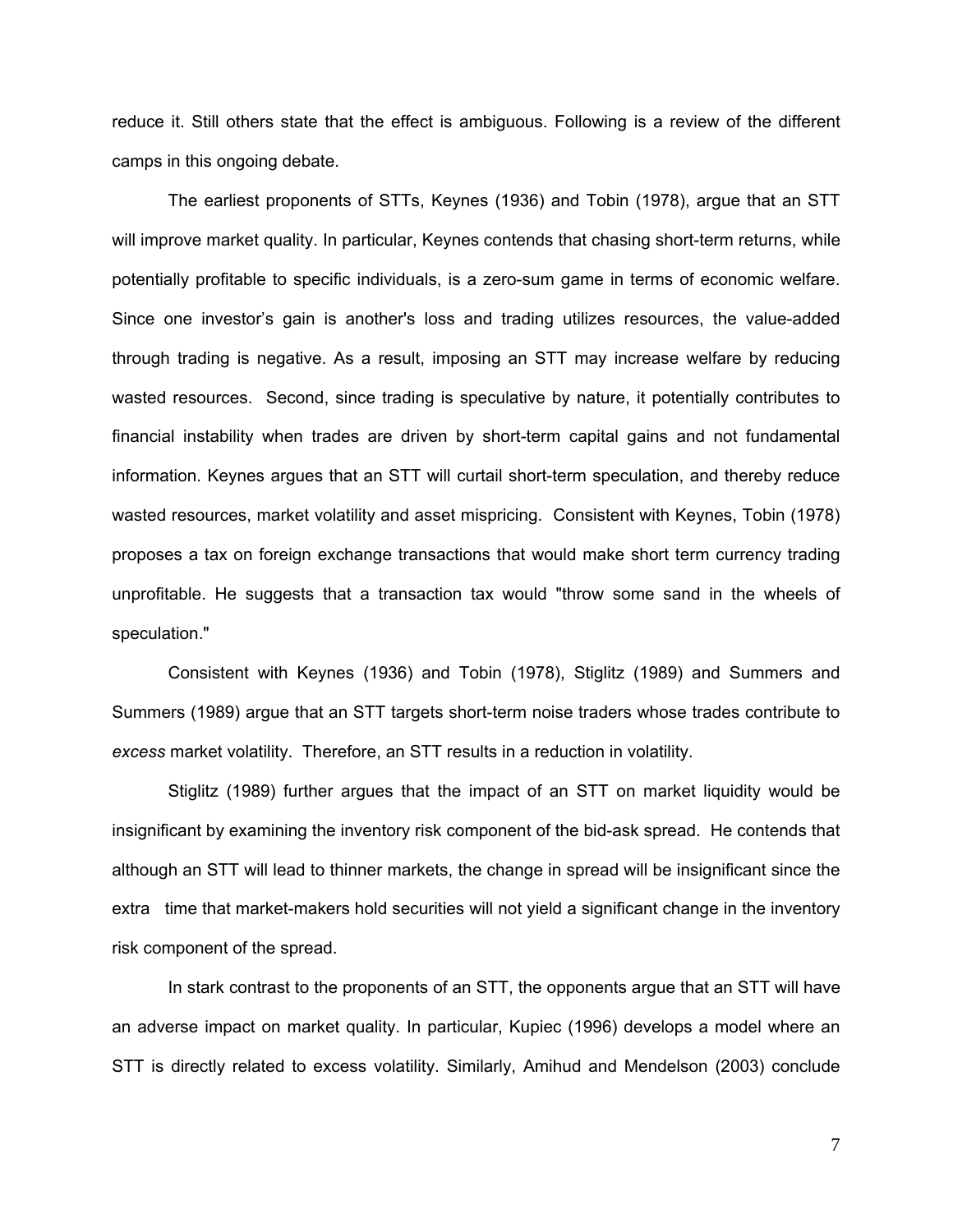that an STT is directly related to volatility since STTs reduce the amount of informed trading, thereby widening the gap between the transaction prices and the security's fundamental value.

Schwert and Seguin (1993) argue that an STT would indirectly increase transaction costs through the three components of the bid-ask spread: order processing costs, inventory risk and information asymmetry.<sup>20</sup> For example, since an STT reduces trading volume, the number of trades available for the market-maker to recover his fixed cost declines, thereby increasing the order processing component of the spread.<sup>21</sup> The authors further theorize that an increase in spreads results in an increase in the cost to traders who take advantage of securities mispricing, and thus reduces market efficiency. That is, when transaction costs increase, larger and more persistent mispricing is likely. With regards to volatility Schwert and Seguin suggest that there is no evidence of *excess* volatility and since the tax is a burden on all traders, the reduction in trading will not limit the activity of noise traders alone—it will affect liquidity traders and price-stabilizing informed traders as well. Therefore, the impact of the tax on volatility is ambiguous.

Just as the theoretical literature is divided on the impact of STTs on market quality, so too is the empirical literature. Apart from Roll (1989), which performs cross-country regressions, the eleven empirical studies examine 28 different STT tax (and quasi-tax) changes in 11 different countries. We summarize the empirical literature in Table 1 and discuss it below. For each paper we list the change in percentage tax (quasi-tax) for each event since there may be a relationship between the size of the change and the impact on volatility. We also list for each paper the measures examined in the paper as well as the finding for each measure. Statistically

<sup>&</sup>lt;sup>20</sup> The order processing component is part of the fixed cost the market-maker charges for trade execution. The inventory risk component is the market-maker's compensation for holding onto risky assets. The information asymmetry component represents the likelihood that a market-maker is facing an informed trader who has superior knowledge of the asset's fundamental value.

<sup>&</sup>lt;sup>21</sup> An STT will also increase the order processing component directly due to the cost of collecting the tax. Second, because equity market-makers use derivatives to hedge their risky inventory positions, an STT on derivatives increases the cost of hedging their positions. The increase in the market-maker's cost for hedging increases the inventory risk part of the bid-ask spread. Finally, if an STT reduces the amount of noise trading, as proponents suggest, then the possibility of the market-maker facing an informed trader increases, thereby increasing the information asymmetry element of the bid-ask spread.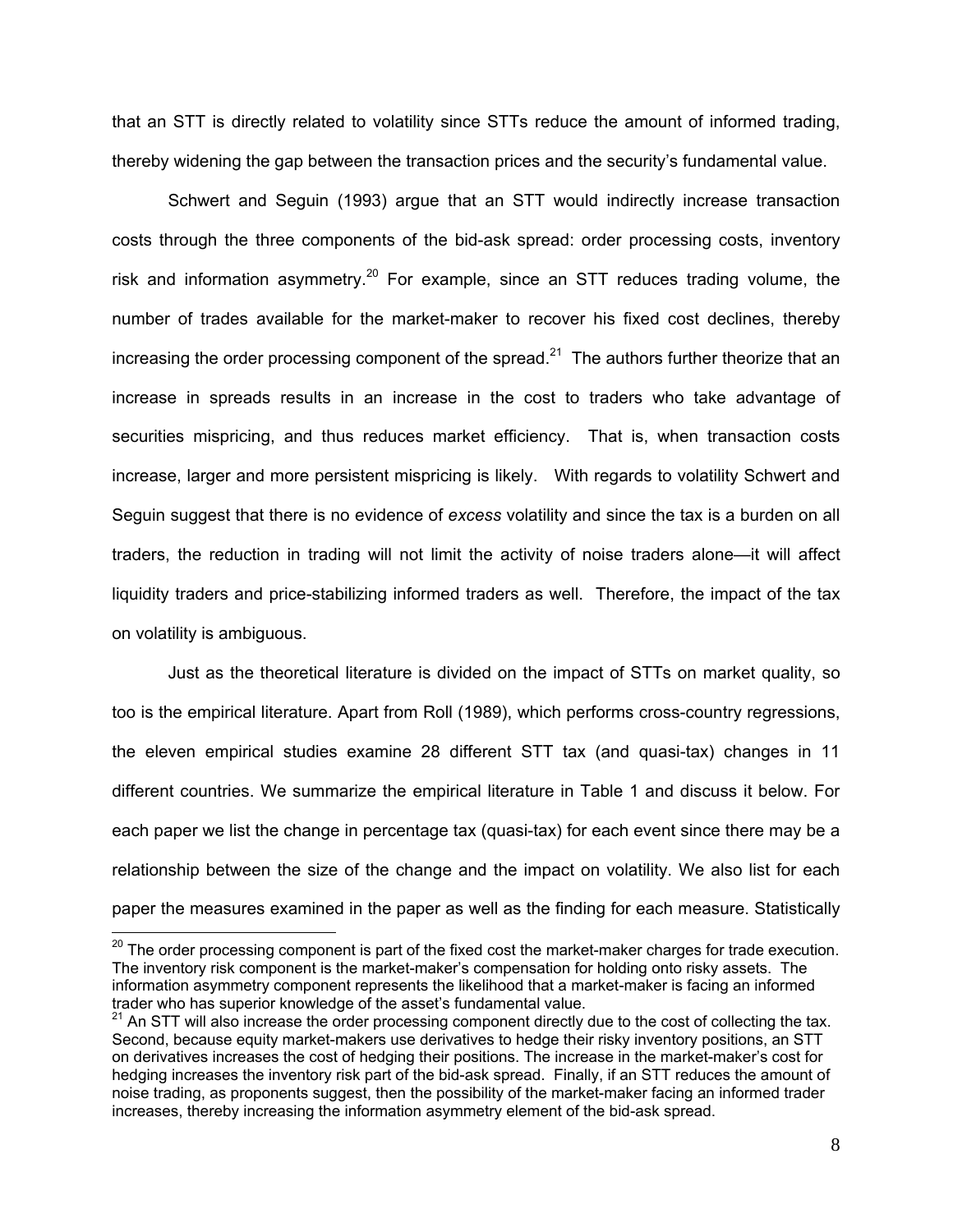significant findings are indicated by an asterisk, otherwise the finding is insignificant. Rather than discussing each paper separately we will focus on the findings for each measure of market quality examined.

#### *Volatility*

Of the nine papers that empirically examine changes in volatility around changes in STTs, only one (Roll (1989)) finds the inverse relationship predicted by Stiglitz (1989) and Summers and Summers (1989). That relationship is, however not significant. Two of the papers (Baltagi, Li, and Li (2006) and Jones and Seguin (1997)) find a statistically significant direct relationship between volatility and the level of an STT which supports the predictions of Kupiec (1996) and Amihud and Mendelson (2003). The remaining papers either find an insignificant direct relationship (Umlauf (1993) and Hau (2006)) or conclude that they find no relationship.

#### *Volume*

Each of the five studies that examine the relationship between volume and an STT find evidence of an inverse relationship. Baltagi, Li, and Li (2006) find a statistically significant relationship while the remaining papers (Hu (1998), Liu (2007) Sahu (2008) and Jarrell (1984)) report an insignificant inverse relationship.<sup>22</sup> These papers support the theoretical predictions of an inverse relationship argued by Schwert and Seguin (1993). A complementary measure related to volume used in the literature is market share. For example, Campbell and Froot (1994) point out that in many cases domestic investors can avoid STTs by trading in another country. Consistent with Campbell and Froot, Umlauf (1993), finds that an increase in a securities transaction tax results in a decline in market share in the domestic country. Existing studies may not be able to capture the true level of volume transferred between exchanges due to currency risk concerns as well as the lack of fungibility existing across borders.

*Spreads* 

 $^{22}$  Jarrell (1984) does not conduct tests of significance.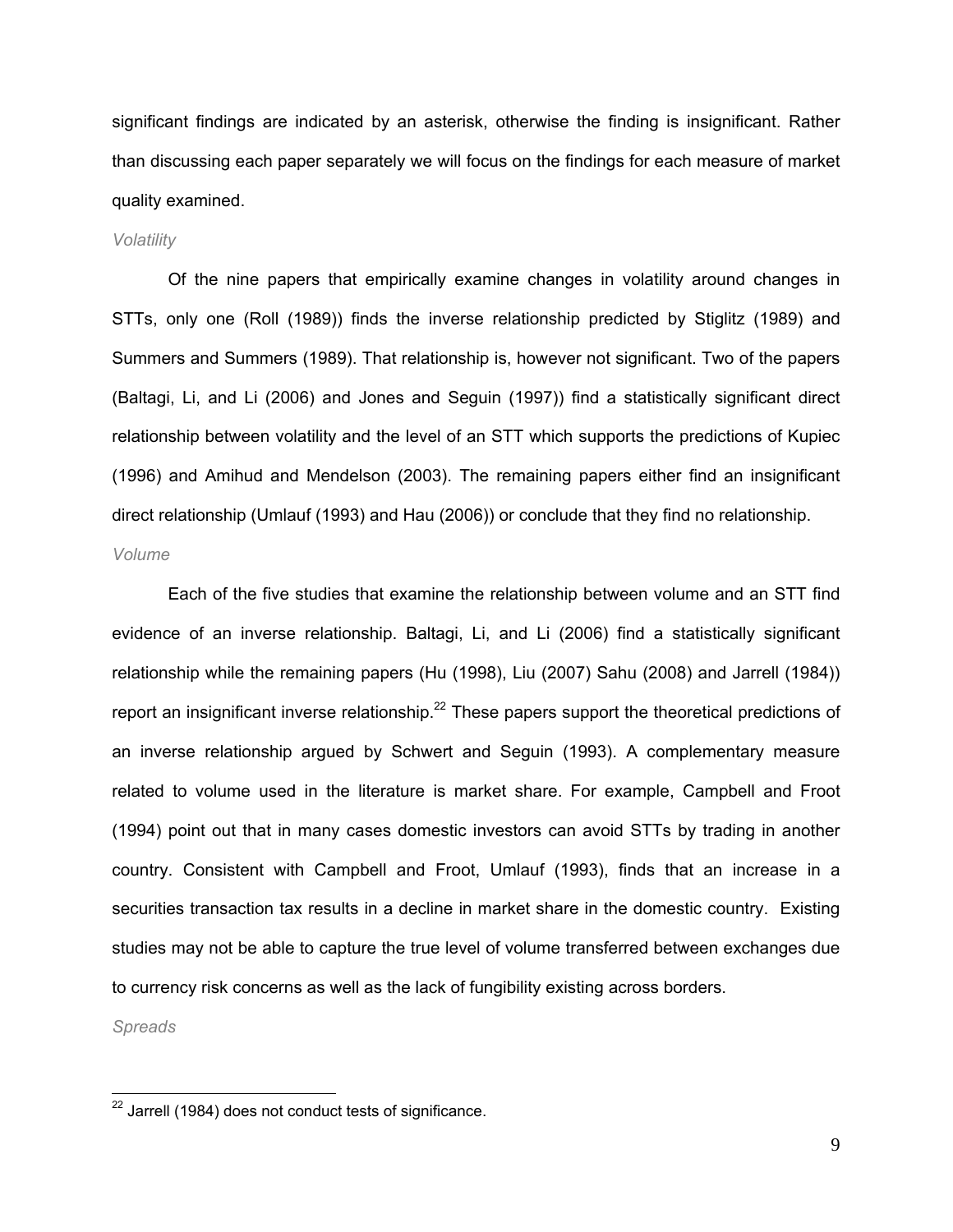Prior to this study there has been a lack of empirical evidence of the impact of an STT on spread. The literature on the impact of stock transaction taxes on spreads largely relies on the indirect effect of trading volume on liquidity.

Bloomfield, O'Hara and Saar (2009) examine the relationship between spreads and STTs in a laboratory setting in the context of different types of traders. They examine three scenarios for the impact of an STT on the components of bid-ask spread. If noise traders are less active because of the STT, the inventory risk component of the spread may decrease; the adverse selection cost may increase; or it may remain unchanged. If noise traders trade less, then prices will be less volatile and the inventory risk component of the bid-ask spread will decline, thereby increasing liquidity. However, if noise traders trade less, increasing the probability of informed trading, then the adverse selection costs could increase, resulting in a increase in spreads. Finally, given a decline in noise trading from an STT, informed traders may trade less aggressively on their information, keeping adverse selection costs unchanged. Bloomfield, O'Hara and Saar (2006) use the total price impact as a proxy for spreads and find no significant effect on spreads or price impact.

The empirical literature does not reach a consensus. By empirically examining nine changes in the level of an STT in the same market with market share not being clouded by fungibility, this paper adds to the empirical literature on STTs.

#### **IV. Data and Methodology**

We obtain dates for changes in the level of security transaction taxes at the state and federal level from the New York Times and Wall Street Journal. As stated earlier, in addition to the federal stock transfer tax instituted in 1914, the states of New York, Massachusetts, and Pennsylvania all enacted STTs during the last century. As previously shown, the Massachusetts and Pennsylvania taxes were minuscule so they are ignored. Since one goal of this paper is to examine whether traders move their trading to avoid taxes, we do not examine the nationwide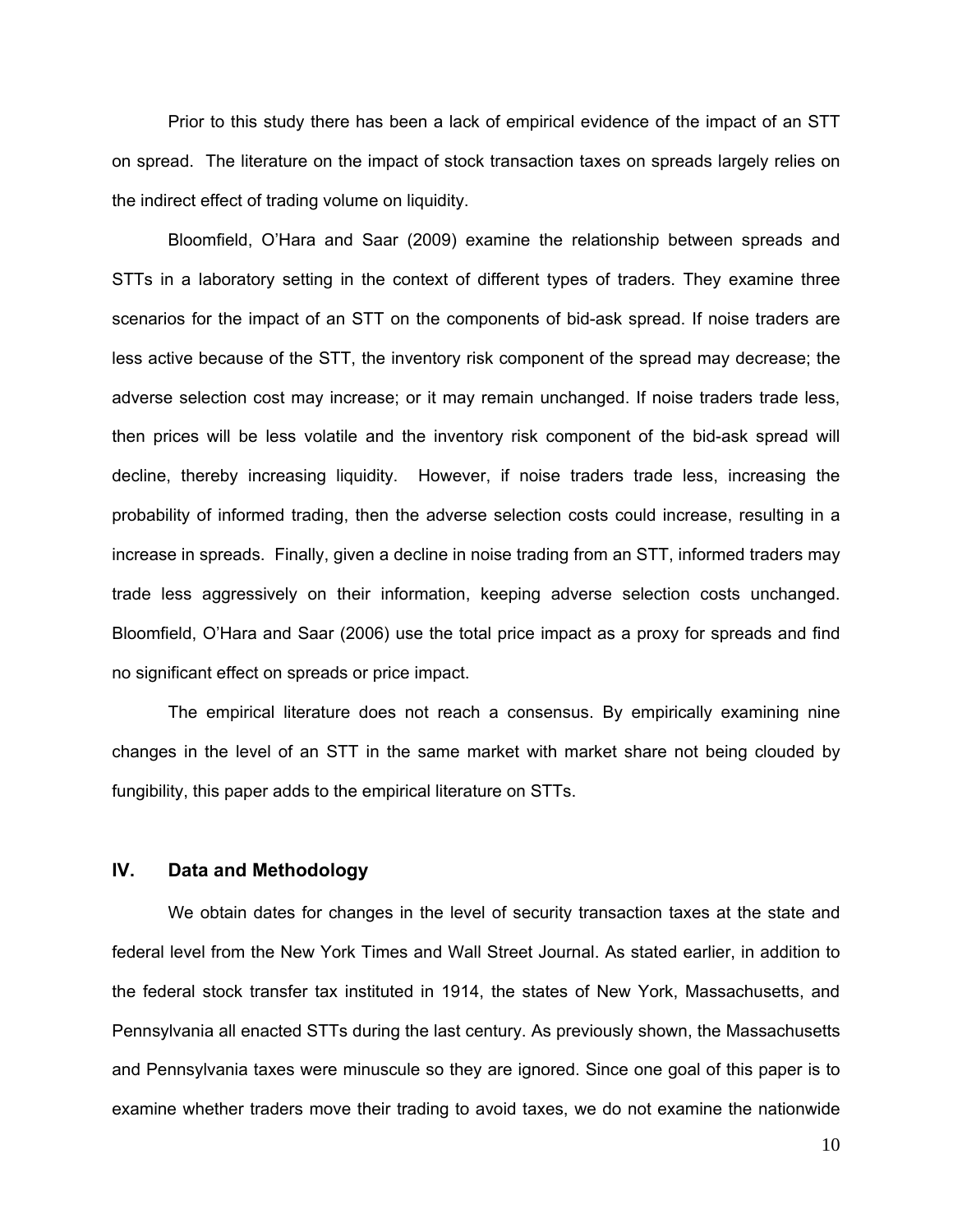federal tax. We then focus on changes in the New York STT from its imposition in 1905 through its elimination in 1981. The dates and tax rates are contained in Appendix A. There are eleven tax changes that impact both residents and non-residents. The October 1, 1968 tax change placed a cap of \$350 on the tax paid for one transaction. The cap impacted trades of over 7,000 shares for prices above \$20 and trades of over 28,000 shares for prices less than \$5. Since this was limited to larger trades we would not expect a market wide change in market quality and thus do not examine that change.

We use daily closing prices and volume to estimate the impact of an STT on volatility, spreads and price impact. Daily closing prices and volume for the NYSE, American Stock Exchange (AMEX) and National Association of Securities Dealers Automated Quotations (NASDAQ) are obtained from the Center for Research in Security Prices (CRSP). The CRSP databases do not contain prices prior to 1925; therefore due to data limitations we are not able to examine the imposition of the New York STT in 1905. We then limit our study to the nine remaining tax changes that impact both residents and non-residents.

Consistent with Jones and Seguin (1997), we define sample stocks as all those continuously traded on the two New York stock exchanges - the NYSE and AMEX from one year before to one year after each tax change. There are four exceptions to this rule due to the proximity of confounding events. The March 1932 New York increase occurs just three months before the June 1932 doubling of the federal STT. As stated earlier, corporations managed the STT paid by their investors by changing their par values. We hypothesize that changing the New York STT to a per share basis (June 1933) will have a larger impact on market quality than doubling the amount taxed on par value at both the New York (March 1932) and Federal (June 1932) level. To test this hypothesis we use the twelve months before the March 1932 New York event and the eleven months June 1932 through May 1933 as the post period. For the July 1966 New York state tax increase, six months pre and post are used to avoid a confounding influence related to the January 1966 elimination of the federal security transaction tax.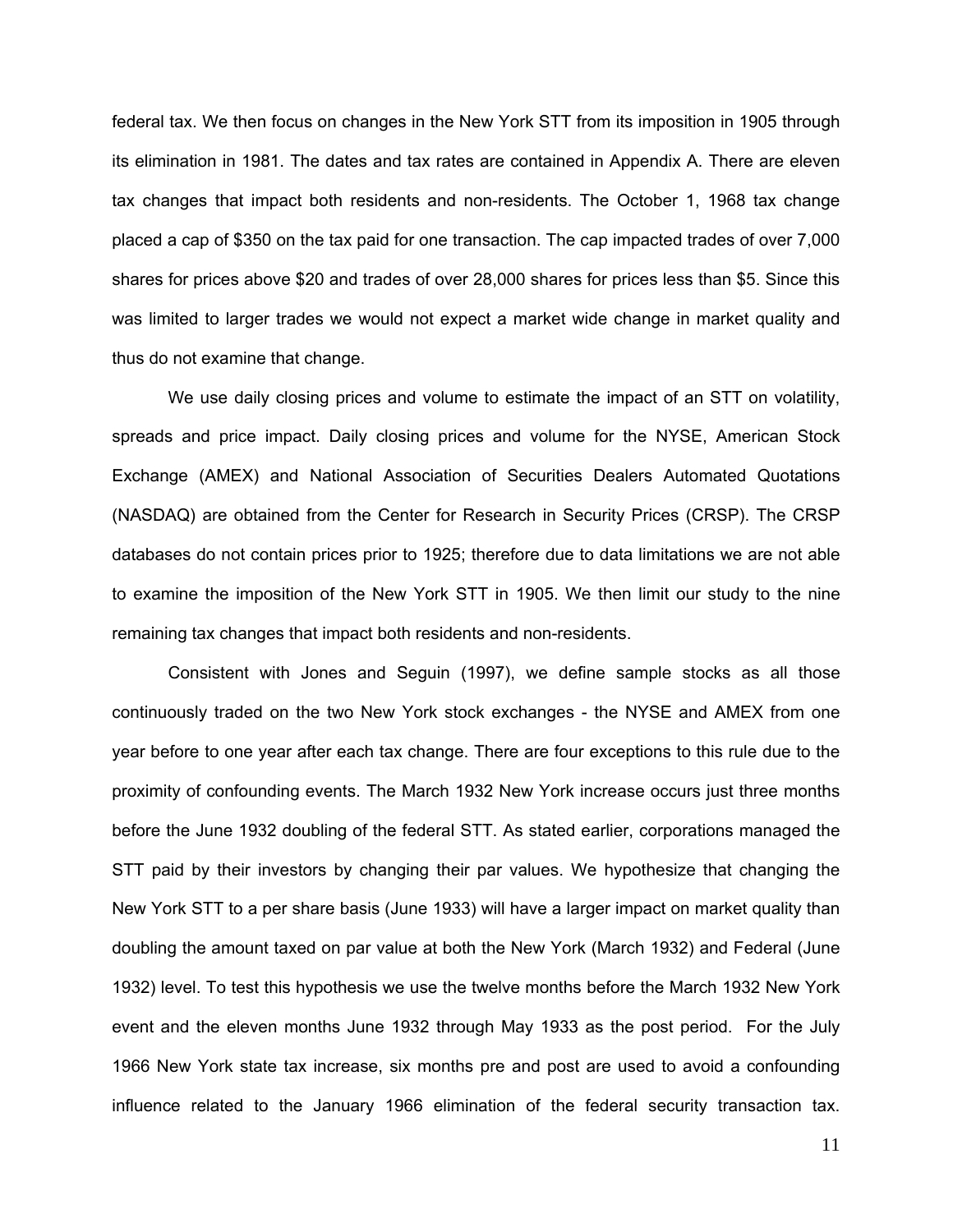Similarly, fixed commissions (a pseudo transaction tax) were abolished three months prior to the August 1975 STT increase. Therefore, the 1975 event uses three months pre and post. Finally, the August 1, 1978 tax change coincides with the introduction of the Intermarket Trading System. A pilot program of 11 stocks traded on the NYSE and Philadelphia Stock Exchange began in April 1978. Between August and November 1978 the program was expanded to include all inter-listed stocks on multiple regional exchanges. The 1978 tax change gives orders placed through ITS (and destined for the NYSE) a 100% rebate. To avoid confounding influences of the ITS start up period, we define the post period for the 1978 tax change as December 1978 through June 1979.

In their study of the elimination of fixed commissions, Jones and Seguin (1997) employ NASDAQ stocks as a control sample. During the period of our study, NASDAQ's headquarters was in Washington, DC. Many of the stocks listed on NASDAQ were similarly headquartered outside of New York and therefore stock transfers took place outside of New York as well. Finally many NASDAQ traders were not residents of New York. For these reasons a large portion of the trading occurring on NASDAQ was not subject to the New York STT. Therefore, we adopt the methodology of Jones and Seguin and use NASDAQ firms as a control sample.<sup>23</sup> Since CRSP data are not available for NASDAQ prior to 1972, we can only employ this control sample for tax changes from 1975 on.

The market quality measure that has garnered the most attention in theoretical and empirical papers is volatility. Following Jones and Seguin (1997) we adopt a portfolio approach rather than examining individual securities. Jones and Seguin argue that the portfolio approach is superior to examining single stocks since most investors hold portfolios and measuring portfolios removes measure bias due to microstructure effects such as the bid-ask bounce. The portfolios consist of either all the NYSE/AMEX stocks or all of the NASDAQ stocks. Volatility is

<u> 1980 - Andrea Albert III, am bhliain 1980 - An t-Aontaithe ann an t-Aontaithe ann an t-Aontaithe ann an t-Aon</u>

 $^{23}$  Consistent with Jones and Seguin (1997) any NASDAQ stock with a market value less than the smallest NYSE/AMEX firm is excluded.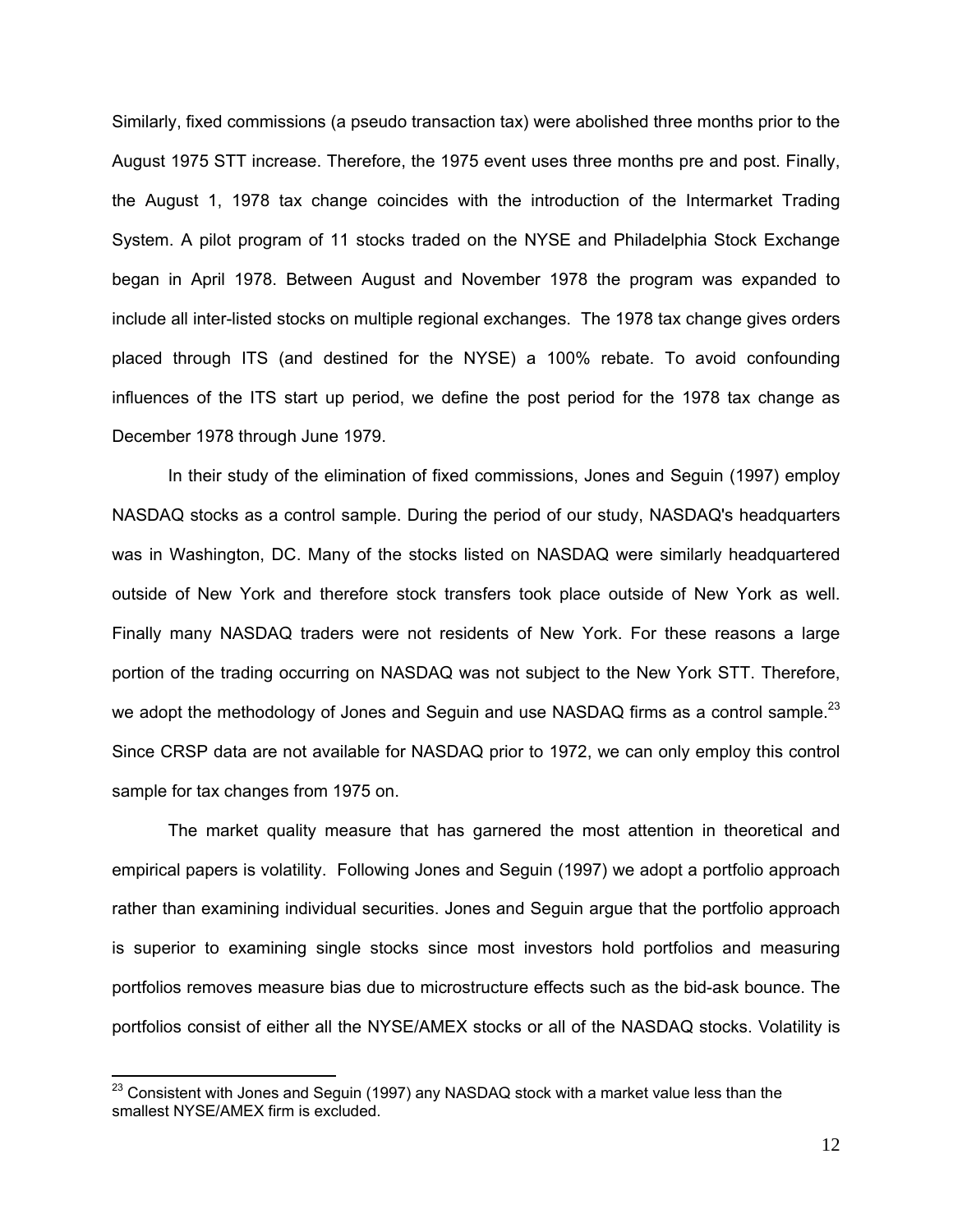defined as the standard deviation of continuously compounded daily returns for the period before ( $\sigma_{pre}$ ) and the period after ( $\sigma_{post}$ ) a change in the level of STT. We then specify the change in volatility as  $\Delta \sigma = \sigma_{\text{post}} - \sigma_{\text{pre}}$ . For each day t over the estimation period we calculate the equally weighted return for portfolio p (NYSE/AMEX or NASDAQ),  $R_{nt}$ . To estimate  $\sigma_{pre}$  and σpost we follow Johnson and Kotz (1970) (as well as Jones and Seguin (1997)) and estimate the standard deviation of each portfolio *p* by multiplying the mean absolute value of returns by  $\sqrt{\frac{\pi}{2}}$  , where  $\pi$  is the mathematical constant.<sup>24</sup>

Table 2 reports cross-sectional means of market values, stock prices, and our daily return standard deviation measure of volatility based on continuously compounded returns for NYSE/AMEX and NASDAQ stocks for each tax change. For NYSE/AMEX stocks we observe that the average price is fairly stable over the entire sample period. We also note that volatility is fairly stable around each NYSE/AMEX STT change from 1945 on. For the NASDAQ stocks we observe that the firms are smaller than NYSE/AMEX firms and exhibit lower average prices than those of the NYSE/AMEX. Note that our sample of NASDAQ stocks has lower average volatility than the NYSE/AMEX sample. This is consistent with the findings of Jones and Seguin (1997).

To obtain an estimate of the change in volatility following a tax change, we regress the standard deviation of each portfolio on a dummy variable *I<sub>Postt</sub>* which takes the value 1 if the day is after the tax change, otherwise zero or,

<sup>24</sup> Johnson and Kotz (1970) show that if returns are normally distributed, an unbiased estimator of  $\sigma$  can be obtained by multiplying the mean deviation by  $b_n = \sqrt{\frac{\pi}{2}} n(n-1)^{-1}$ , where n is the number of observations. When n is large,  $b_n = \sqrt{\frac{\pi}{2}}$ . Under the assumption that the mean of asset returns is zero, the mean deviation reduces to  $|R_{pt}|$ . Johnson and Kotz (1970) note that an unbiased estimator of standard deviation is the mean deviation multiplied by  $b_n$ . It then follows that when the mean asset return is zero and *n* is large, the standard deviation of portfolio *p* is  $\sqrt{\pi}/2\left|R_{pt}\right|$ .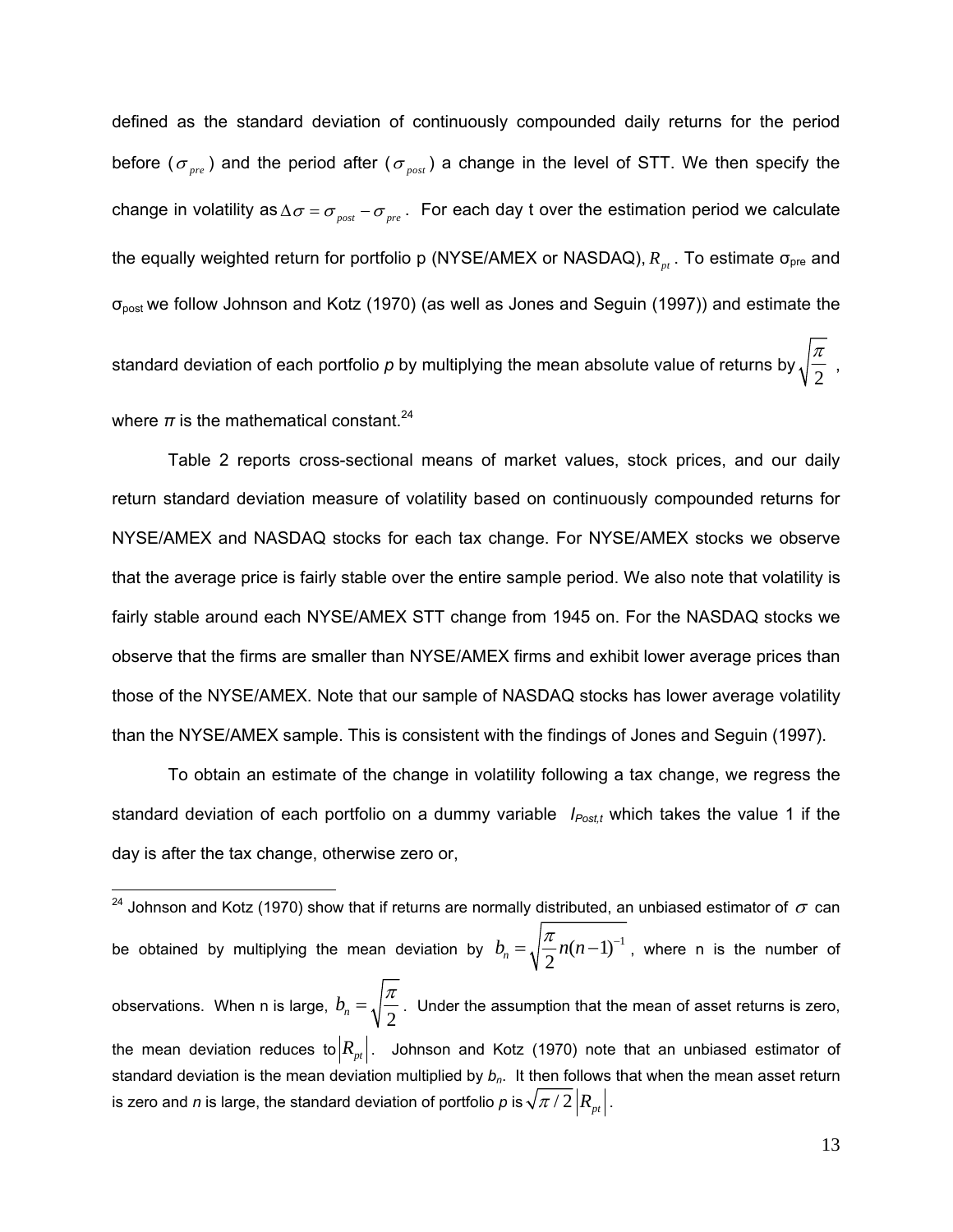$$
\sqrt{\pi/2} |R_{pt}| = \beta_{p0} + \beta_{p1} I_{POST,t} + \varepsilon_{pt} , \qquad (1)
$$

 $\beta_{p0}$  then represents an estimate of the pre-event volatility and  $\beta_{p1}$  represents the change in volatility from the pre-event. Newey-West standard errors with five lags are reported for the volatility change  $β_{p1}$ . More specifically, we estimate:

$$
\sqrt{\pi/2} |R^{NY}{}_{pt}| = \beta^{NY}{}_{p0} + \beta^{NY}{}_{p1} I_{POST, t} + \varepsilon^{NY}{}_{pt},
$$
  

$$
\sqrt{\pi/2} |R^{NASD}{}_{pt}| = \beta^{NASD}{}_{p0} + \beta^{NASD}{}_{p1} I_{POST, t} + \varepsilon^{NASD}{}_{pt}
$$
  

$$
cov(\varepsilon^{NY}{}_{pt}, \varepsilon^{NASD}{}_{pt}) = v,
$$
  

$$
cov(\varepsilon^{NY}{}_{ps}, \varepsilon^{NASD}{}_{pt}) = 0 \forall s \neq t,
$$
 (2)

The methodology described above does not account for differing volatility levels across the two markets. To control for unequal variances we follow Schwert and Seguin (1990) and model conditional heteroskedasticity for a portfolio as being linear in the predicted standard deviation of some aggregate portfolio factor.<sup>25</sup> We specify the NYSE/AMEX firms as a function of the NASDAQ portfolio conditional on volatility. Given that NASDAQ transactions were largely not affected by New York State transfer taxes, we use the NASDAQ portfolio as a proxy for the single volatility factor.

Specifically, we first obtain the fitted value of daily NASDAQ portfolio return standard deviation by regressing the standard deviation of returns on the size-relevant NASDAQ portfolio at time *t* onto 12 lags of daily returns. That is,

$$
\sigma_{pt}^{NASD} = \beta_0 + \sum_{i=1}^{12} \beta_i \sigma_{pt-i}^{NASD} + \mu_{pt} \tag{3}
$$

where  $\sigma^{NASD}_{pt}$ is the absolute value of returns to the NASDAQ portfolio multiplied by $\sqrt{\frac{\pi}{2}}$  . We then use the fitted values in the following regression

$$
\sigma_{pt}^{NY} = \gamma_0 + \gamma_1 \hat{\sigma}_{pt}^{NASD} + \gamma_2 \hat{\sigma}_{pt}^{NASD} I_{post,t} + \varepsilon_{pt}
$$
\n(4)

 $25$  Schwert and Seguin (1990) find that a single-factor model of standard deviations describes the cross sectional and time series characteristics of portfolio volatility as well as a GARCH model, and better than a linear variance-based specification.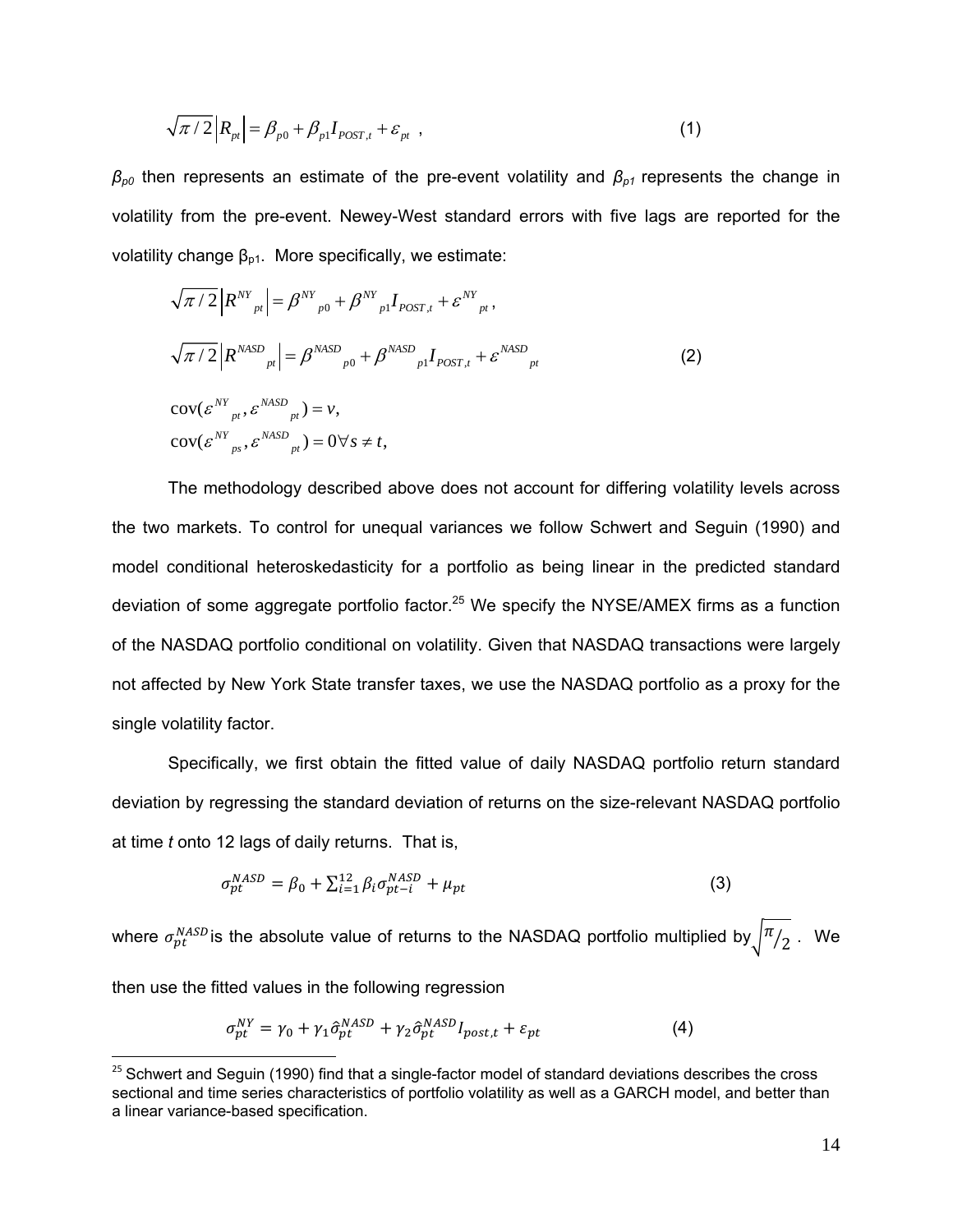where  $\sigma_{pt}^{NY}$  is the standard deviation of a NYSE portfolio  $p$  at time *t* estimated as the absolute value of the return to the portfolio multiplied by  $\sqrt{\pi/2}$ ;  $I_{poST}$ , is a dummy variable, taking on the value 0 for the pre-event period and 1 for the post event time frame;  $\hat{\sigma}_{pt}^{NASD}$  is the estimated standard deviation of returns on the size-relevant NASDAQ portfolio at time *t*, conditional on 12 lags of daily returns. The parameter estimate *γ1* then measures the level of NYSE/AMEX volatility relative to NASDAQ volatility.

To capture the effect of the STT change on volatility, we specify an interaction variable between the dummy and the NASDAQ portfolio standard deviation variable,  $\hat{\sigma}_{pt}^{NASD}I_{post,t}$ . This allows for the measurement of changes in volatility of our NYSE/AMEX sample firms as a result of a tax change, while using NASDAQ firms to control for conditional heteroskedasticity. Therefore, the parameter estimate *γ2* measures changes in the proportional level of NYSE/AMEX volatility. However, due to lack of data availability, we can only apply this methodology to events from 1971 on.

The next market quality measure we examine is spread width. This measure has not been previously examined in the extant literature. However, bid and ask data is not available for US stocks prior to the 1990s. Recently Holden (2009) has developed a low frequency proxy for effective spread width that Goyenko, Holden, and Trzcinka (2009) show provides good estimates of actual effective spread. We employ the Holden low frequency measure which is described in Appendix B.

Two other market quality variables of interest are volume and market share for exchanges in and out of New York around each tax change. Traders can switch their trading to an exchange outside of New York to avoid the New York STT if that opportunity exists. However, for the majority of our sample period, shares were traded in physical form so it was necessary for brokers and transfer agents to be close to each other to transfer actually securities. As a result, it was more difficult for investors to avoid the tax. In addition, while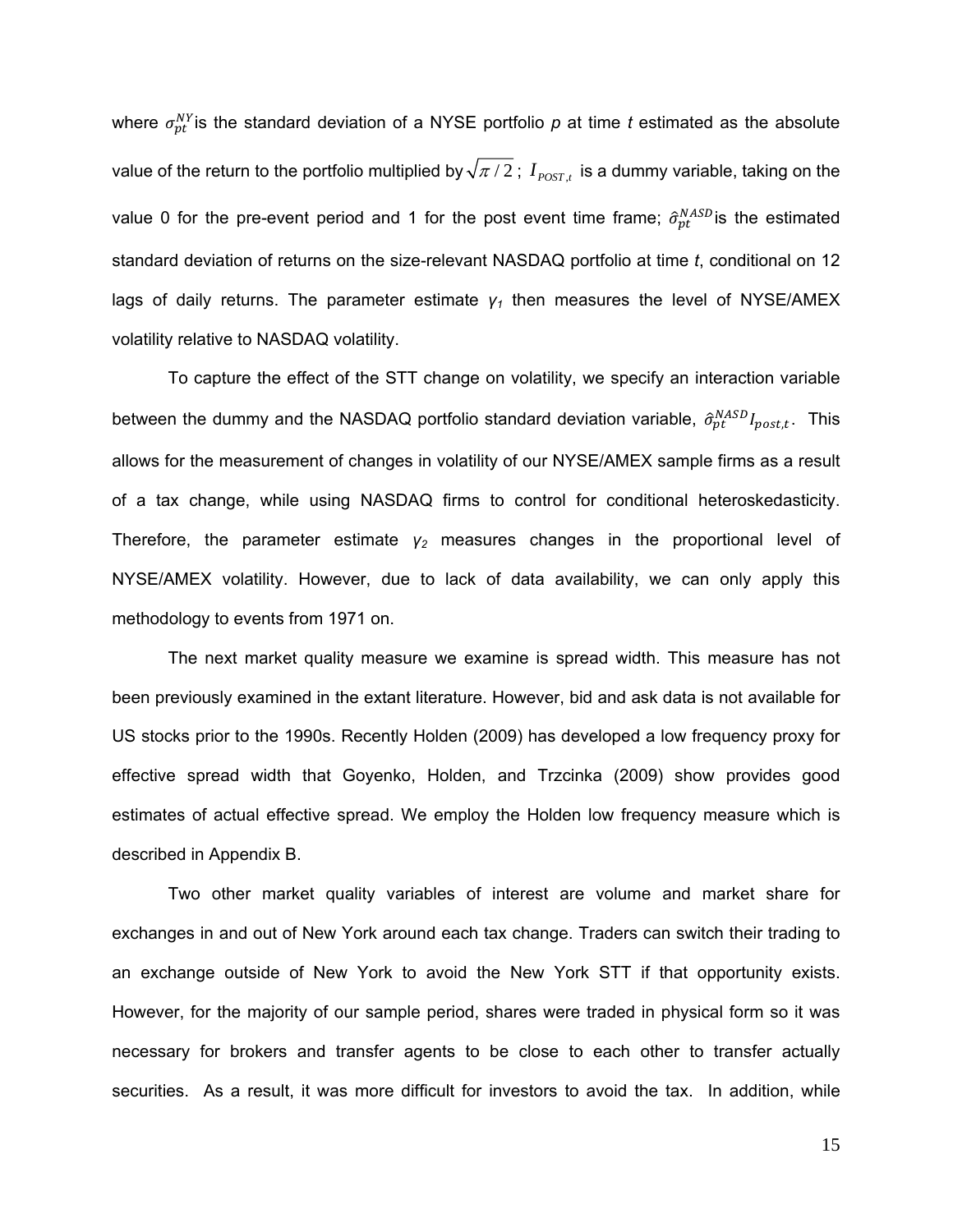many NYSE stocks were traded on regional exchanges outside of New York, American Stock Exchange stocks were not. Therefore, we limit this part of the study to NYSE stocks. If traders do indeed switch to non-NYSE venues to avoid the tax then we should see a reduction in the NYSE's market share and volume following tax increases and an increase following tax reductions. To obtain the needed data, we hand collect monthly volume figures from the Bank and Quotation Record for each regional exchange as well as the NYSE. Market share is estimated as the total stock volume for each exchange in month *t* divided by the total sum of volume on all exchanges. That is,

$$
marketshare_{x,t} = \frac{volume_{x,t}}{\sum_{x=1}^{n} volume_{x,t}},
$$
\n(5)

where *x* represents the exchange in month *t* with *n* total exchanges at time *t*. To calculate impacts we average market share for each exchange over either the pre or post period.

The final market quality measure we examine is price impact. If an STT reduces volume then we would expect trades to have larger price impact, ceteris paribus. Again, due to data limitations during the period of our study we rely on low-frequency proxies for price impact. We rely on the Amihud (2002) price impact measure which has been shown by Goyenko, Holden and Trzcinka (2009) to be a good proxy for price impact. Amihud (2002) studies the time series relationship between returns and illiquidity and estimates illiquidity as an average of the daily ratio of unsigned stock returns to its dollar volume. Specifically, illiquidity is measured as

$$
Amihud = \frac{|r_{i,t}|}{\$Volume_{i,t}}
$$
 (6)

where  $r_{i,t}$  and *\$Volume<sub>it</sub>* are the stock return and dollar volume for stock *i* on day *t*, respectively. This ratio can be interpreted as the daily price impact of order flow because it measures absolute price change per dollar of daily trading volume.

In the next section we discuss the results of tests to measure changes in our market quality measures around STT changes.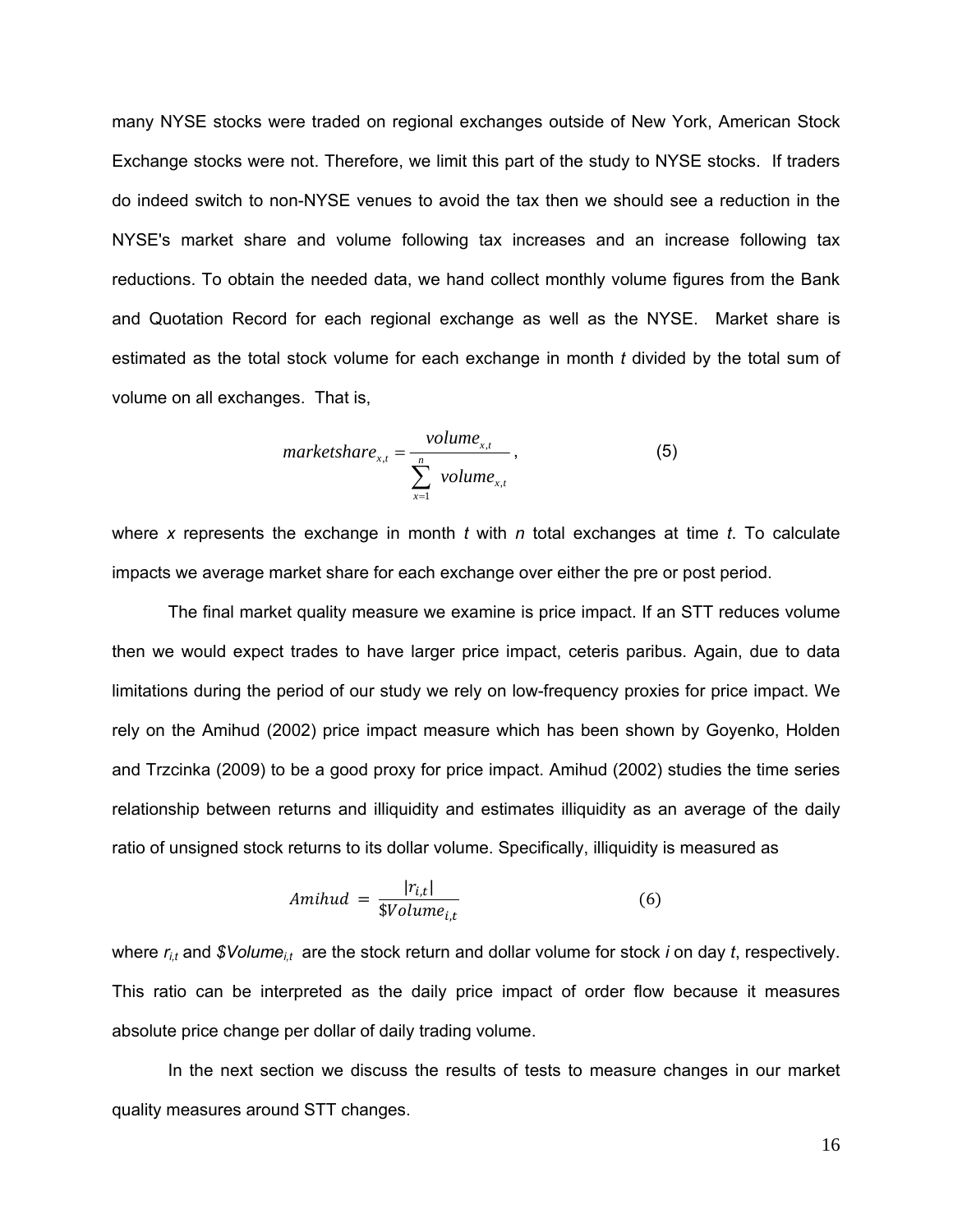#### **V. Results**

The first market quality measure we examine is volatility. Recall that proponents of an STT argue that the imposition or increase in the tax will reduce speculation and hence volatility. Therefore they predict an inverse relationship between an STT and volatility. However, only one (Roll (1989)) of the nine empirical papers cited in Table 1 that examine volatility finds evidence of an inverse relationship as predicted by proponents of the tax.<sup>26</sup> All but one of the remaining papers finds no statistically significant relationship, while Jones and Seguin (1997) find a statistically significant direct relationship between the tax and volatility. We use the methodology of Jones and Seguin to examine the relationship between volatility and nine changes in the level of the New York State STT between 1932 and 1981.

The results of our regressions are found in Table 3. Panel A reports the date and nature of each change in the first column. The next column lists the percentage point change in the STT for a \$5 stock. The remaining columns show the parameter estimates for each change for stocks listed on the New York and American stock exchanges. The parameter estimate of interest is  $\beta_{p1}$  which measures the change in volatility following the change in the STT. Examining the parameter estimates in column four reveals that in five instances volatility appeared to change in the direction of the tax change (1932, 1933, 1966, 1980, and 1981) while the level of volatility appears to move in the opposite direction of the tax change for four of the events (1945, 1975, 1978, and 1979). Only four of the nine estimates are statistically significant at acceptable levels and there is no consistent pattern among these four estimates.

It may very well be that the observed changes in volatility are the result of market wide changes in volatility unrelated to changes in the STT rate. To test for this we employ NASDAQ stocks as a control group. Since NASDAQ was located in Washington DC it was not subject to the tax on listed stocks. In addition, brokers and residents of states outside of New York were

 $^{26}$  Only nine of the ten papers examine volatility. Liu (2007) does not.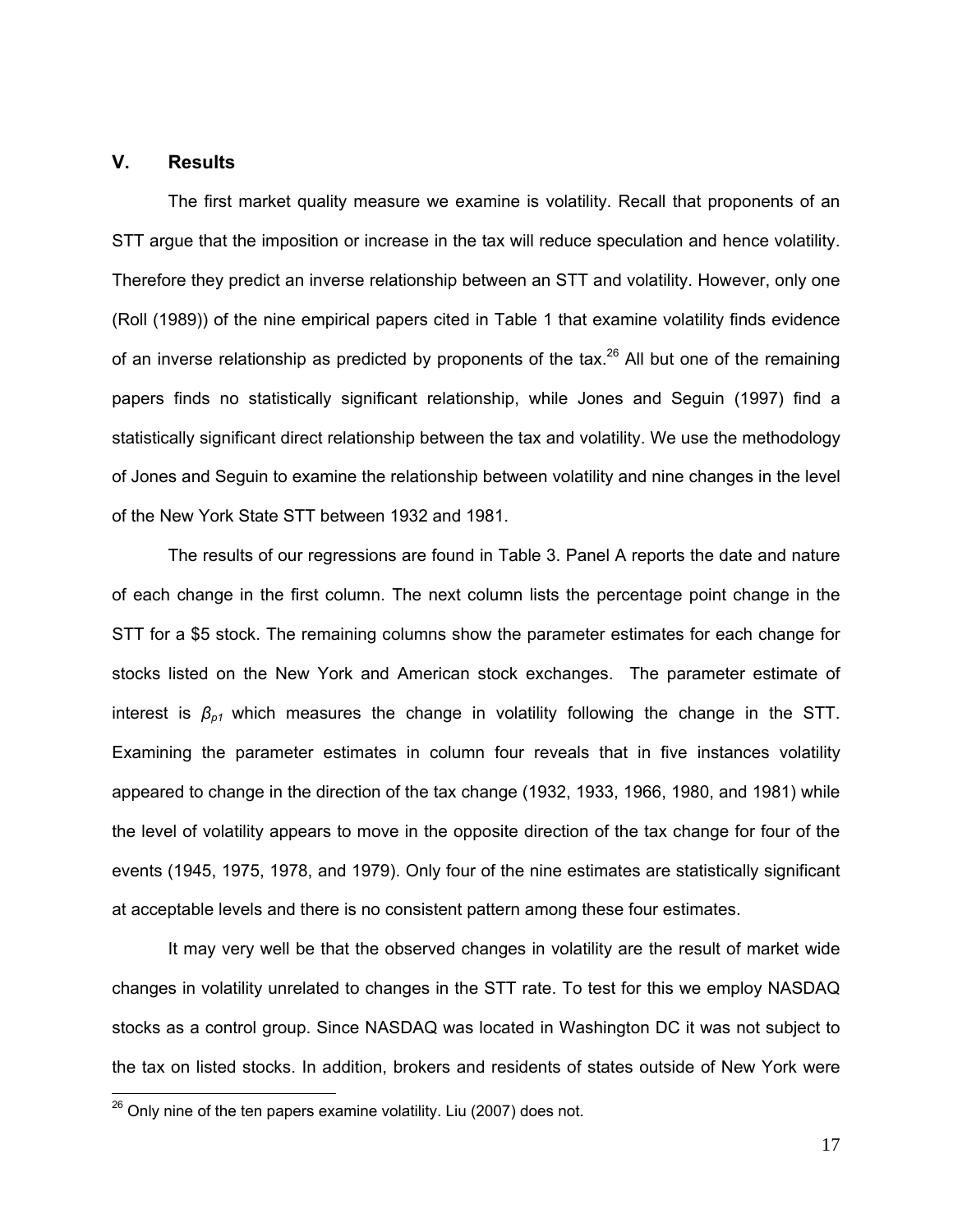likewise exempt from the New York STT for stocks incorporated outside of New York. NASDAQ data are only available starting in 1975. $27$  Comparing the NASDAQ parameter estimates in column six to their counterparts for NYSE and AMEX stocks reveals that in all five comparisons, NASDAQ stock volatility changed in a direction similar to NYSE/AMEX stocks. Further four of the five NASDAQ parameter estimates are statistically significant suggesting that there may indeed have been market wide changes in volatility unrelated to the change in the STT. We test whether the NYSE/AMEX and NASDAQ parameter estimates are statistically similar using a Wald test. The Wald p values are listed in the last column of Panel A in Table 3. The p values suggest that the parameter estimates for NYSE/AMEX and NASDAQ are statistically indistinguishable providing further evidence that the observed changes in volatility are related to market wide changes and not changes in the STT. Taken together, the results reported in Panel A agree with the majority of the empirical papers listed in Table 1. There appears to be no statistically significant relationship between the level of an STT and volatility.

In Panel A we examine the absolute changes in volatility. However, this may not be appropriate measure of volatility if volatility varies across the NYSE/AMEX and NASDAQ portfolios. Therefore, in Panel B we present results for proportional changes in volatility. The first two columns in Panel B list the date and event tested and the percent change in the STT for a \$5 stock. The next three columns list the parameter estimates, followed by the  $R^2$  in the last column. The parameter of interest is  $\gamma_2$  which measures the proportional change in NYSE/AMEX volatility relative to NASDAQ following a change in the STT. For four (1975, 1979, 1980, 1981) of the five events examined in Panel B, NYSE/AMEX volatility moves in the same direction as the STT change, however, only one parameter estimate is statistically significant.

 $^{27}$  Prior to 1975, trading occurred when brokers contacted other brokers who were listed as trading a stock on the Pink Sheets. Quotes on the Pink Sheets were often stale and therefore closing prices were impossible to estimate. Beginning in 1975, NASDAQ automated the Pink Sheets for a large number of stocks and allowed for contemporaneous quote updating. Closing prices were based on the midpoint of the closing spread until 1980. At that time, NASDAQ market makers began reporting their trades contemporaneously and closing prices could therefore be determined.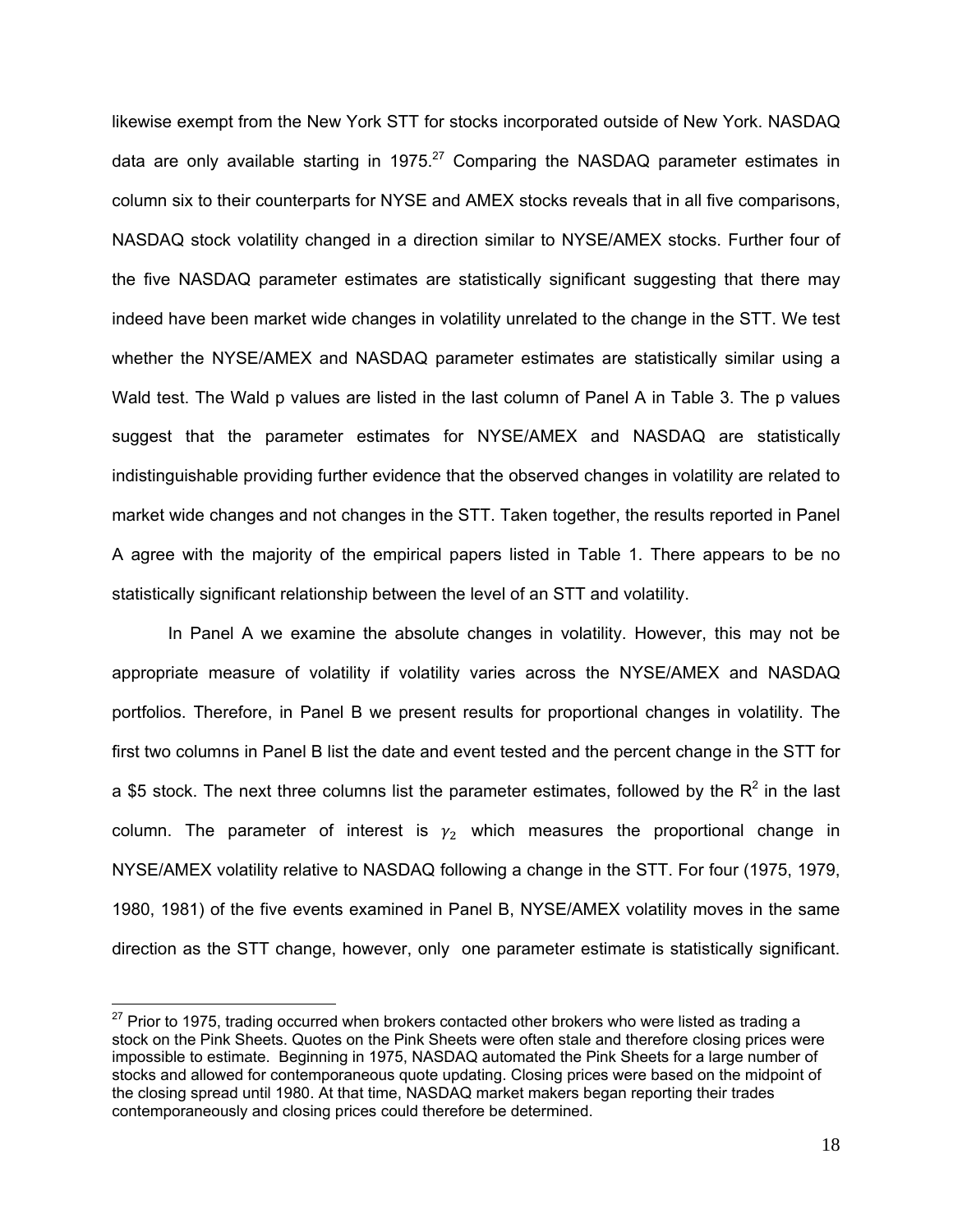In particular, for the 1979 event, NYSE/AMEX volatility is on average 93% of NASDAQ volatility before the 30% rebate, but falls to 85% (0.927 - 0.076) of NASDAQ volatility after the STT decline. Thus, the results reported in Panel B agree with our previous findings, in that there appears to be no consistent statistically significant relationship between the level of an STT and volatility.

The next market quality measure we examine is spread width. This measure has not been previously examined in the extant literature. Since bid and ask data is not available for US stocks prior to the 1990s, we employ the Holden low frequency measure described in Appendix B. It has been shown to be a good proxy for effective spread. We first examine univariate changes in spread width surrounding our STT events. The pre-event, post-event, and change in spread are listed in Panel A of Table 4. Only NYSE and AMEX stocks are included in this table. Examining the average change in spread and comparing it to the change in STT reveals that in all cases spread width changed in the direction of the STT. In all but one case, the change is statistically significant at acceptable levels. Due to data limitations, we are unable to compute the Holden proxy for NASDAQ firms.<sup>28</sup>

The changes in spread reported in Panel A may be the result of changes in other variables known to be associated with spread width. Accordingly we perform control regressions of the form

$$
Holden_{i,t} = \beta_0 + \beta_1 Vol_{i,t} + \beta_2 \sigma_{i,t} + \beta_3 Dummy_{i,t} + \varepsilon_{i,t}
$$
\n<sup>(7)</sup>

where *Vol* is traded volume for stock *i* on day *t*,  $\sigma$  is measured by  $\sqrt{\pi/2}|R_{pt}|$ , and *Dummy* takes the value 0 pre-event and 1 post-event. The parameter estimates of the control regression are found in Panel B of Table 4. Consistent with previous literature the parameter estimate for volume is mostly negative and that for volatility positive. The parameter of interest is  $\beta_3$ . Examining the estimates, only in one of the nine cases is the observed sign of the Dummy

 $^{28}$  CRSP does not report NASDAQ volumes until the 1980s.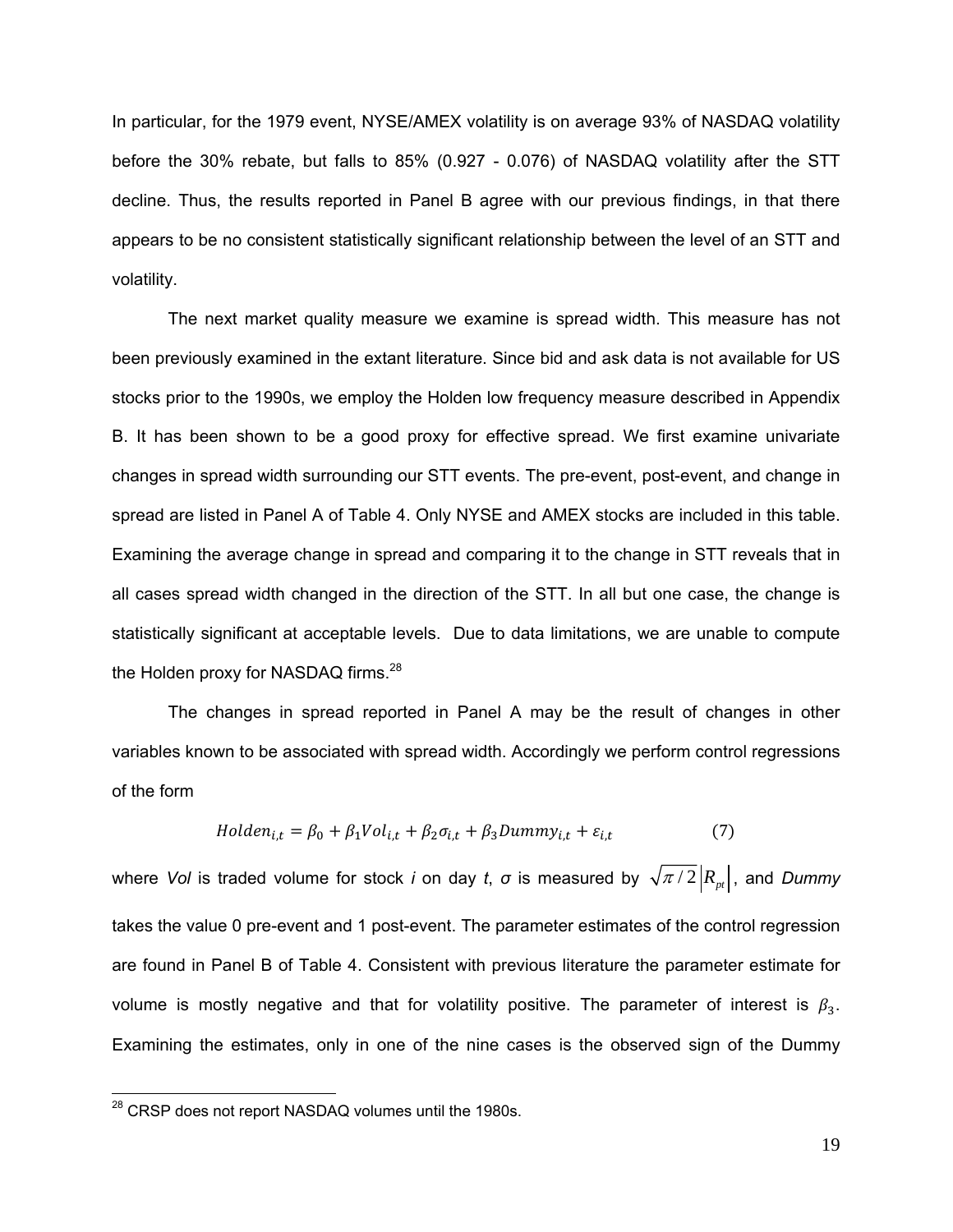estimate of the opposite sign of the STT change. However, in the parameter estimate is not significant. Of the eight remaining cases where the parameter estimate and STT are of the same sign, six are statistically significant at acceptable levels. Based on the univariate and multivariate evidence in Table 4, we conclude that an STT has a direct relationship with spread width. That is, imposing or increasing an STT will be associated with wider spreads. For both the univariate and multivariate tests, consistent with our hypothesis, the 1933 event exhibits a larger change in spread than the 1932 event, indicating that per share taxes result in larger market quality changes than par value tax changes since the latter can be managed by corporations through par value changes.

Given the inverse relationship between spread width and volume documented in previous literature, and given that we find spreads to have a significant direct relationship with changes in STT levels, we would also expect volume to have an inverse relationship. Of the five papers listed in Table 1 that examine volume, all five find an inverse relationship between an STT and volume, but only one is statistically significant. Accordingly, we next examine volume. We must remember though that the STT changes we examine only impact New York State exchanges, corporations, and residents. Therefore we expect the impact of changes in the level of the New York STT to mostly impact New York exchanges. We must also remember that in some circumstances non-New York investors could avoid the tax by trading on exchanges outside of NY. Changes in STTs may induce those that can to switch trading to another exchange. Umlauf (1993) documents that the increase in Swedish transaction taxes in 1986 is associated with a dramatic shift in trading from Stockholm to London.

We therefore examine both market share and volume for the NYSE and regional exchanges in Table 5. Listed is the average market share and monthly share volume for each exchange before and after each New York STT change. During the time period of our study (1932-1981) an increasing portion of regional stock exchange volume was in NYSE listed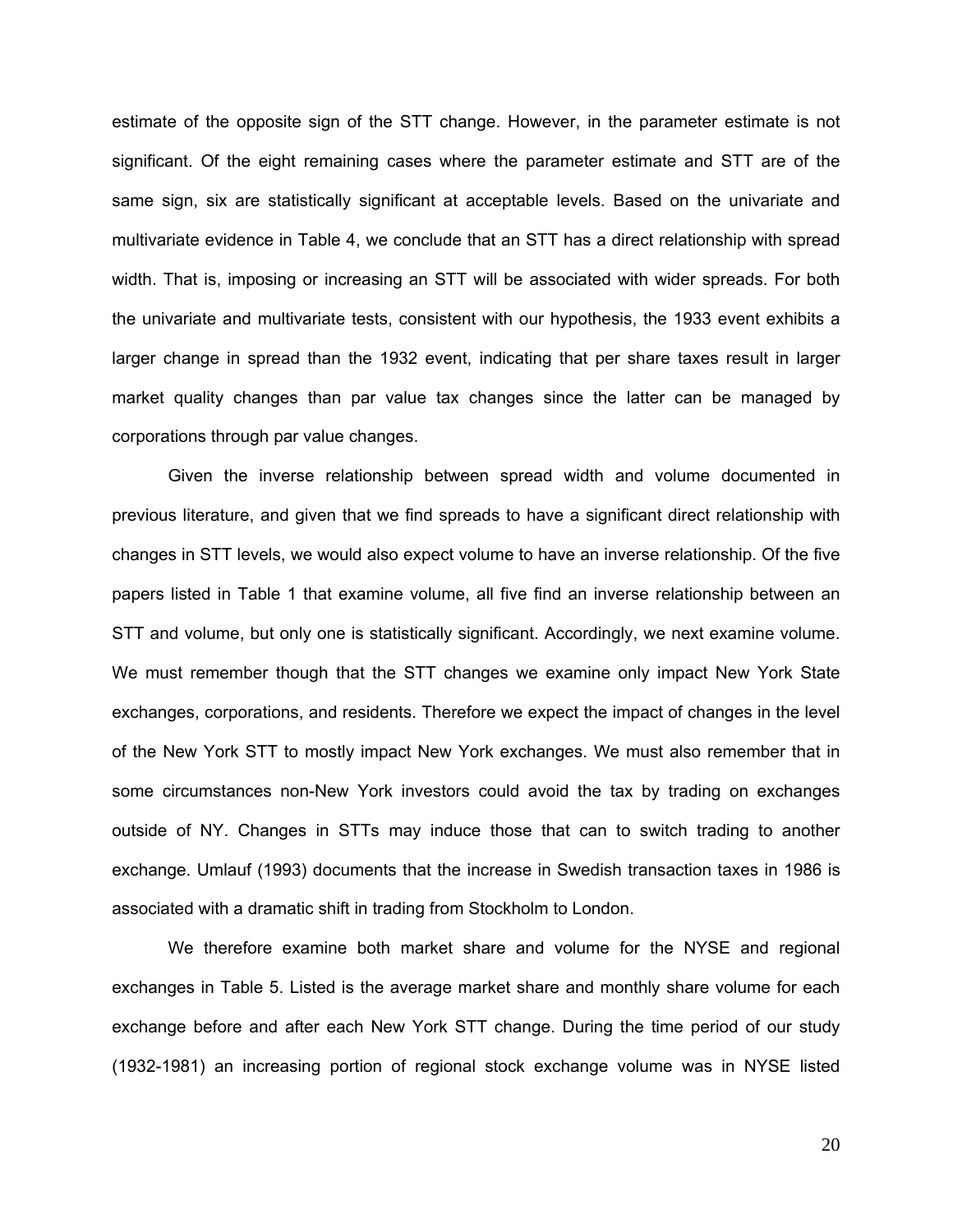stocks.<sup>29</sup> Therefore, we expect that regional stock exchange market share would increase (decrease) when New York State increases (decreases) the level of the STT. However, because the New York State tax was applied as long as part of the transaction took place within the state (i.e. if the location of the exchange, contra broker or transfer agent is in New York or if the stock seller is domiciled in New York) and most brokers and transfer agents were located in New York, it may have been difficult for investors to shift their trading and avoid the STT. We find that for five of the nine STT changes (1933, 1945, 1966, 1975, and 1978) the sign of NYSE market share change was opposite that of the STT sign change, and in four cases it was of the same sign. Therefore, our results are mixed.<sup>30</sup>

Some investors may not switch to (from) a regional exchange if there is an increase (decrease) in the New York STT. Some may just not trade certain stocks. Therefore, we must also look at volume since it captures volume switched to other exchanges as well as decisions to not trade at all. Examining NYSE volume in the last three columns of Table 5 reveals that, in eight of the nine STT changes, volume moved in the opposite direction of the tax change. Six of those eight cases are statistically significant at acceptable levels. Therefore we conclude that, consistent with previous empirical papers, STTs and volume are inversely related.

Since trading volume acts as a shock absorber for price impacts, we would also expect that changes in STT levels would affect measures of price impact. We examine that possibility by considering the Amihud measure. An increase in the Amihud measure indicates a decrease in liquidity in that a given volume will have a larger price impact. A direct relationship between the Amihud measure and changes in the STT would suggest that STTs harm market quality, while an inverse relationship would suggest that it improves it. Table 6 provides univariate changes in the Amihud measure surrounding STT level changes. Examining the change in the

 $^{29}$  See Weaver (2008) for a discussion of the changing role of regional stock exchanges in the 20th Century.

<sup>&</sup>lt;sup>30</sup> It is possible that the change in market share is related to other changing factors such as the increased use of technology and demographics. Due to data limitations we are unable to control for these changes.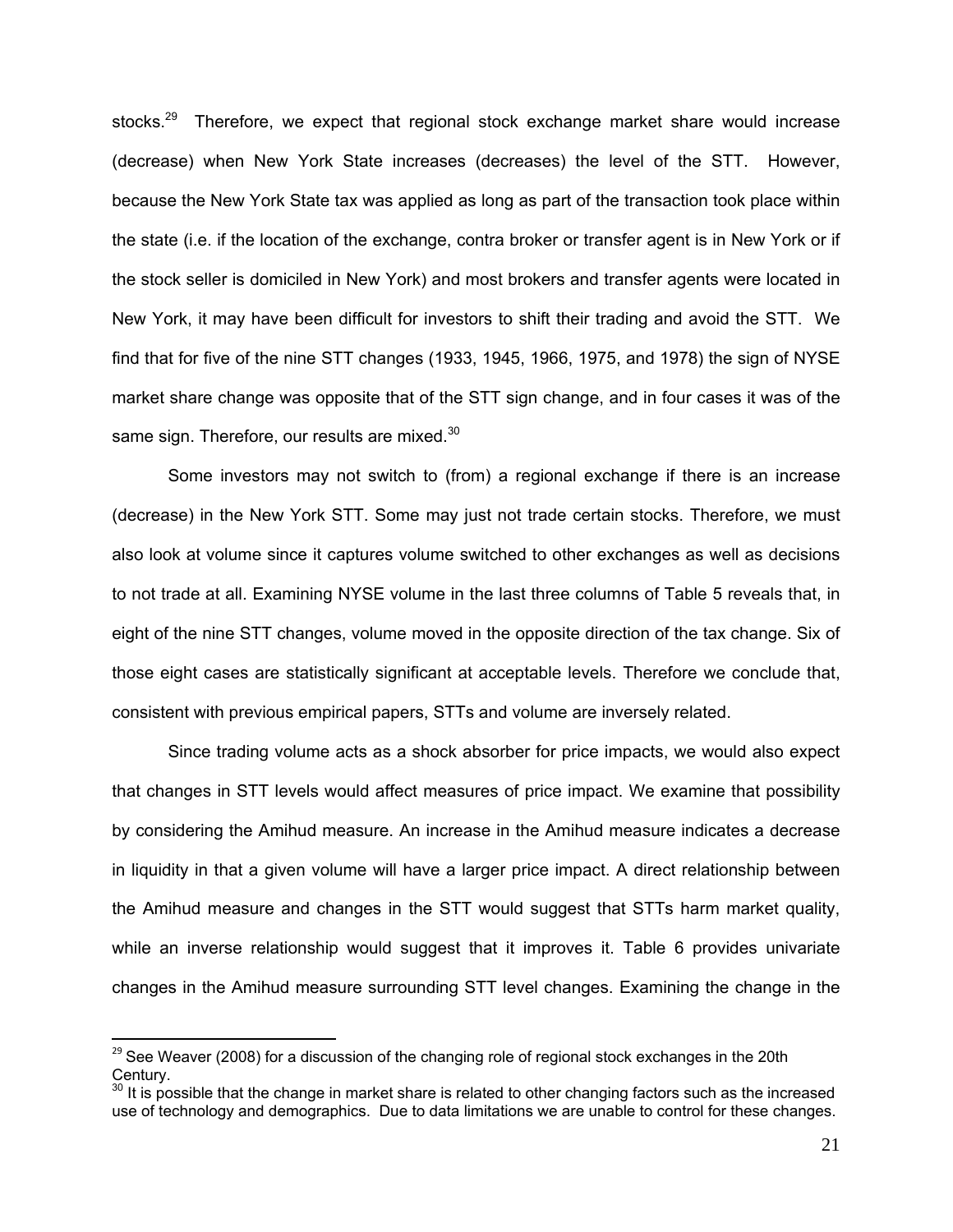Amihud measure after the STT changed reveals that for seven of the nine STT changes the Amihud measure changed in the direction of the tax change and that all seven cases are statistically significant at acceptable levels. This suggests that STTs adversely impact market quality.

#### **VI. Conclusion**

Security transaction taxes have been the subject of debate for decades among academics that develop models of the relationship between STTs and market quality, empiricists who examine the relationships for existing taxes, and governments seeking to raise revenue without harming economic growth. In spite of the length of the debate, no consensus has yet been reached. We add to the debate by examining the impact on market quality of nine changes to the New York State STT between the first significant change to it in 1932 and its repeal in 1981.

We find that increasing an STT is accompanied by an increase in transaction costs for investors, a reduction in volume, and higher price impact for trades. We find no consistent relationship that suggests that investors will switch trading to non taxing venues to avoid the tax, but do find that corporations will manage par values in the direction of minimizing taxes if they are based on par value. Finally, we find no support for the notion that STTs reduce volatility.

Our findings largely come down on the side of opponents of the tax who suggest that an STT will harm market quality. Since spreads have been shown to be directly related to a firm's cost of capital, imposing an STT may hinder economic growth by reducing the present value of projected profits.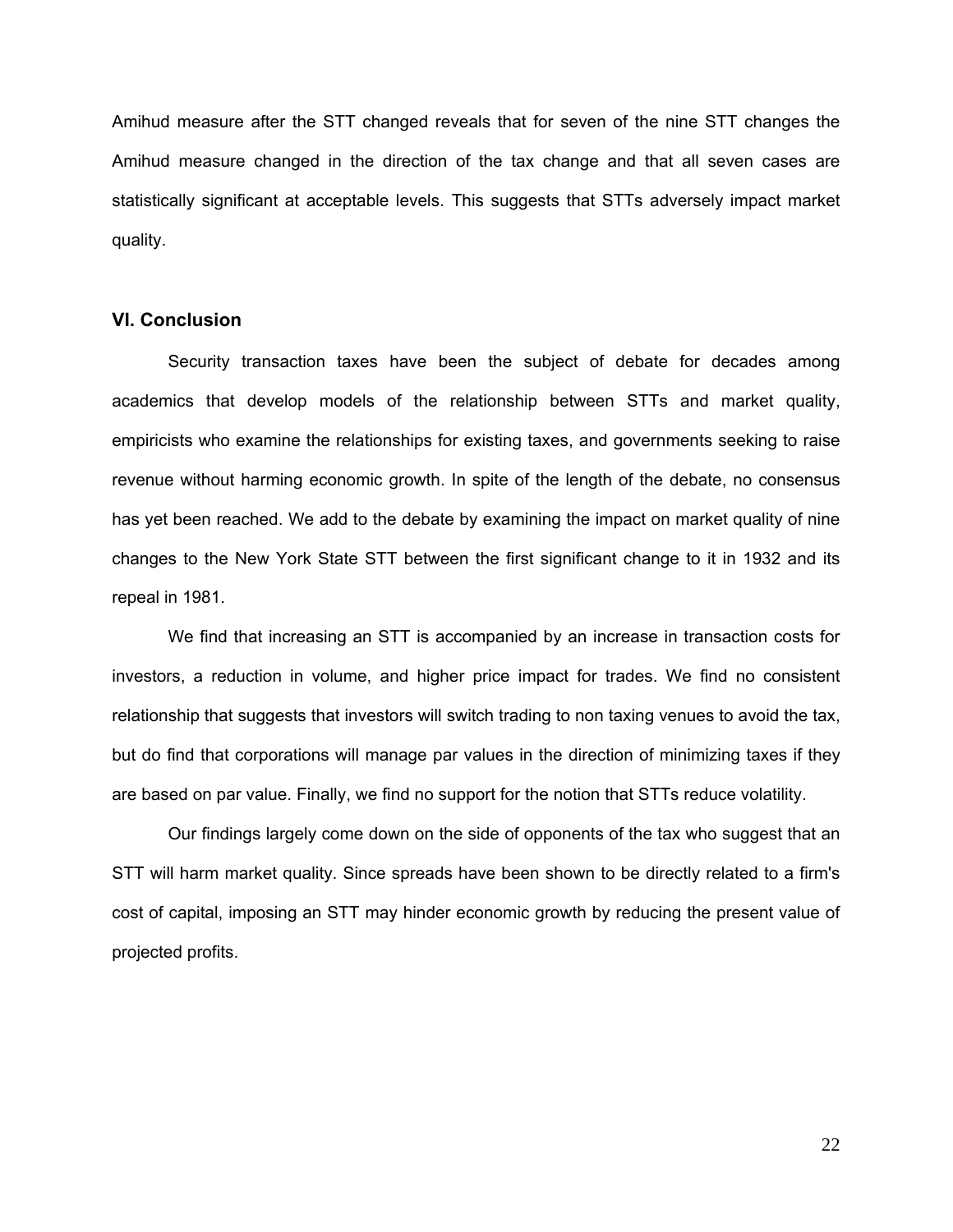#### **References**

- Amihud, Y., 2002, Illiquidity and stock returns: cross-section and time-series effects, *Journal of Financial Markets* 5 pp. 31–56.
- Amihud, Y and Mendelson, H., 1992, Transaction Taxes and Stock Values, in K. Lehn and R. W. Kamphuis, Jr. (eds.), *Modernizing U.S. Securities Regulations,* pp. 477-500, Irwin Professional Publishing.
- Amihud, Y and Mendelson, H., 2003, Effects of a New York State Stock Transaction Tax, Unpublished manuscript (November).
- Baltagi, B, Li, D. and Li, Q., 2006, Transaction Tax and Stock Market Behavior: Evidence from an Emerging Market, *Empirical Economics* 31 pp. 393–408.
- Bloomfield, R., O'Hara, M. and Saar, G., 2009, How Noise Trading Affects Market: An Experimental Analysis, *Review of Financial Studies* 22(6) pp. 2275–2302.

"Brokers Assail Stock Tax Plan," *New York Times,* Mar 26, 1933, p. N8.

- Campbell, J. Y. and Froot, K., 1994, International Experiences with Securities Transaction Taxes. In J. Frankel (Ed), *The internationalization of equity markets* (pp. 277-308)*.* Chicago: University of Chicago Press.
- Christie, W., Schultz, P., 1994, Why do NASDAQ market makers avoid odd-eighth quotes?, *Journal of Finance* 49 pp. 1813–1840.
- "Germany, France Press EU on Transaction Tax" *Wall Street Journal*, July 9, 2011.
- Goyenko, R.Y., C. Holden, and C. W., Trzcinka, 2009, Do liquidity measures measure liquidity? *Journal of Financial Economics*, 92, 153-181.
- Hau, H., 2006, The Role of Transaction Costs for Financial Volatility: Evidence from the Paris Bourse, *Journal of the European Economic Association* 4(4) pp. 862–90.
- Holden, C., 2009, New low-frequency liquidity measures, *Journal of Financial Markets* 12 pp  $778 - 813.$
- Hu, S., 1998, The Effects of the Stock Transaction Tax on the Stock Market—Experience from Asian Markets, *Pacific Basin Finance Journal* 6 pp. 347–64.
- Huang, R., Stoll, H., 1997, The components of the bid–ask spread: a general approach, *Review of Financial Studies* 10 pp. 995–1034.
- Jarrell, G. A., 1984, "Change at the Exchange: The Causes and Effects of Deregulation." *Journal of Law and Economics,* 27(2), pp. 273-312.
- Johnson, N. L. and Kotz, S., 1970, *Continuous Univariate Distributions.* Boston: Houghton Mifflin.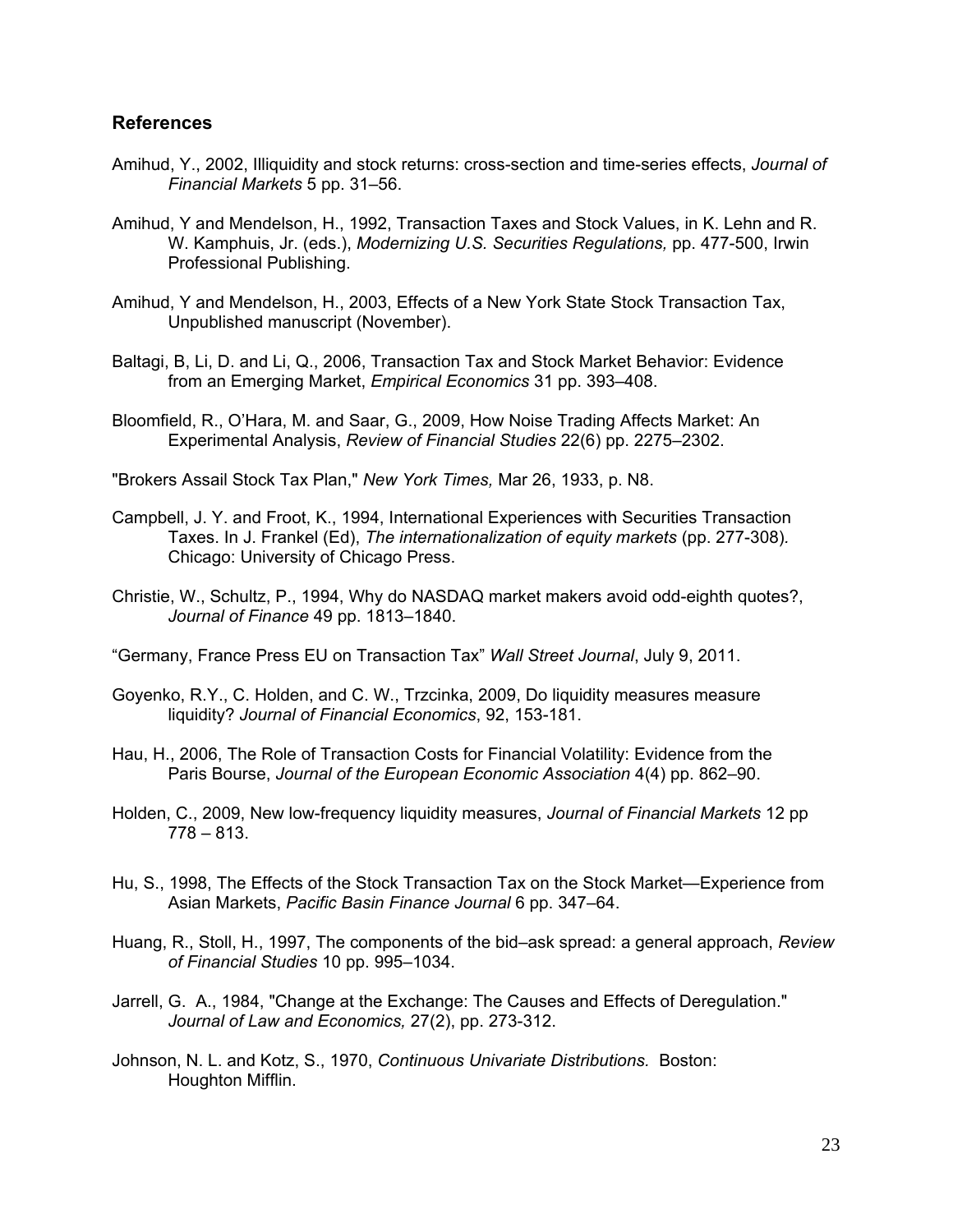- Jones, C.M. and Seguin, P., 1997, Transaction costs and price volatility: Evidence from commission deregulation, *American Economic Review* 87 pp. 728-37.
- Liu, S., 2007, Securities Transaction Tax and Market Efficiency: Evidence from the Japanese Experience, *Journal of Financial Services Research,* 32: pp. 161–76.
- Keynes, J.M., 1936, The General Theory of Employment, Interest and Money. MacMillan, London.
- Kupiec, P., 1996, Noise Traders, Excess Volatility, and a Securities Transaction Tax, *Journal of Financial Services Research* 10 pp. 115–29.
- Phylaktis, K. and Aristidou, A., 2007, Security transaction taxes and financial volatility: Athens stock exchange, *Applied Financial Economics*, Taylor and Francis Journals 17(18), pp1455-1467.
- Roll, R., 1989, Price volatility, international market links, and their implications for regulatory policies, *Journal of Financial Services Research* 3 pp. 211-46.
- Sahu, D., 2008, Does Securities Transaction Tax Distort Market Microstructure? Evidence from Indian Stock Market, *Working Paper*, Banaras Hindu University.
- Saporta, V. and Kan, K., 1997, The effects of stamp duty on the level and volatility of UK equity prices, Bank of England Working Paper No. 71, July.
- Schwert, G. W., and Seguin, P,1990, Heteroscedasticity in Stock Returns, *Journal of Finance* 45 pp 1129-1155.
- Schwert, G.W., and Seguin, P, 1993, Securities Transaction Taxes: An Overview of Costs, Benefits and Unresolved Questions, *Financial Analysts Journal* pp*.* 27–35.
- Stiglitz, J.E., 1989, Using tax policy to curb speculative short-term trading, *Journal of Financial Services Research* 3 pp. 101-15.
- "Stock-Deal Taxes and Their Effects", *New York Times,* 10 December 1939.
- "Stock Transfer Tax Amendment," *Wall Street Journal,* Jun 4, 1913, p. 7.

"Stock-Transfer Tax Cut Is Signed," *New York Times,* 23 June 1968, p.44.

- Summers, L. H. and Summers, V. P., 1989, When financial markets work too well: a cautious case for a securities transaction tax, *Journal of Financial Service Research* 3 pp. 261- 86.
- Tobin, J., 1978, A proposal for international monetary reform, *Eastern Economic Journal* 4 pp. 153—59.

"The Stock Transfer Tax", *New York Times,* 14 March 1905.

"Transfer Tax Bill Signed", *New York Times,* 20 April 1945.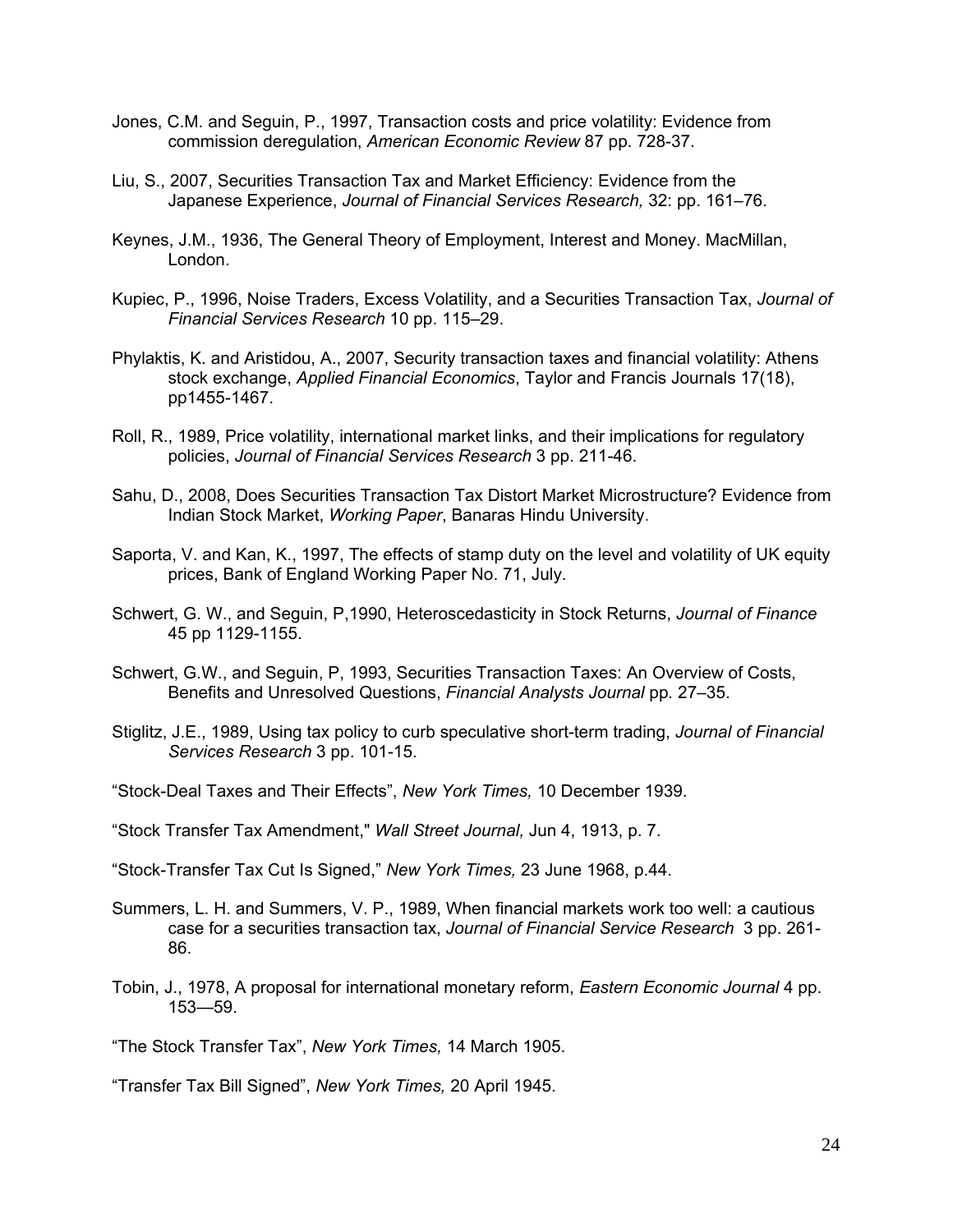- Umlauf, S.R., 1993, Transaction taxes and the behaviour of the Swedish stock market, *Journal of Financial Economics* 33 pp. 227-40.
- U.S Supreme Court. Boston Stock Exchange v. State Tax Comm'n, 429 U.S. 318 (1977)

"Wall St. Sees End of Stock Sales Tax", *New York Times,* 4 July 1916.

- Weaver, D., 2008, "Networks, Nodes, and Priority Rules", *The Encyclopedia of Finance,* edited by Cheng-few Lee and Alice C. Lee, Springer Publishing. 2008.
- Zelinsky, E., 2002, Restoring Politics to the Commerce Clause: The Case for Abandoning the Dormant Commerce Clause Prohibition on Discriminatory Taxation, *Ohio Northern University Law Review*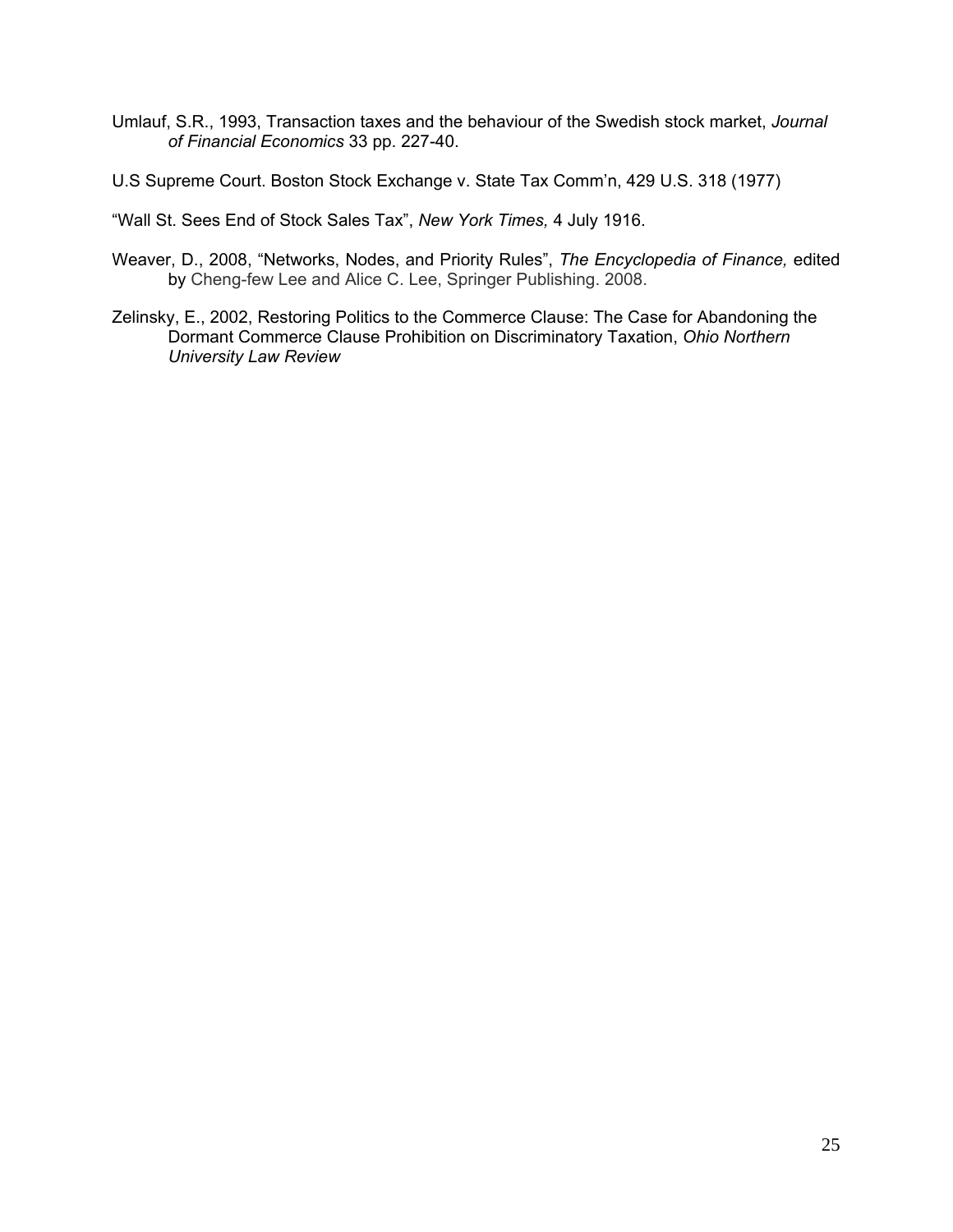### **Appendix A**

**Changes in the New York State Security Transaction Tax** This appendix summarizes changes in the New York State Security Transaction Tax from its imposition in 1905 to its elimination in 1981. Beginning in 1932 the tax was charged on a per share basis. At various points during the reign of the tax, state residents were taxed differently than non-residents. For these reasons we list the effective tax for New York State residents (Panel A) and non-residents (Panel B) separately. We also list the effective tax per share for stocks of different prices as listed in tax legislation. In both Panels, P is the security price and the last column indicates the general direction of the tax rate.

| Panel A: Effective tax rate on per share basis for residents placing orders in New York |         |                                                                                                                                               |                                                                                                          |                                                                    |                                      |  |  |  |  |  |
|-----------------------------------------------------------------------------------------|---------|-----------------------------------------------------------------------------------------------------------------------------------------------|----------------------------------------------------------------------------------------------------------|--------------------------------------------------------------------|--------------------------------------|--|--|--|--|--|
| <b>Date</b>                                                                             | P < \$5 | \$5 <p<\$10< th=""><th>\$10<p<\$20< th=""><th>\$20<p< th=""><th><b>Change to State</b><br/><b>STT</b></th></p<></th></p<\$20<></th></p<\$10<> | \$10 <p<\$20< th=""><th>\$20<p< th=""><th><b>Change to State</b><br/><b>STT</b></th></p<></th></p<\$20<> | \$20 <p< th=""><th><b>Change to State</b><br/><b>STT</b></th></p<> | <b>Change to State</b><br><b>STT</b> |  |  |  |  |  |
| June 1, 1905                                                                            |         | \$0.02 on \$100 par value of stock transferred in New York<br>Began<br>State on round lots.                                                   |                                                                                                          |                                                                    |                                      |  |  |  |  |  |
| March 1,<br>1932                                                                        |         | \$0.04 on \$100 par value of stock transferred in New York<br>Doubled<br>State on round lots.                                                 |                                                                                                          |                                                                    |                                      |  |  |  |  |  |
| June 2, 1933                                                                            |         | Changed to per<br>share basis                                                                                                                 |                                                                                                          |                                                                    |                                      |  |  |  |  |  |
| <b>July 1, 1945</b>                                                                     | \$0.010 | \$0.020                                                                                                                                       | \$0.030                                                                                                  | \$0.040                                                            | Reduced for stocks<br>less than \$10 |  |  |  |  |  |
| <b>July 1, 1966</b>                                                                     | \$0.013 | \$0.025                                                                                                                                       | \$0.038                                                                                                  | \$0.050                                                            | 25% increase                         |  |  |  |  |  |
| Oct 1, 1968                                                                             | \$0.013 | \$0.025                                                                                                                                       | \$0.038                                                                                                  | \$0.050                                                            | Capped at \$350                      |  |  |  |  |  |
| Aug. 1, 1975                                                                            | \$0.016 | \$0.031                                                                                                                                       | \$0.047                                                                                                  | \$0.063                                                            | 25% surcharge                        |  |  |  |  |  |
| Aug. 1, 1978                                                                            | \$0.013 | \$0.025                                                                                                                                       | \$0.038                                                                                                  | \$0.050                                                            | 25% surcharge<br>expires             |  |  |  |  |  |
| Oct 1, 1979                                                                             | \$0.009 | \$0.002                                                                                                                                       | \$0.026                                                                                                  | \$0.035                                                            | After 30% rebate                     |  |  |  |  |  |
| Oct. 1, 1980                                                                            | \$0.005 | \$0.010                                                                                                                                       | \$0.015                                                                                                  | \$0.020                                                            | After 60% rebate                     |  |  |  |  |  |
| Oct 1, 1981                                                                             | \$0.000 | \$0.000                                                                                                                                       | \$0.000                                                                                                  | \$0.000                                                            | After 100% rebate                    |  |  |  |  |  |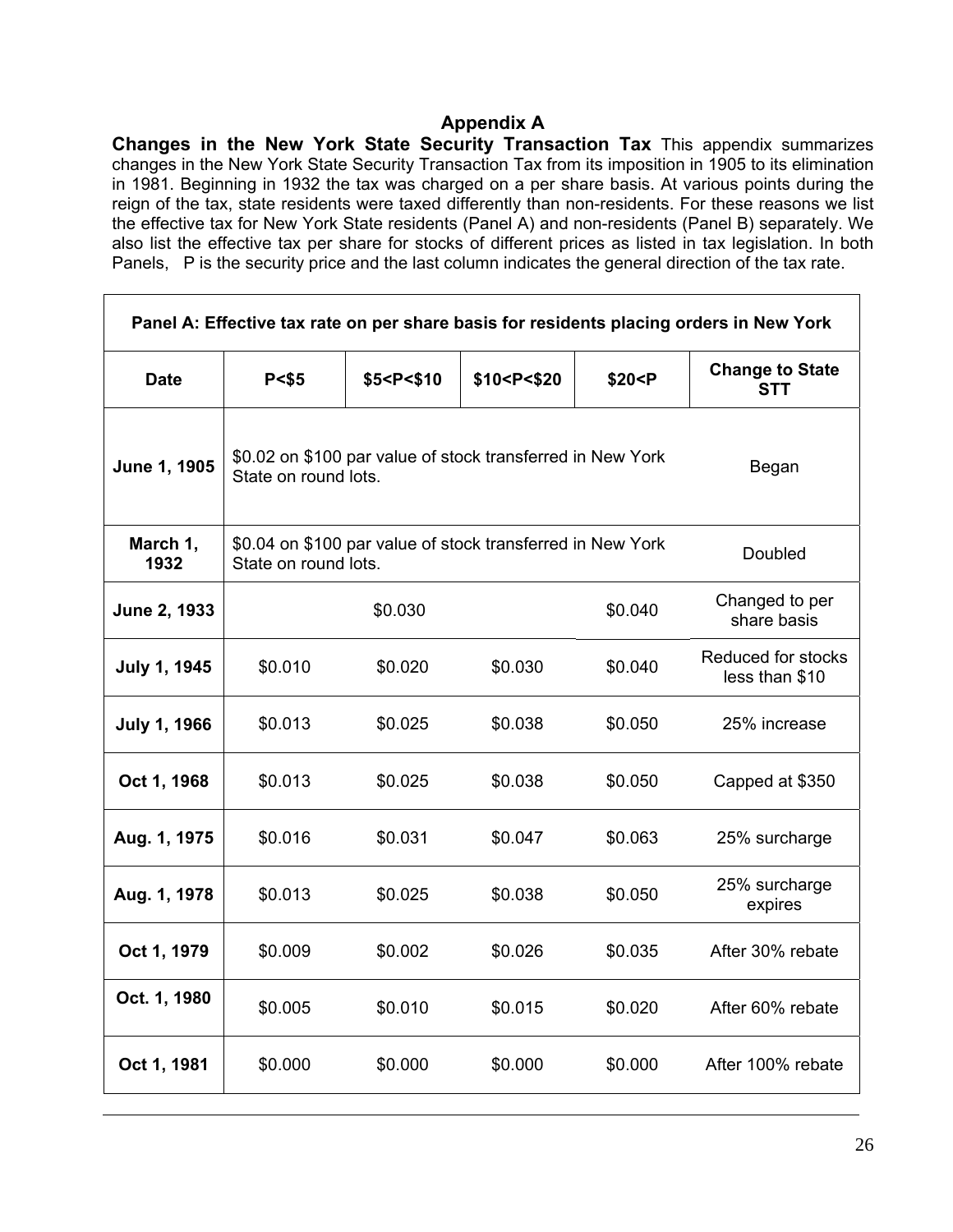#### **Appendix A**  (continued)

|                     |                      |                                                                                                                                       |                                                                                                  |                      | Panel B: Effective tax rate on per share basis for non-residents placing orders in NY |
|---------------------|----------------------|---------------------------------------------------------------------------------------------------------------------------------------|--------------------------------------------------------------------------------------------------|----------------------|---------------------------------------------------------------------------------------|
| Year                | P < \$5              | \$5 <p<\$10< th=""><th>\$10<p<\$20< th=""><th>\$20 &lt; P</th><th><b>Change to State</b><br/><b>STT</b></th></p<\$20<></th></p<\$10<> | \$10 <p<\$20< th=""><th>\$20 &lt; P</th><th><b>Change to State</b><br/><b>STT</b></th></p<\$20<> | \$20 < P             | <b>Change to State</b><br><b>STT</b>                                                  |
| June 1, 1905        |                      |                                                                                                                                       | \$0.020 on \$100 par value of stock transferred in New<br>York State on round lots.              |                      | Imposed                                                                               |
| March 1, 1932       |                      |                                                                                                                                       | \$0.040 on \$100 par value of stock transferred in New<br>York State on round lots.              |                      | Doubled                                                                               |
| June 2, 1933        |                      | \$0.030                                                                                                                               |                                                                                                  | \$0.040              | Changed to per<br>share basis                                                         |
| <b>July 1, 1945</b> | \$0.010              | \$0.020                                                                                                                               | \$0.030                                                                                          | \$0.040              | Reduced for stocks<br>less than \$10                                                  |
| <b>July 1, 1966</b> | \$0.013              | \$0.025                                                                                                                               | \$0.038                                                                                          | \$0.050              | 25% increase                                                                          |
| Oct 1, 1968         | \$0.013              | \$0.025                                                                                                                               | \$0.038                                                                                          | \$0.050              | Capped \$350                                                                          |
| <b>July 1, 1969</b> | \$0.012              | \$0.024                                                                                                                               | \$0.036                                                                                          | \$0.048              | Paid 95%                                                                              |
| <b>July 1, 1970</b> | \$0.011              | \$0.023                                                                                                                               | \$0.034                                                                                          | \$0.045              | Paid 90%                                                                              |
| <b>July 1, 1971</b> | \$0.010              | \$0.020                                                                                                                               | \$0.030                                                                                          | \$0.040              | Paid 80%                                                                              |
| <b>July 1, 1972</b> | \$0.008              | \$0.016                                                                                                                               | \$0.024                                                                                          | \$0.033              | Paid 65%                                                                              |
| <b>July 1, 1973</b> | \$0.006              | \$0.013                                                                                                                               | \$0.019                                                                                          | \$0.025              | Paid 50%                                                                              |
| Aug 1, 1975         | \$0.008              | \$0.016                                                                                                                               | \$0.023                                                                                          | \$0.031              | 25% surcharge                                                                         |
| April 17, 1978      | (\$0.000)            | (\$0.000)                                                                                                                             | (\$0.000)                                                                                        | (\$0.000)            | (rates for ITS<br>orders)                                                             |
| Aug 1, 1978         | \$0.008<br>(\$0.000) | \$0.012<br>(\$0.000)                                                                                                                  | \$0.023<br>(\$0.000)                                                                             | \$0.031<br>(\$0.000) | non-residents pay<br>62.5% coincide w.<br>surcharge<br>expiration                     |
| Oct. 1, 1979        | \$0.006<br>(\$0.0)   | \$0.001<br>(\$0.0)                                                                                                                    | \$0.023<br>(\$0.0)                                                                               | \$0.022<br>(\$0.0)   | non-residents pay<br>62.5%                                                            |
| Oct. 1, 1980        | \$0.005<br>(\$0.000) | \$0.010<br>(\$0.000)                                                                                                                  | \$0.015<br>(\$0.000)                                                                             | \$0.020<br>(\$0.000) | After 60% rebate                                                                      |
| Oct. 1, 1981        | \$0.000              | \$0.000                                                                                                                               | \$0.000                                                                                          | \$0.000              | After 100% rebate                                                                     |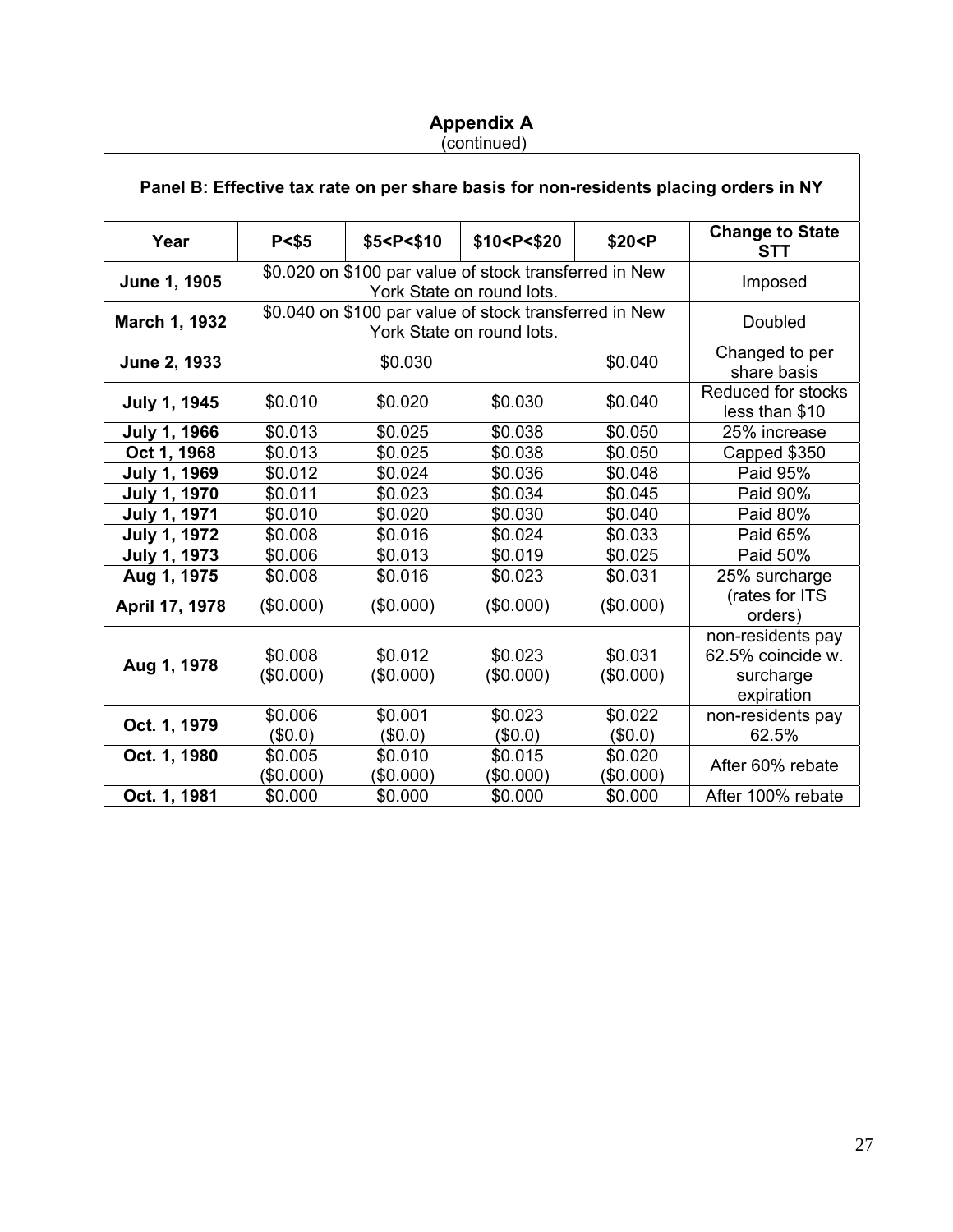#### **Appendix B**

#### **The Holden Model for Estimating Spreads from Low Frequency Data**

The Holden (2009) model is an extension of Huang and Stoll (1997) and allows for the spread to change daily. Specifically,  $V_t$  is the fundamental stock value at the end of day  $t$  and develops as

$$
V_{t} = V_{t-1} + \frac{1}{2} \alpha S_{t-1} Q_{t-1} + \varepsilon_{t},
$$
\n(B.1)

where  $S_{t-1}$  is the effective spread,  $\alpha$  is the portion of the half-spread resulting from adverse selection  $Q_{t-1}$  is the trade indicator that specifies a buy/sell/no trade transaction and  $\varepsilon_t$  is the public information shock.

The probability that a closing trade occurs at the bid is  $\frac{\mu}{2}$ , the probability of a closing trade occurring at the ask is  $\frac{\mu}{2}$  and  $1-\mu$  is the probability of a no trade day.<sup>31</sup> Then the trade indicator variable  $Q<sub>t</sub>$  can be classified into three categories as

$$
Q_{t} = \begin{cases} +1 \text{ Closing trade is a buy (prob} = \frac{\mu}{2}) \\ 0 \text{ Closing midpoint (prob=1-\mu)} \\ -1 \text{ Closing trade is a buy (prob= \frac{\mu}{2}) \end{cases}
$$
(B.2)

Let  $M$ , be the unobserved midpoint of the bid-ask spread, which is dependent on the assets fundamental value and inventory effects

$$
M_t = V_t + \omega_t, \tag{B.3}
$$

where  $\omega_t$  is the inventory effect up to day *t*.

Substituting equation (B.1) into the first difference of equation (B.3) generates the daily change in the midpoint of the bid-ask spread,

 $31$  CRSP reports a closing midpoint on no trade days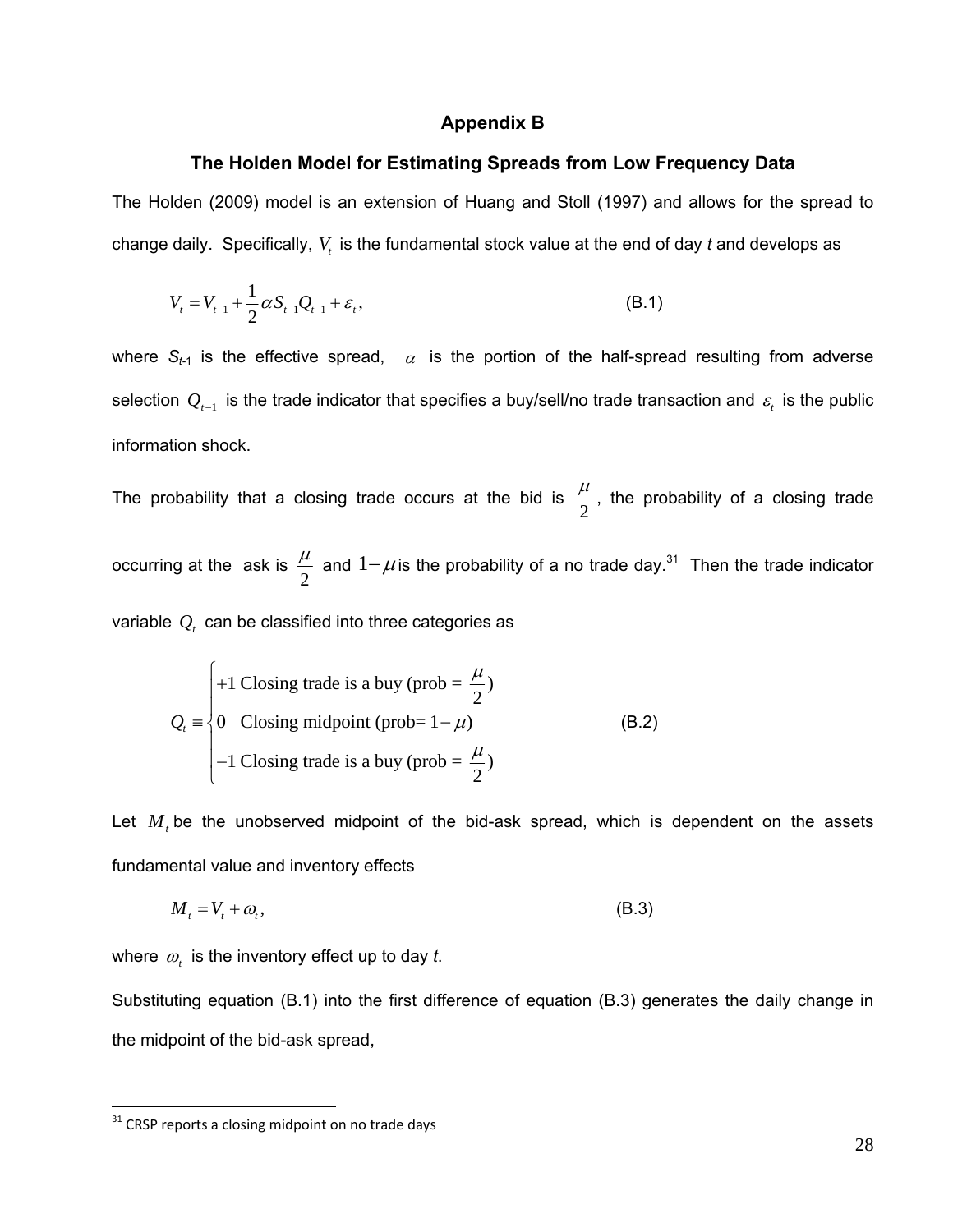$$
\Delta M_t = \frac{1}{2} \alpha S_{t-1} Q_{t-1} + \varepsilon_t + \Delta \omega_t.
$$
 (B.4)

Let  $P_t$  be the observed closing price which is defined by

$$
P_{t} = M_{t} + \frac{1}{2} S_{t} Q_{t} + \eta_{t} (S_{t}),
$$
\n(B.5)

where  $\eta_t(S_t)$  is the error term with  $E[\eta_t(S_t)] = 0$ . The error term accounts for rounding the transaction price to the same price cluster as the spread  $S_t$ . That is, when  $S_t = \frac{1}{4}$ , the price is rounded to the closest  $\frac{1}{4}$  ( $\frac{1}{4}$ ,  $\frac{1}{4}$ ,  $\frac{1}{4}$ , etc).

Substituting equation (B.4) into (B.5) gives the price change process as

$$
\Delta P_t = \frac{1}{2} S_t Q_t - (1 - \alpha) \frac{1}{2} S_{t-1} Q_{t-1} + e_t,
$$
\n(B.6)

where  $e_t$  is normally distributed with  $\overline{e}$  mean and  $\sigma_e$  standard deviation, and  $e_t \equiv \varepsilon_t + \Delta \eta_t + \Delta \omega_t$ 

Next, the half spread  $H_t$  is defined as

$$
H_t \equiv \frac{1}{2} S_t Q_t. \tag{B.7}
$$

Combining (B.1) and (B.2) and solving for the error term in terms of the half spread and the price changes yields

$$
e_t = \Delta P_t - (H_t - (1 - \alpha)H_{t-1})
$$
\n(B.8)

Equation (B.3) is later used when maximizing the likelihood function.

Holden includes price clustering into his model due to the relationship between observed price clusters and the bid-ask spread. Christie and Schultz (1994) find that NASDAQ dealers avoid odd eighths to maintain larger spreads. For example, if transaction prices are on even eighths (\$¼, \$½, \$¾, \$1) then the bid-ask spread is at least \$¼. While if prices are on odd eighths (\$1/8, \$3/8, \$5/8, and \$7/8) then the bid-ask spread is likely be \$1/8. Therefore, by avoiding odd eighths, dealers can lock in larger spreads.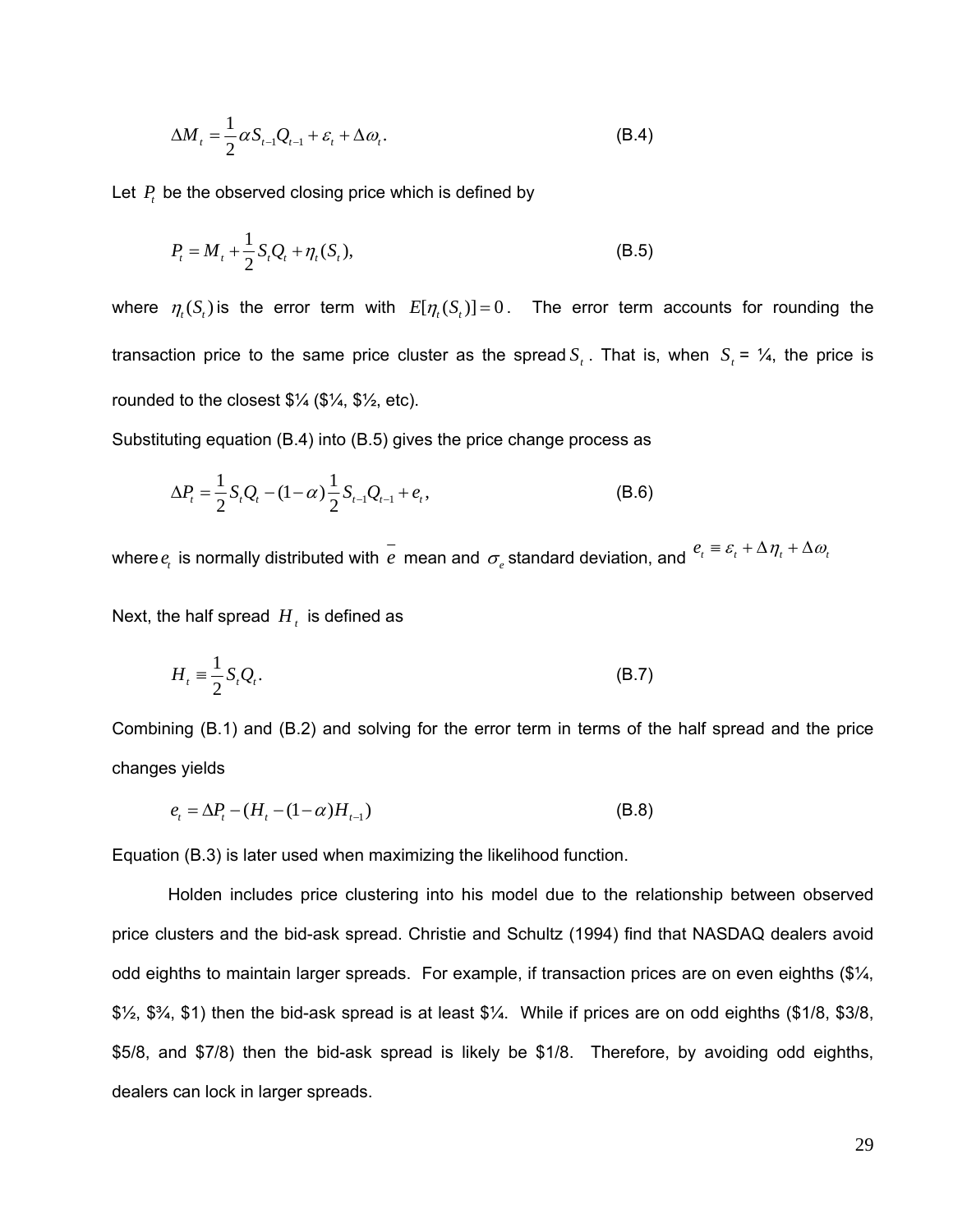Following Christie and Schultz (1994), the Holden model assumes that the daily effective spread, *St* is the increment of the price cluster on day  $t$ .  $S_t$  is randomly chosen from a set of possible effective spreads  $s_i$ ,  $j = 1,2,...,J$  ordered from smallest to largest, and have corresponding probabilities  $\gamma_j$ ,  $j = 1,2,...,J$ . That is, for a price on \$1/8,  $S_t$  has a probability  $\gamma_1$  of effective spread  $s_1 = $ \frac{1}{2}$ 8  $s_1 = \frac{1}{2}$ , probability  $\gamma_2$  of effective spread  $s_2 = $ \frac{1}{4}$  $s_2 =$  \$ $\frac{1}{4}$ , probability  $\gamma_3$  of effective spread  $s_3 =$  \$ $\frac{1}{2}$ 2  $s_3 = $ \frac{1}{2}$ , and probability  $\gamma_4$  of effective spread  $s_4 = $1$  Given an effective spread, the model assumes that the closing price is evenly distributed on the corresponding price increments [i.e. when  $s_1 = $ \frac{1}{\alpha}$ 8  $s_1 = $ \frac{1}{2}$  then the closing price is equally likely to be on any of the eight possible price increments (\$1/8, \$2/8, \$3/8,…,\$8/8)].

Let  $C<sub>r</sub> = 1, 2, ..., J$  represent the observable cluster of special prices that correspond to the effective spreads  $s_1, s_2, ..., s_J$  on day *t* and  $C_t = J + 1, J + 2, ..., 2J$  represent the clusters of special midpoints for non-trading days that correspond to the effective spreads  $s_1, s_2, ..., s_j$ . Figure B.1 (Figure 1 from Holden 2009) illustrates how the probabilities of price clusters and the conditional probabilities of half spreads are determined. Price clusters are assigned based on the prices and for each cluster, all possible half spreads are determined. Once price clusters are assigned to each price, the probability of each cluster and conditional probability of a half spread given a price cluster is then determined.

Figure B.1 below presents the set up of the Holden (2009) proxy using a \$1/8 price grid, which has four possible effective spreads:  $s_1 = $ \frac{1}{8}$  $s_1 = $ \frac{1}{8}$  with probability  $\gamma_1$ ,  $s_2 = $ \frac{1}{4}$  $s_2 = $ \frac{1}{4}$  probability  $\gamma_2$ ,  $s_3 = $ \frac{1}{2}$ 2  $s_3 = $$   $\frac{1}{2}$  with probability  $\gamma_3$ , and  $s_4 = $1$  with probability  $\gamma_4$ .<sup>32</sup> From these points on the price grid, the next part of the indicator  $Q_t$  which is the buy/sell/midpoint variable is reached. From this point the observable

 $32$  All periods studied in this paper are during the period when US exchanges used a \$1/8 pricing grid.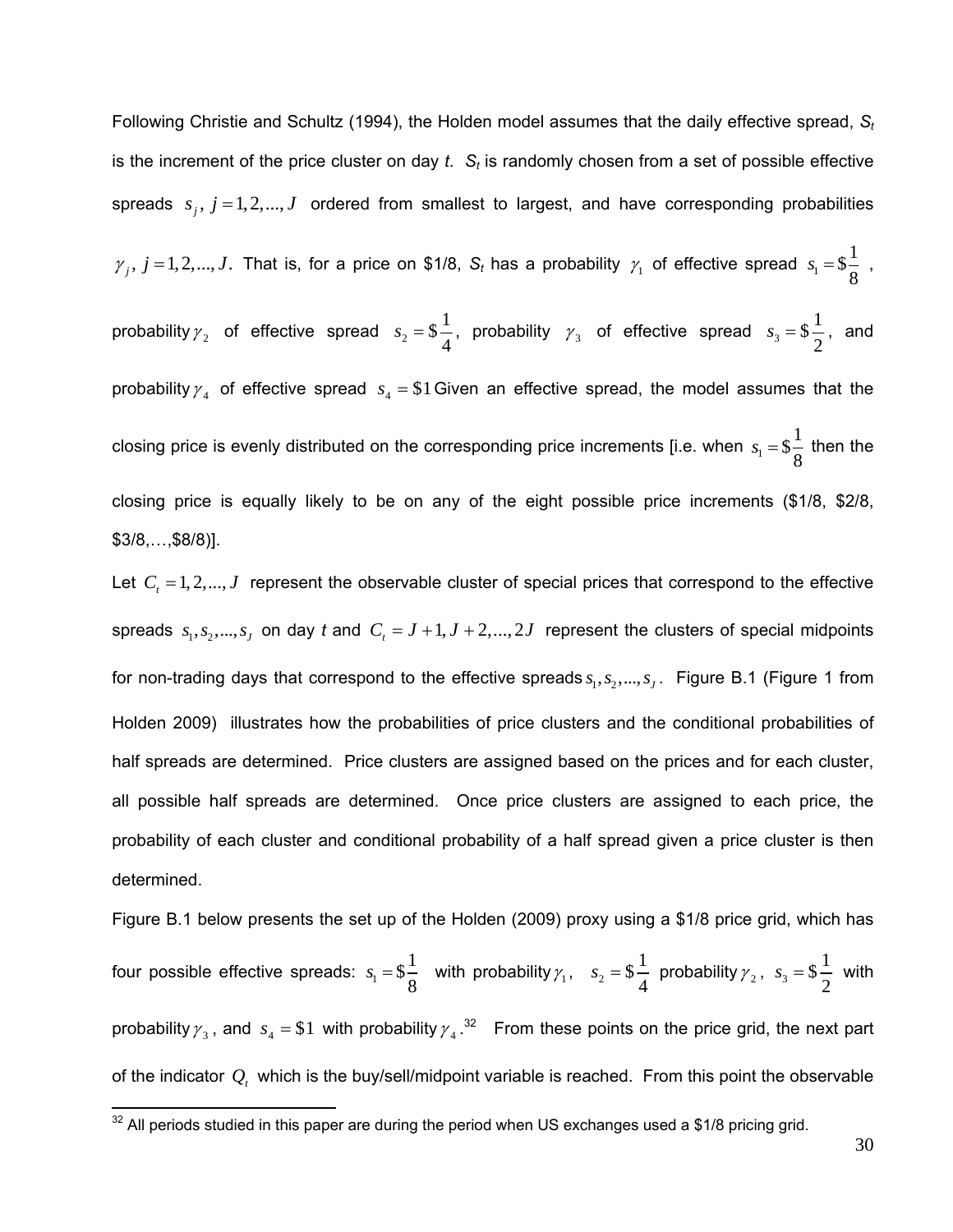price/midpoint clusters can be reached. For example, using Holden (2009) Figure 1 and following the buy side of a spread  $s_1 = $ \frac{1}{2}$  $s_1 = $ \frac{1}{8}$ , the probability of a buy  $Q_t = 1$  occurs with probability  $\frac{\mu}{2}$ . From here there are four possible price clusters

 $C_t = 1$  represents odd \$1/8 prices,  $C_t = 2$  represents odd \$1/4 prices,

 $C_t$  = 3 represents odd \$1/2 prices,  $C_t$  = 4 represents \$1 prices.

It then follows, from the assumption that closing prices are uniformly distributed, that the probabilities of price clusters are ½, ¼, 1/8, 1/8, respectively. Each price cluster also has a unique set of half spreads which are also determined from the price grid and used in the likelihood function.

To estimate the Holden model a likelihood function is first estimated by maximum likelihood (ML) and the parameter estimates are then used to compute the effective spread measures.

On three consecutive trading days, there are three observable prices  $(P_t, P_{t+1}, P_{t+2})$  which correspond to a price cluster triplet and a half spread triplet  $(C_t, C_{t+1}, C_{t+2}), (H_t, H_{t+1}, H_{t+2})$ , respectively. The half spreads are unique to each price cluster and are determined from each cluster. For example, an odd eighth price such as \$20 1/8 is assigned to price cluster  $C<sub>t</sub> = 1$ , and has a single possible spread,  $S_t = \$\frac{1}{8}$ . From this spread there are only two possible half spreads  $H_t \in \left\{\$\frac{1}{16}, \$-\frac{1}{16}\right\}$ .

 $P_{t+1}$  and  $P_{t+2}$  correspond to half spreads  $H_{t+1}$  and  $H_{t+2}$  in the same way.

Next, the likelihood function is constructed and can be estimated using ML for each price triplet as

$$
Pr(P_t, P_{t+1}, P_{t+2} | \mu, \hat{\gamma}_1, \hat{\gamma}_2, \dots, \hat{\gamma}_{J-1}, \overline{e}, \sigma_e, \alpha)
$$
\n
$$
= \sum_{(H_t, H_{t+1}, H_{t+2}) \in H} \begin{cases} Pr(C_t) \cdot Pr(C_{t+1}) \cdot Pr(C_{t+2}) \cdot Pr(H_t | C_t) \cdot Pr(H_{t+1} | C_{t+1}) \cdot Pr(H_{t+2} | C_{t+2}) \\ n(P_{t+1} - H_{t+1} - (P_t - (1 - \alpha)H_t)) \cdot n(P_{t+2} - H_{t+2} - (P_{t+1} - (1 - \alpha)H_{t+1})) \end{cases}
$$
\n(B.9)

where  $\mu$  is the probability of a trading day,  $\hat{\gamma}_1, \hat{\gamma}_2, ..., \hat{\gamma}_{J-1}$  are the spread probabilities except for the largest spread,  $\bar{e}$  is the mean of the error term,  $\sigma_e$  is the standard deviation of the error term,  $\alpha$  is the percentage of the spread attributed to the adverse selection component, *n*( ) is the normal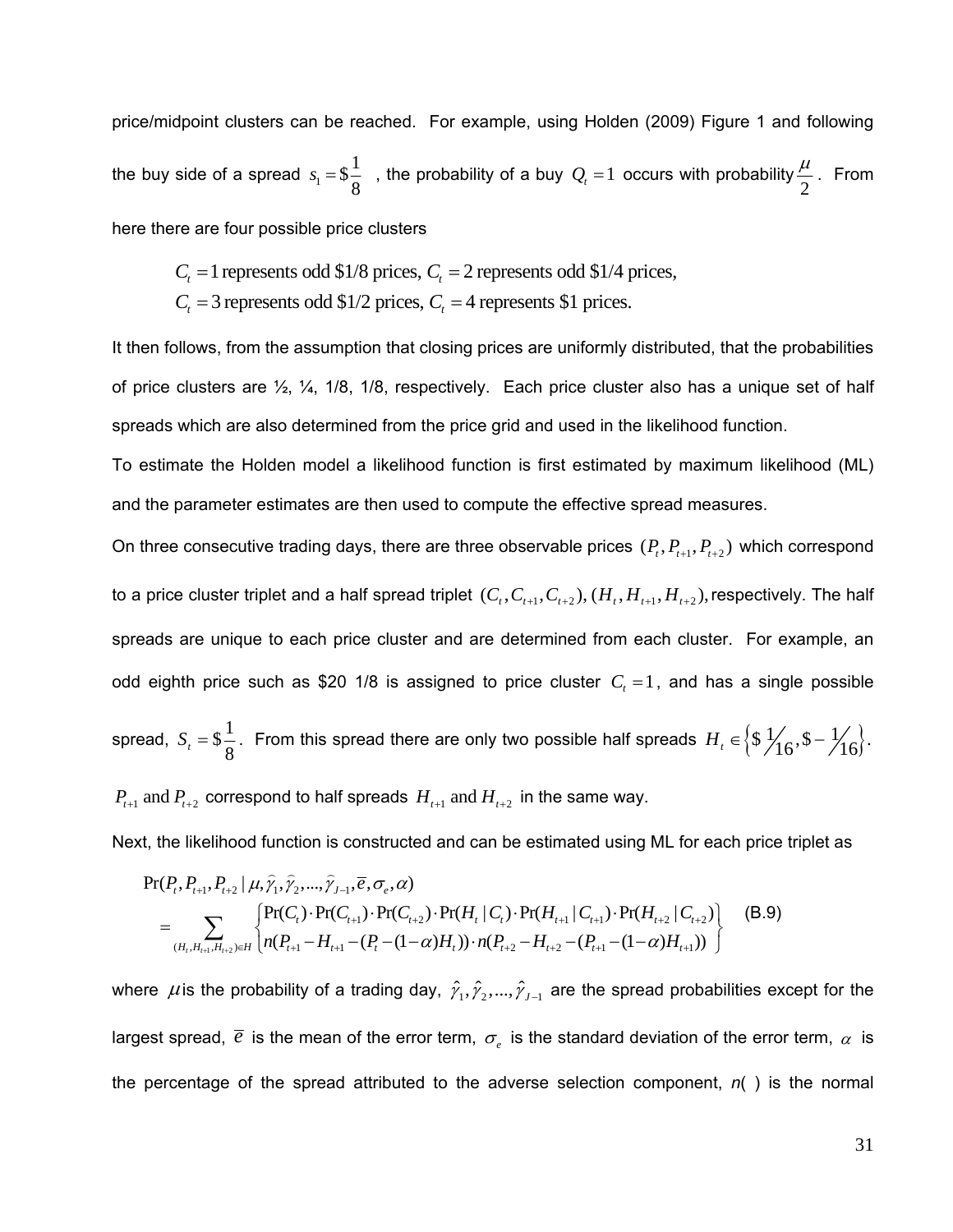density with mean  $\bar{e}$  and standard deviation  $\sigma_e$  and Pr( $C_t$ ) and Pr( $H_t \mid C_t$ ) is the probability of a price cluster and conditional probability of a half spread given a price cluster, which are calculated based on the price grid (see Figure B.1 below).

Taking the log of the above likelihood function gives the general likelihood function, which sums all the log likelihoods of all price triplets over the time period

$$
\sum_{t=1}^{T-2} Ln(\Pr(P_t, P_{t+1}, P_{t+2} | \mu, \hat{\gamma}_1, \hat{\gamma}_2, ..., \hat{\gamma}_{J-1}, \overline{e}, \sigma_e, \alpha)),
$$
\n(B.10)

where *T* represents the number of days in the time period. The likelihood function is maximized subject to constraints:

 $\mu, \hat{\gamma}_1, \hat{\gamma}_2, ..., \hat{\gamma}_J, \sigma_e, \alpha \ge 0$  and  $\mu, \hat{\gamma}_1, \hat{\gamma}_2, ..., \hat{\gamma}_J, \alpha \le 1$ , where the contraints on  $\hat{\gamma}_J$  are  $J-1$  $i=1$ expressed as  $1 - \sum_{i=1}^{J-1} \hat{\gamma}_i \ge 0$  and  $1 - \sum_{i=1}^{J-1} \hat{\gamma}_i \le 1$ .  $J \subseteq$   $\cup$  and  $\cup$   $\cup$   $\cup$   $\cup$   $\cup$ *j j*  $\gamma_I \geq 0$  and  $I - \sum \gamma$  $-1$   $J -\sum_{j=1}^{n} \hat{\gamma}_j \ge 0$  and  $1-\sum_{j=1}^{n} \hat{\gamma}_j \le$ 

Once the likelihood function is estimated the effective spread can be calculated as

$$
Holden = \frac{\sum_{j=1}^{J} \hat{\gamma}_j s_j}{\overline{P}},
$$
\n(B.11)

where  $\bar{P}$  is the mean of the closing prices,  $\hat{\gamma}_j$  is the estimated spread probabilities which sum to one and  $s_j$  is the possible spread.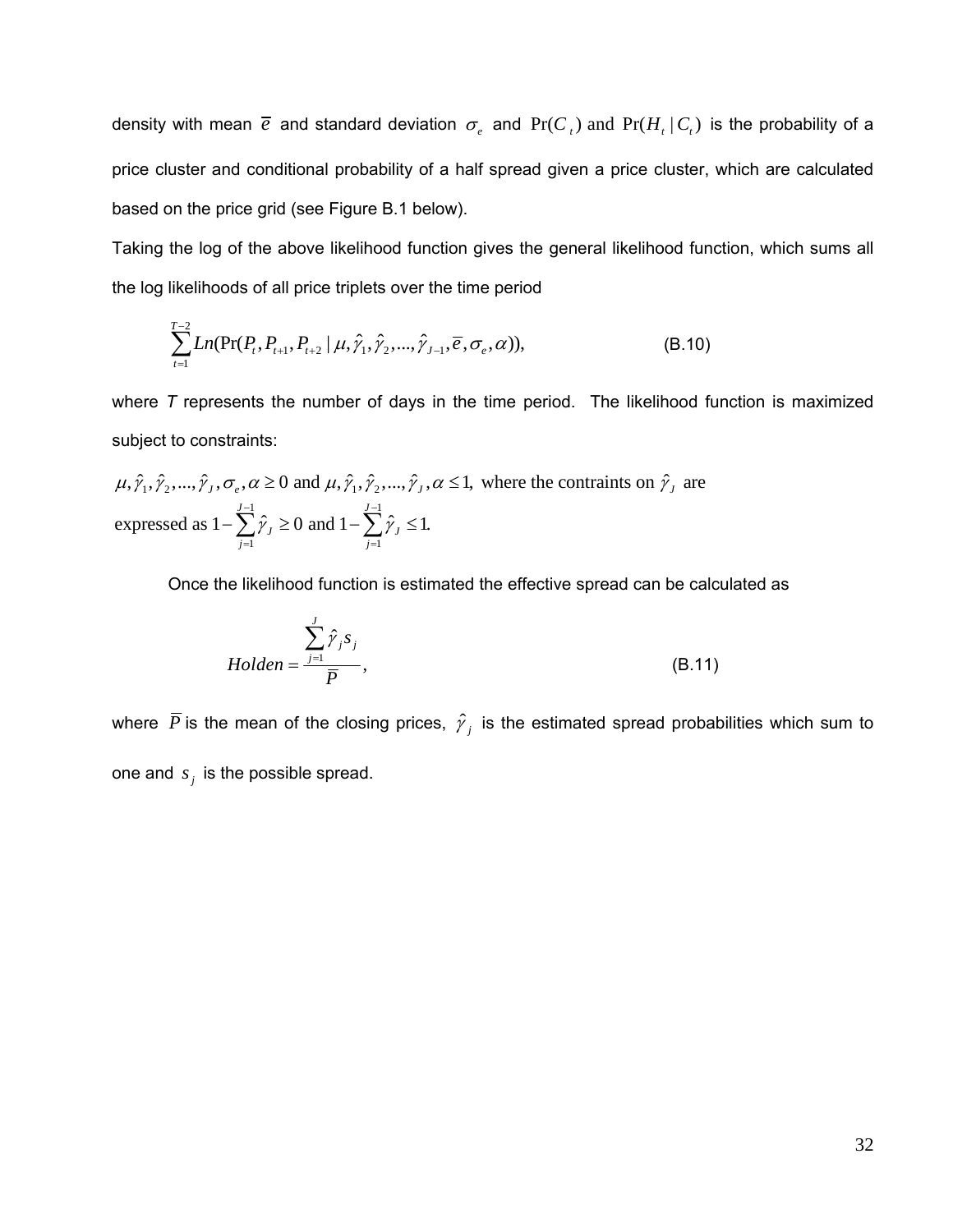Figure B.1 Probabilities Of Price Clusters And The Conditional Probabilities Of Half Spreads Figure 1 from Holden (2009)

**Effective Speed** *S<sub>1</sub>* **By/Self/Midpoint** *Q<sub>i</sub>* [Half-Spread *H<sub>i</sub>*] **Prie** / Midpoint Clusters *C<sub>i</sub>* 
$$
\frac{1}{2}
$$
  $C_i = 1$   $\frac{1}{2}$   $C_i = 2$   $\frac{1}{2}$   $C_i = 3$   $\frac{1}{2}$   $\frac{1}{2}$   $C_i = 4$   $\frac{1}{2}$   $\frac{1}{2}$   $C_i = 3$   $\frac{1}{2}$   $\frac{1}{2}$   $\frac{1}{2}$   $\frac{1}{2}$   $\frac{1}{2}$   $\frac{1}{2}$   $\frac{1}{2}$   $\frac{1}{2}$   $\frac{1}{2}$   $\frac{1}{2}$   $\frac{1}{2}$   $\frac{1}{2}$   $\frac{1}{2}$   $\frac{1}{2}$   $\frac{1}{2}$   $\frac{1}{2}$   $\frac{1}{2}$   $\frac{1}{2}$   $\frac{1}{2}$   $\frac{1}{2}$   $\frac{1}{2}$   $\frac{1}{2}$   $\frac{1}{2}$   $\frac{1}{2}$   $\frac{1}{2}$   $\frac{1}{2}$   $\frac{1}{2}$   $\frac{1}{2}$   $\frac{1}{2}$   $\frac{1}{2}$   $\frac{1}{2}$   $\frac{1}{2}$   $\frac{1}{2}$   $\frac{1}{2}$   $\frac{1}{2}$   $\frac{1}{2}$   $\frac{1}{2}$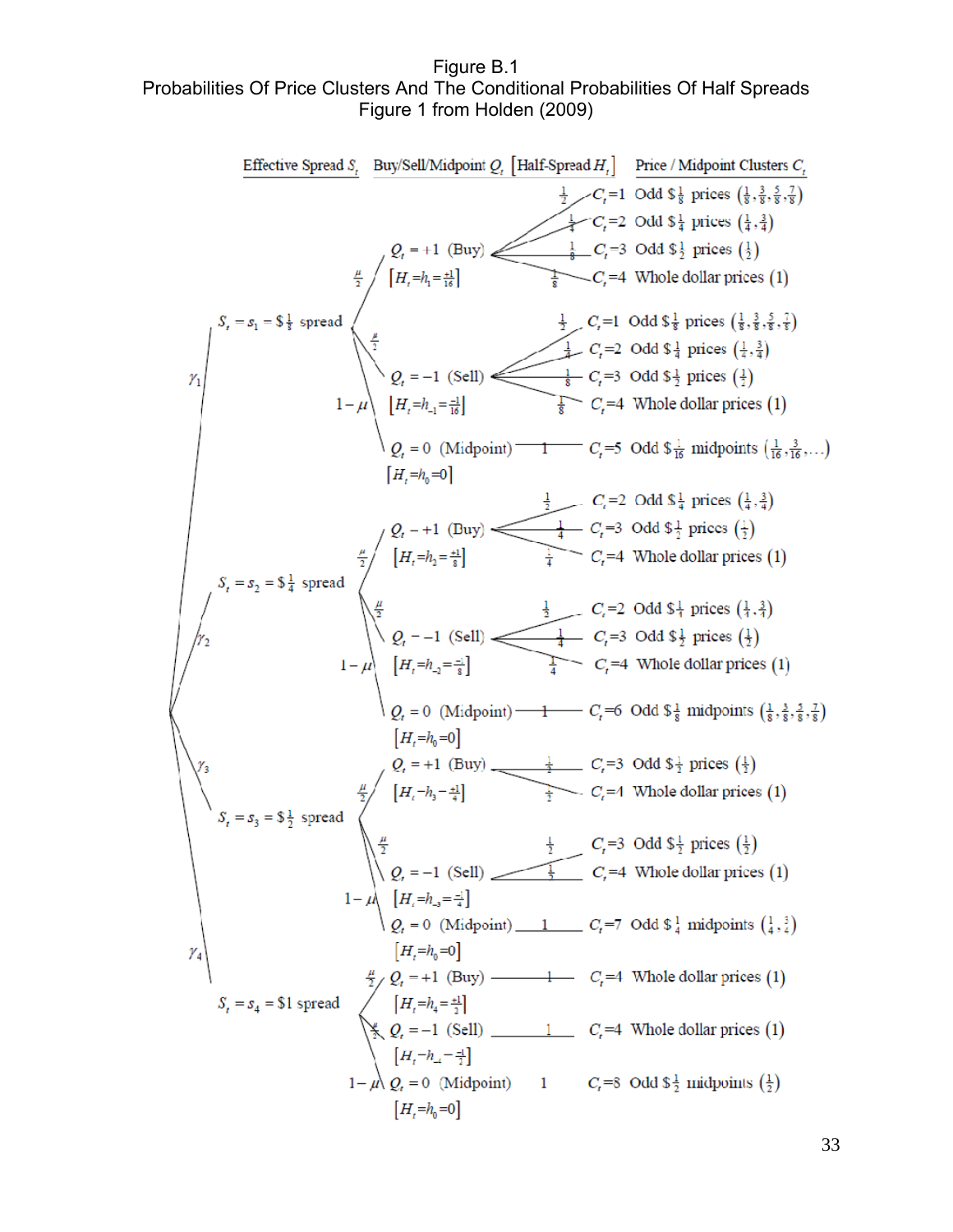#### **Table 1 Summary of Results of Previous Empirical Papers**

This table summarizes the results of empirical papers that examine the relationship between Security Transaction Taxes (STT) and the quality of equity markets. All but one of the papers examines changes in the STT or quasi STT. For each paper we list the country examined, the STT change year, and the change. The last Colum lists the market quality measures considered and the reported relationship with the STT change. If the relationship is found to be statistically significant, it is indicated by an asterisk (\*). Panel A lists those papers that examine STTs while Panel B lists those papers that examine quasi STTs.

|                                 | A. Changes in STT |                               |                |                                  |                                                                       |  |  |  |  |  |  |
|---------------------------------|-------------------|-------------------------------|----------------|----------------------------------|-----------------------------------------------------------------------|--|--|--|--|--|--|
| Paper                           | Country           | Year(s)                       | Change<br>From | Change<br>to                     | <b>Measures Examined and Finding</b>                                  |  |  |  |  |  |  |
| Umlauf                          |                   | 1984                          | 0%             | $1\%$                            | Volatility - Direct                                                   |  |  |  |  |  |  |
| (1993)                          | Sweden            | 1986                          | $1\%$          | 2%                               | Price Levels - Inverse<br>Market Share - Inverse                      |  |  |  |  |  |  |
| Baltagi,<br>Li and Li<br>(2006) | China             | 1997                          | 0.3%           | 0.5%                             | Volume - Inverse <sup>*</sup><br>Volatility - Direct*                 |  |  |  |  |  |  |
|                                 |                   | 1991                          | 0.6%           | 0.5%                             |                                                                       |  |  |  |  |  |  |
|                                 | Hong              | 1992                          | 0.5%           | 0.4%                             |                                                                       |  |  |  |  |  |  |
|                                 | Kong              | 1993                          | 0.4%           | 0.3%                             |                                                                       |  |  |  |  |  |  |
|                                 |                   | 1977                          | 0.3%           | 0.45%                            |                                                                       |  |  |  |  |  |  |
|                                 | Japan             | 1980                          | 0.45%          | 0.55%                            |                                                                       |  |  |  |  |  |  |
|                                 |                   | 1978                          | 0.0%           | 0.5%                             | Price Levels - Inverse <sup>*</sup>                                   |  |  |  |  |  |  |
| Hu                              |                   | 1979                          | 0.5%           | 0.25%                            | Volatility - No relationship<br>Volume - Inverse for small stocks. No |  |  |  |  |  |  |
| (1998)                          | Korea             | 1987                          | 0.25%          | 0.5%                             | relationship for large stocks.                                        |  |  |  |  |  |  |
|                                 |                   | 1990                          | 0.5%           | 0.2%                             |                                                                       |  |  |  |  |  |  |
|                                 |                   | 1994                          | 0.2%           | 0.35%                            |                                                                       |  |  |  |  |  |  |
|                                 |                   | 1978                          | 0.15%          | 0.3%                             |                                                                       |  |  |  |  |  |  |
|                                 | Taiwan            | 1985                          | 0.3%           | 0.0%                             |                                                                       |  |  |  |  |  |  |
|                                 |                   | 1986                          | 0.0%           | 0.3%                             |                                                                       |  |  |  |  |  |  |
|                                 |                   | 1993                          | 0.3%           | 0.6%                             |                                                                       |  |  |  |  |  |  |
| Liu<br>(2007)                   | Japan             | 1989                          | 0.55%          | 0.3%                             | Price Levels - Inverse<br>Volume - Inverse                            |  |  |  |  |  |  |
| Roll<br>(1989)                  | 23<br>countries   | January 1987 to<br>March 1989 |                | Cross-<br>country<br>regressions | <b>Volatility - Inverse</b>                                           |  |  |  |  |  |  |
|                                 |                   | 1963                          | 2%             | $1\%$                            |                                                                       |  |  |  |  |  |  |
| Saporta                         |                   | 1974                          | $1\%$          | $2\%$                            | Price Levels - Inverse                                                |  |  |  |  |  |  |
| and Kan                         | <b>UK</b>         | 1984                          | 2%             | $1\%$                            | Volatility - No relationship                                          |  |  |  |  |  |  |
| (1997)                          |                   | 1986                          | 1%             | 0.5%                             |                                                                       |  |  |  |  |  |  |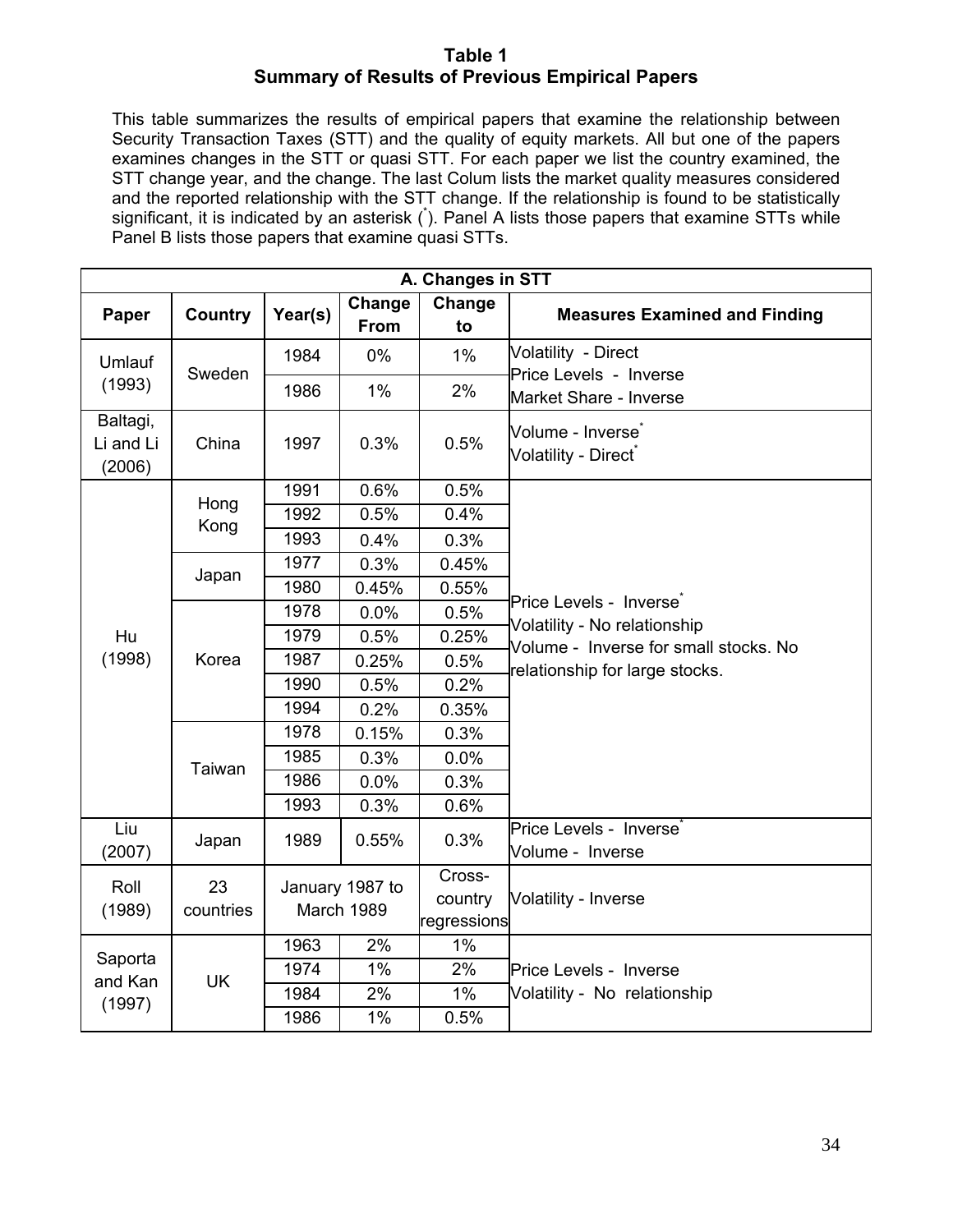#### **Table 1 Summary of Results of Previous Empirical Papers**  *(continued)*

|                                  |                          |         |                                                     |                                                     | A. Changes in STT (continued)                                                 |
|----------------------------------|--------------------------|---------|-----------------------------------------------------|-----------------------------------------------------|-------------------------------------------------------------------------------|
| Paper                            | Country                  | Year(s) | Change<br><b>From</b>                               | Change<br>to                                        | <b>Measures Examined and Finding</b>                                          |
| Sahu<br>(2008)                   | India                    | 2004    | 0.0                                                 | 0.15%                                               | Volume - Inverse<br>Volatility - No relationship                              |
| Phylaktis<br>and                 | Athens                   | 1998    | 0.3%<br>0.0                                         |                                                     | Price Levels - No relationship<br>Volatility - no impact in "normal" economic |
| Aristidou                        | <b>Stock</b><br>Exchange | 1999    | 0.3%                                                | 0.6%                                                | conditions, but direct relationship during bull                               |
| (2007)                           |                          | 2000    | 0.6%                                                | 0.3%                                                | markets                                                                       |
|                                  |                          |         |                                                     | <b>B. Changes in Quasi-STT</b>                      |                                                                               |
| Paper                            | Country                  | Year    |                                                     | <b>Event</b>                                        | <b>Measures Examined and Finding</b>                                          |
| Jarrell<br>(1984)                | <b>USA</b>               | 1975    |                                                     | Deregulation of<br>fixed commissions<br>Up to $1\%$ | Volume - Inverse                                                              |
| Jones<br>and<br>Seguin<br>(1997) | <b>USA</b>               | 1975    | Deregulation of<br>fixed commissions<br>Up to $1\%$ |                                                     | Volatility - Direct*                                                          |
| Hau<br>(2006)                    | France                   | 2004    |                                                     | Increases in<br>transaction costs                   | <b>Volatility - Direct</b>                                                    |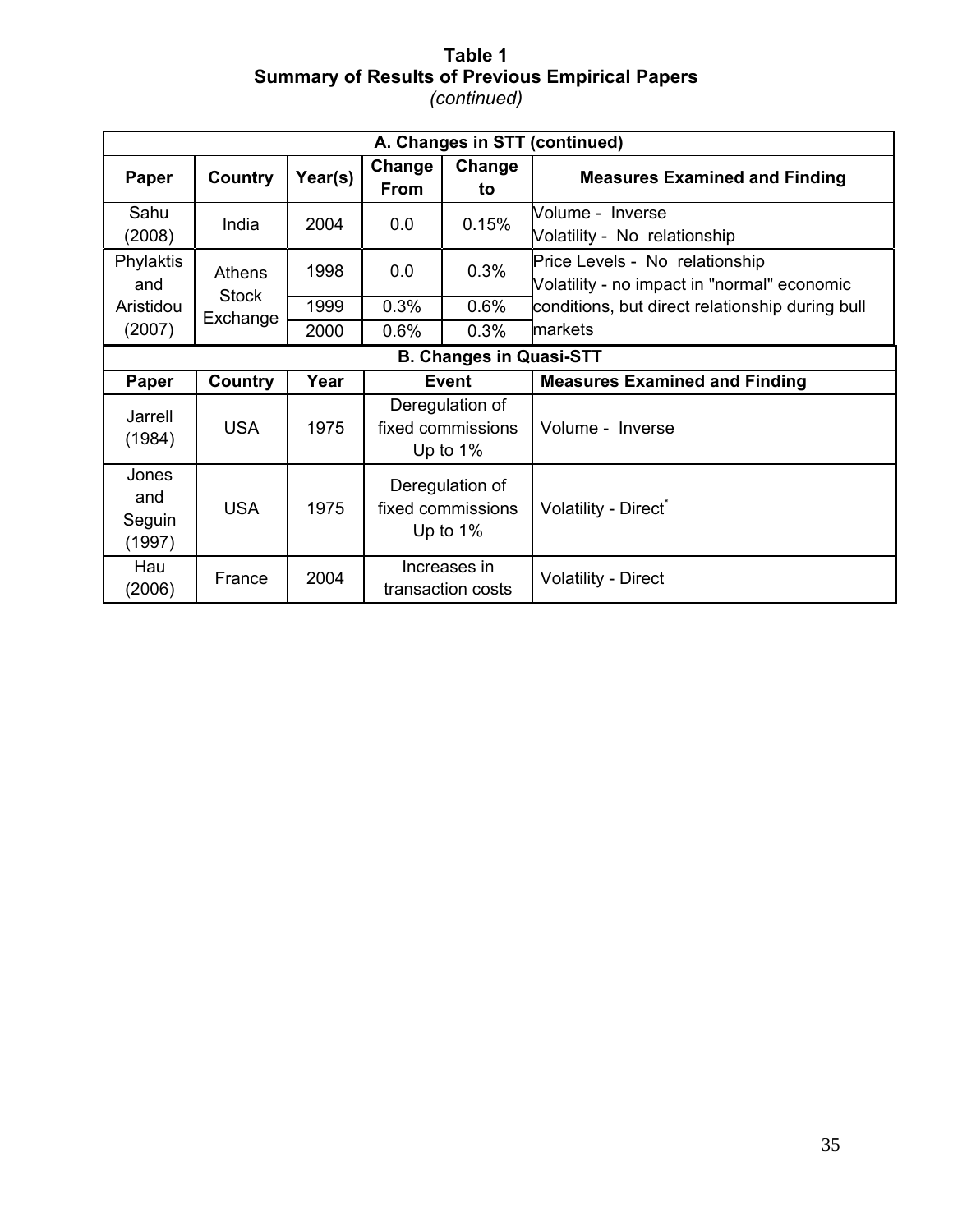#### **Table 2 Summary Statistics**

This table lists summary statistics for NYSE/AMEX stocks following nine changes in the New York State Stock Transfer Tax over the period 1932 to 1981 (when the tax was abolished). NASDAQ stocks, when available, are used as a control sample. Sample stocks are all those continuously traded one of the two New York stock exchanges - the NYSE and AMEX one year pre- and one year post- each tax change. There are four exceptions to this due to the proximity of confounding events. For the March 1932 increase, twelve months pre are used and eleven months post (June 1932 to May 1933) are used to combine the New York STT doubling with the Federal STT doubling and to control for the New York STT change from par values to per share. For the July 1966 New York state tax increase, six months pre and post are used to avoid the January 1966 elimination of the federal security transaction tax. Similarly, fixed commissions were abolished three months prior to the August 1975 STT increase. Therefore the 1975 event uses three months pre and post. Finally, between April and November regional exchanges join the Intermarket Trading system which gives them a rebate on the tax for orders placed through them to New York. Accordingly we define the post period as December 1978 through June 1979. For each event we list the percentage change in the security transaction tax for a stock with a market price and par value of \$5. Descriptive statistics given for both samples include the cross-sectional average price per share on the day prior to each event, the average market value (millions) on the day prior to each event and the standard deviation of daily equally weighted portfolio returns for the trading period prior to each event.

*(Table on next page)*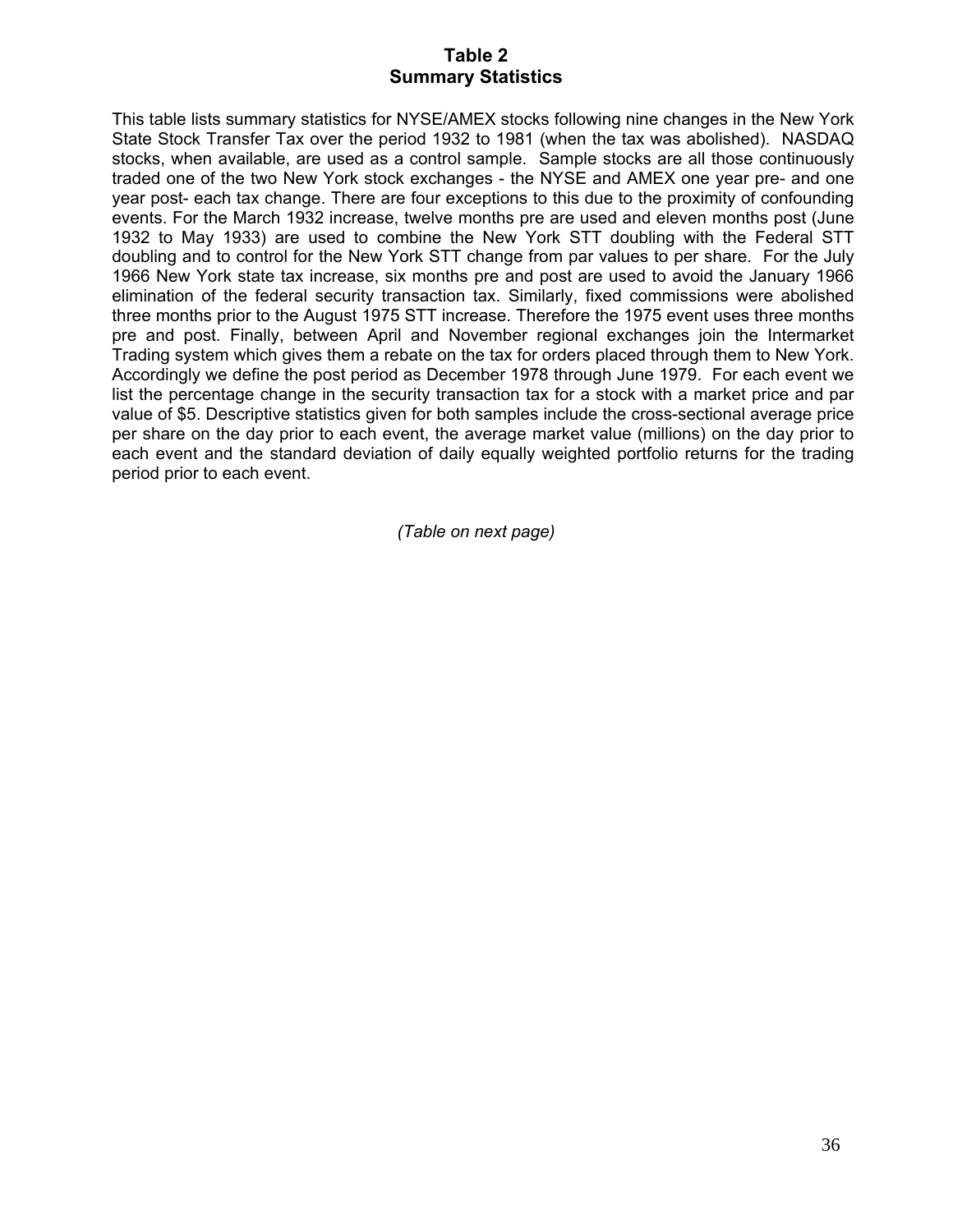## **Table 2 Summary Statistics**  *(continued)*

|                                              |                                   |               |       | NYSE/AMEX       |          |               |       | <b>NASDAQ</b>   |          |
|----------------------------------------------|-----------------------------------|---------------|-------|-----------------|----------|---------------|-------|-----------------|----------|
| <b>Event</b>                                 | $\frac{0}{0}$<br>Change<br>in STT | # of<br>firms | Price | Market<br>value | $\sigma$ | # of<br>firms | Price | Market<br>value | $\sigma$ |
| <b>March 1, 1932 STT</b><br>doubled          | 0.02%                             | 236           | 19.6  | 102.0           | 0.033    |               |       |                 |          |
| June 2, 1933<br>changed to per<br>share      | 0.58%                             | 238           | 26.0  | 126.6           | 0.060    |               |       |                 |          |
| 1945 reduced for<br>stocks less than<br>\$10 | $-0.40%$                          | 526           | 32.7  | 79.6            | 0.010    |               |       |                 |          |
| July 1966: 25%<br>increase                   | 0.10%                             | 1,704         | 28.3  | 286.8           | 0.009    |               |       |                 |          |
| <b>August 1975: 25%</b><br>increase          | 0.13%                             | 1,912         | 17.4  | 326.9           | 0.010    | 1,721         | 11.1  | 281.4           | 0.009    |
| <b>August 1978: 25%</b><br>decrease          | $-0.16%$                          | 1,646         | 22.2  | 489.0           | 0.011    | 1,540         | 17.3  | 401.0           | 0.008    |
| October 1979: 30%<br>rebate                  | $-0.14%$                          | 1,742         | 22.6  | 518.4           | 0.012    | 1,658         | 16.7  | 477.3           | 0.009    |
| October 1980: 60%<br>rebate                  | $-0.20%$                          | 1,802         | 24.0  | 583.0           | 0.010    | 1,628         | 18.3  | 503.0           | 0.007    |
| October 1981:<br>100% rebate                 | $-0.40%$                          | 1,702         | 19.9  | 546.3           | 0.011    | 1,545         | 16.7  | 468.4           | 0.008    |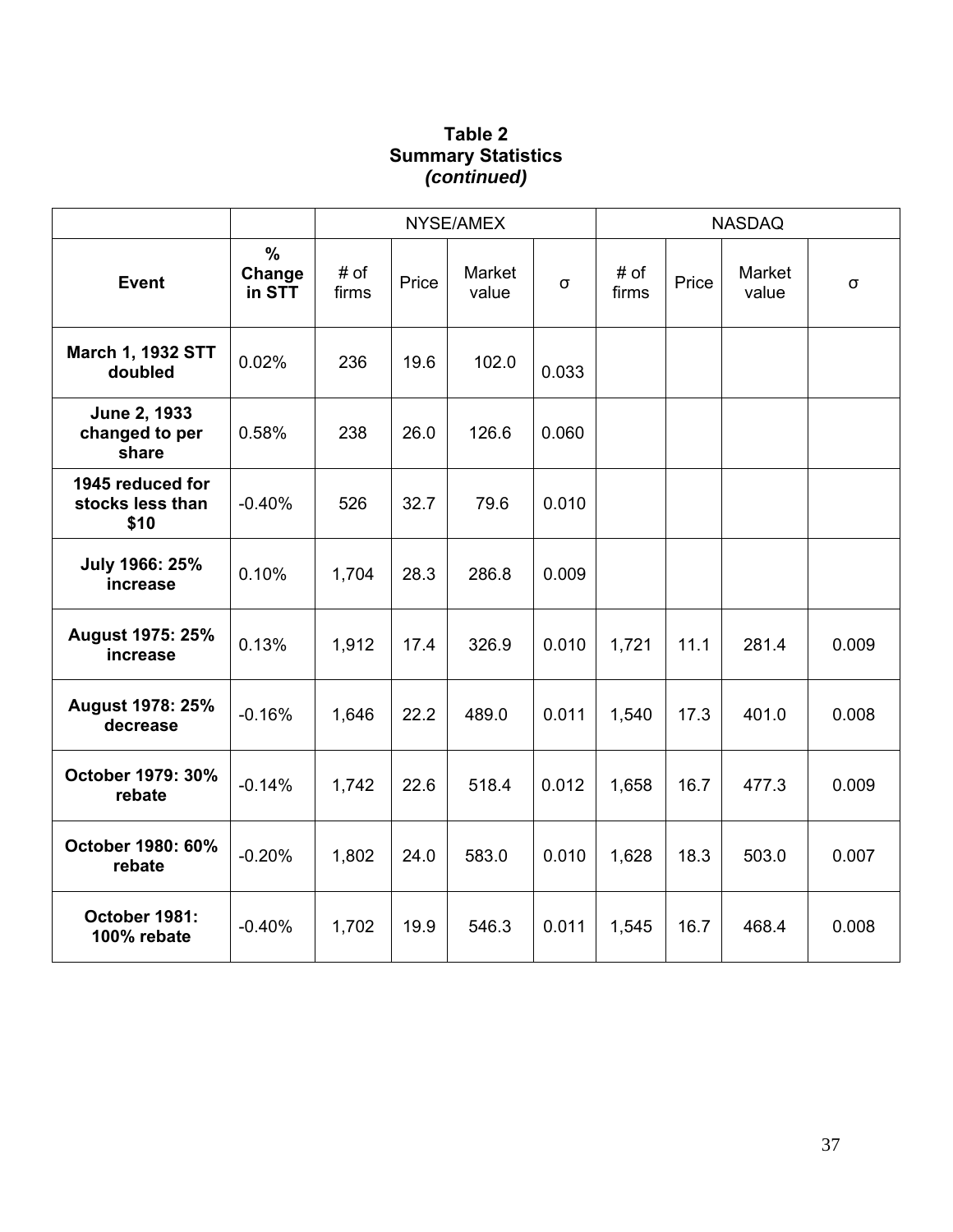#### **Table 3 Portfolio Volatility**

This table measures changes in volatility following nine changes in the New York State Stock Transfer Tax over the period 1932 to 1981 (when the tax was abolished.) Sample stocks are all those continuously traded on the on the two New York stock exchanges - the NYSE and AMEX one year pre- and one year post- each tax change. There are four exceptions to this due to the proximity of confounding events. For the March 1932 increase, twelve months pre are used and eleven months post (June 1932 to May 1933) are used to combine the New York STT doubling with the Federal STT doubling and to control for the New York STT change from par values to per share. For the July 1966 New York state tax increase, six months pre and post are used to avoid the January 1966 elimination of the federal security transaction tax. Similarly, fixed commissions were abolished three months prior to the August 1975 STT increase. Therefore the 1975 event uses three months pre and post. Finally, between April and November regional exchanges join the Intermarket Trading system which gives them a rebate on the tax for orders placed through them to New York. Accordingly we define the post period as December 1978 through June 1979. For each event we list the percentage change in the security transaction tax for a stock with a market price of \$5.

We define volatility as the standard deviation of daily returns for the period before ( $\sigma_{_{pre}}$ ) and the period after ( $\sigma_{post}$ ) and specify the change in volatility as  $\Delta \sigma = \sigma_{post} - \sigma_{pre}$ . The standard deviation of portfolio  $\rho$  is defined as  $\sqrt{\pi/2}\bigl|R_{_{pt}}\bigr|$  , where  $\,R_{_{pt}}\,$  is the daily equally weighted portfolio and  $\pi$  is the mathematical constant 3.14. In Panel A we regress the standard deviation of each portfolio on a dummy variable which takes the value 0 pre-event and 1 post-event, yields changes in volatility. We thus use the following time-series regression to estimate volatility pre- and postevent

$$
\sqrt{\pi/2}|R_{pt}| = \beta_{p0} + \beta_{p1}I_{POST,t} + \varepsilon_{pt},
$$

where  $R_{pt}$  is the daily equally weighted portfolio and  $I_{POST,t}$  is a dummy variable which takes the value 1 for the post-event period and 0 for the time period prior to the event. Newey-West standard errors are reported in parentheses below each parameter. For tax changes starting in 1975 NASDAQ stocks are used as a control for market wide changes in volatility. The last column in Panel A provides results of a Wald test for the equivalency of  $\beta_{p1}$  between the two samples.

Panel B report the results of the following time-series regression analysis of NYSE/AMEX portfolio volatility proportional to NASDAQ volatility:

$$
\sigma_{pt}^{NY} = \gamma_0 + \gamma_1 \hat{\sigma}_{pt}^{NASD} + \gamma_2 \hat{\sigma}_{pt}^{NASD} I_{post,t} + \varepsilon_{pt} ,
$$

where  $\sigma_{pt}^{NY}$  is the standard deviation of a NYSE portfolio  $p$  at time *t* estimated as the absolute value of the return to the portfolio multiplied by  $\sqrt{\pi/2}$ ;  $I_{postr}$  is a dummy variable, taking on the value 0 for the pre-event period and 1 for the post even time frame;  $\hat{\sigma}_{pt}^{NASD}$  is the estimated standard deviation of returns on the size-relevant NASDAQ portfolio at time *t*. That is,

$$
\beta_0 + \sum_{i=1}^{12} \beta_i \sigma_{pt-i}^{NASD} + \mu_{pt}
$$

where  $\sigma^{NASD}_{pt}$ is the daily portfolio return standard deviation of the NASDAQ sample regressed on its 12 lags. Newey-West standard errors are reported in parentheses.

*Table on next page* 

#### **Table 3**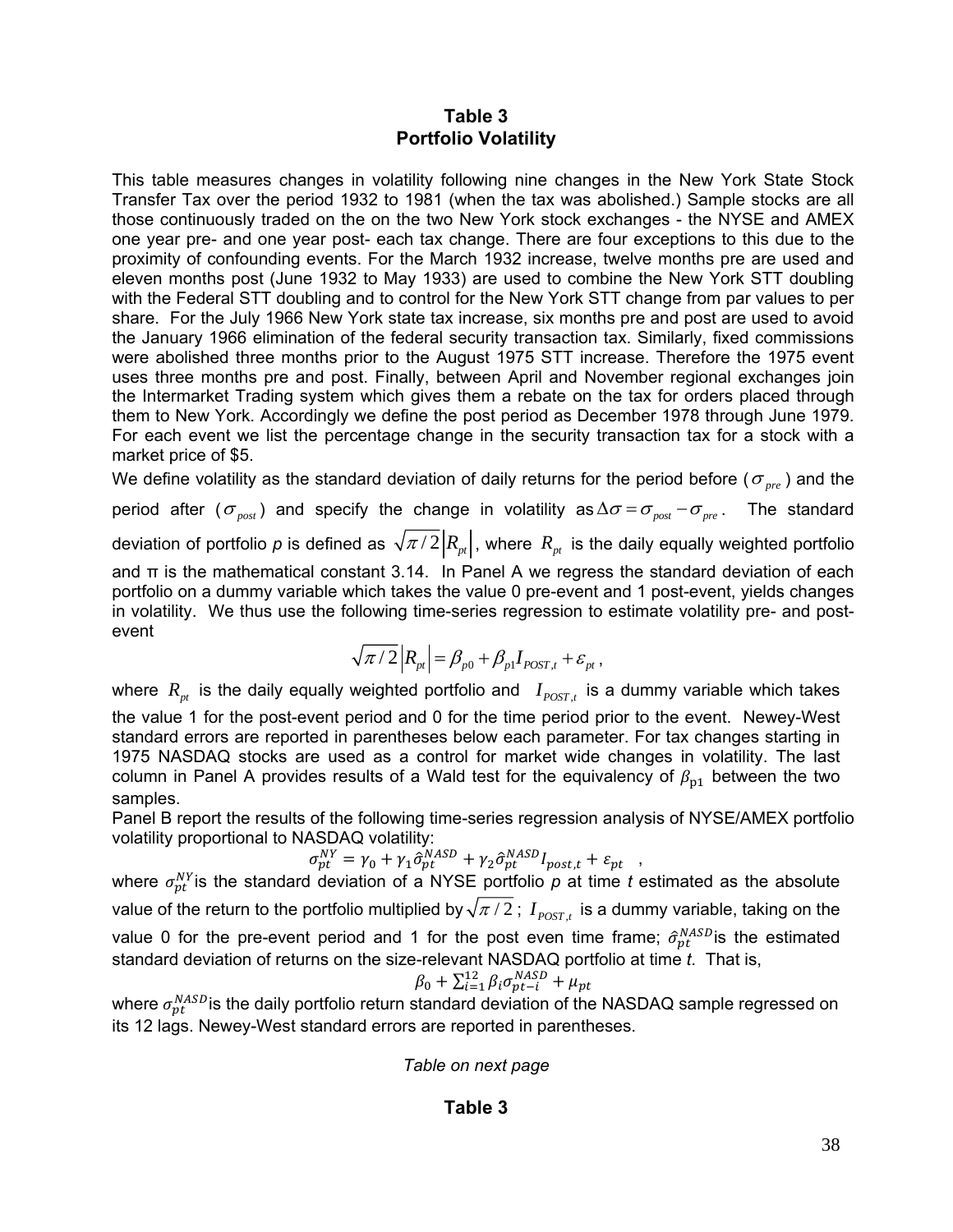#### **Portfolio Volatility**  *(continued)*

|                                                 | Panel A. Portfolio Volatility Pre- and Post- Event |                                                        |                                   |                                                         |                           |                                                                                 |  |  |  |  |  |
|-------------------------------------------------|----------------------------------------------------|--------------------------------------------------------|-----------------------------------|---------------------------------------------------------|---------------------------|---------------------------------------------------------------------------------|--|--|--|--|--|
|                                                 |                                                    | <b>NYSE and AMEX Stocks</b>                            |                                   | <b>NASDAQ Stocks</b>                                    |                           |                                                                                 |  |  |  |  |  |
| Date and<br><b>Event</b>                        | %<br>Change<br>in STT                              | $\beta_{\scriptscriptstyle \rm DO}$<br>(pre-<br>event) | $\beta_{\textit{d1}}$<br>(change) | $\beta_{\scriptscriptstyle \mathcal{D}}$<br>(pre-event) | $\beta_{p1}$<br>(change)  | <b>Wald test p-value</b><br>$\text{Ho:}\beta_{p1}^{NYSE} = \beta_{p1}^{NASDAQ}$ |  |  |  |  |  |
| March 1,<br><b>1932 STT</b><br>doubled          | 0.02%                                              | 0.033                                                  | 0.006<br>$(1.98*)$                |                                                         |                           |                                                                                 |  |  |  |  |  |
| June 2, 1933<br>changed to<br>per share         | 0.58%                                              | 0.060                                                  | 0.009<br>$(2.77***)$              |                                                         |                           |                                                                                 |  |  |  |  |  |
| 1945<br>reduced for<br>stocks less<br>than \$10 | $-0.40%$                                           | 0.010                                                  | 0.002<br>$(2.76***)$              |                                                         |                           |                                                                                 |  |  |  |  |  |
| <b>July 1966:</b><br>25%<br>increase            | 0.10%                                              | 0.009                                                  | 0.001<br>(0.78)                   |                                                         |                           |                                                                                 |  |  |  |  |  |
| <b>August</b><br>1975: 25%<br>increase          | 0.13%                                              | 0.010                                                  | $-0.003$<br>$(-3.03***)$          | 0.009                                                   | $-0.002$<br>$(-2.5^{**})$ | 0.62                                                                            |  |  |  |  |  |
| <b>August</b><br>1978: 25%<br>decrease          | $-0.16%$                                           | 0.011                                                  | 0.002<br>(1.49)                   | 0.008                                                   | 0.002<br>$(1.86^*)$       | 0.54                                                                            |  |  |  |  |  |
| <b>October</b><br>1979: 30%<br>rebate           | $-0.14%$                                           | 0.012                                                  | 0.002<br>(1.40)                   | 0.009                                                   | 0.002<br>$(1.71^{*})$     | 0.81                                                                            |  |  |  |  |  |
| <b>October</b><br>1980: 60%<br>rebate           | $-0.20%$                                           | 0.010                                                  | $-0.001$<br>$(-1.29)$             | 0.007                                                   | $-0.001$<br>$(-1.5)$      | 0.87                                                                            |  |  |  |  |  |
| <b>October</b><br>1981: 100%<br>rebate          | $-0.40%$                                           | 0.011                                                  | $-0.001$<br>(1.21)                | 0.008                                                   | $-0.001$<br>$(1.93*)$     | 0.85                                                                            |  |  |  |  |  |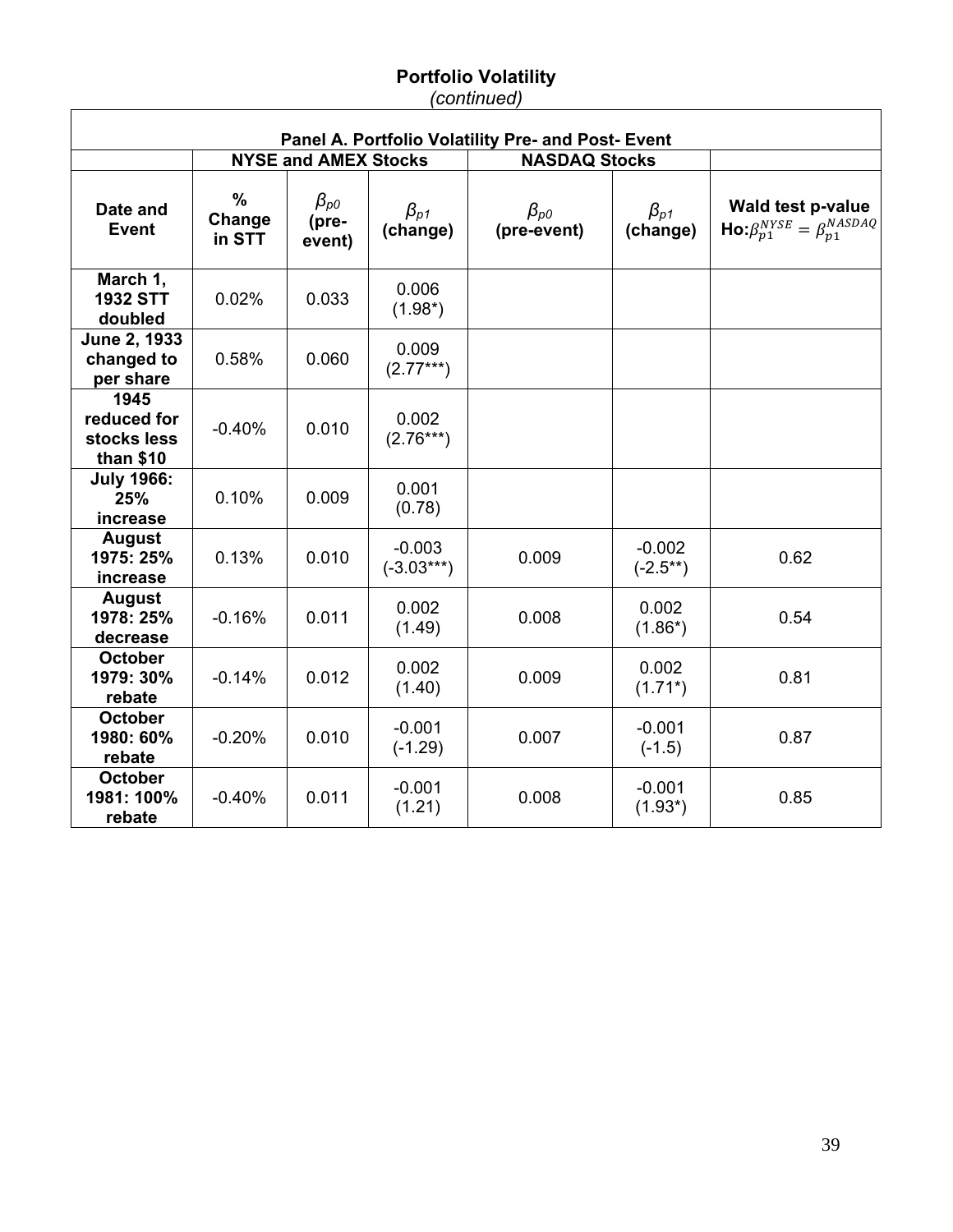### **Table 3 Portfolio Volatility**  *(continued)*

|                                        | Panel B. Time-Series Regression Analysis of Portfolio Volatility |                   |                  |                         |                  |  |  |  |  |  |
|----------------------------------------|------------------------------------------------------------------|-------------------|------------------|-------------------------|------------------|--|--|--|--|--|
| Date and<br><b>Event</b>               | % Change in<br><b>STT</b>                                        | $\gamma_0$        | $\gamma_1$       | $\gamma_2$              | $\overline{R}^2$ |  |  |  |  |  |
| <b>August</b><br>1975: 25%<br>increase | 0.13%                                                            | 0.0050<br>(0.002) | 1.022<br>(0.214) | 0.029<br>(0.058)        | 0.13             |  |  |  |  |  |
| <b>August</b><br>1978: 25%<br>decrease | $-0.16%$                                                         | 0.0032<br>(0.004) | 0.912<br>(0.105) | 0.125<br>(0.108)        | 0.24             |  |  |  |  |  |
| <b>October</b><br>1979: 30%<br>rebate  | $-0.14%$                                                         | 0.0012<br>(0.004) | 0.927<br>(0.077) | $-0.076$<br>$(0.032**)$ | 0.22             |  |  |  |  |  |
| <b>October</b><br>1980: 60%<br>rebate  | $-0.20%$                                                         | 0.0021<br>(0.003) | 1.013<br>(0.086) | $-0.091$<br>(0.059)     | 0.16             |  |  |  |  |  |
| <b>October</b><br>1981: 100%<br>rebate | $-0.40%$                                                         | 0.0013<br>(0.004) | 1.024<br>(0.087) | $-0.096$<br>(0.064)     | 0.08             |  |  |  |  |  |

**\*\*\*, \*\*,\* Denote significant at the 0.01, 0.05 and the 0.10 level respectively.**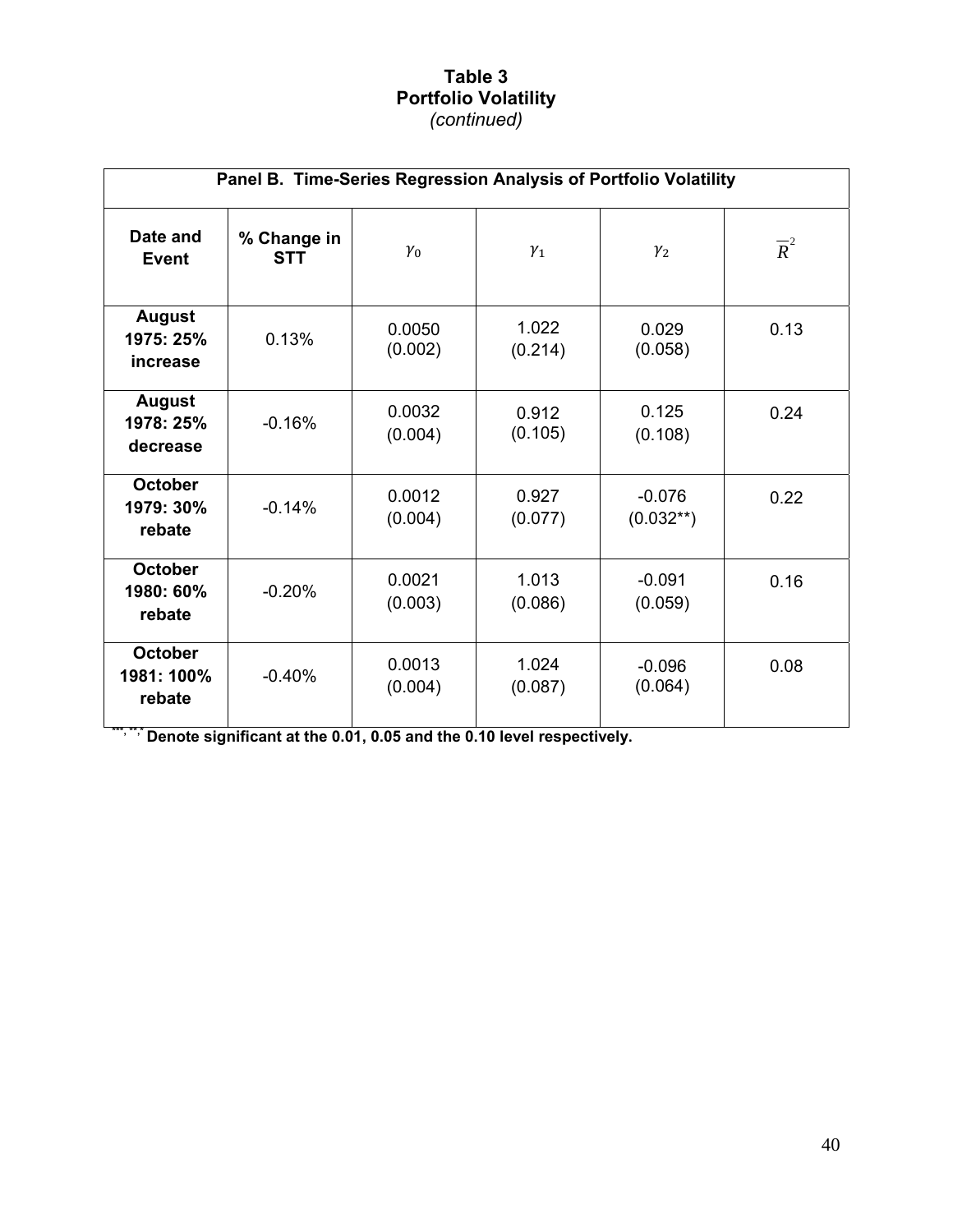#### **Table 4 Spread Width**

This table measures changes in spread width following nine changes in the New York State Stock Transfer Tax over the period 1932 to 1981 (when the tax was abolished.) Sample stocks are all those continuously traded on the on the two New York stock exchanges - the NYSE and AMEX one year pre- and one year post- each tax change. There are four exceptions to this due to the proximity of confounding events. For the March 1932 increase, twelve months pre are used and eleven months post (June 1932 to May 1933) are used to combine the New York STT doubling with the Federal STT doubling and to control for the New York STT change from par values to per share. For the July 1966 New York state tax increase, six months pre and post are used to avoid the January 1966 elimination of the federal security transaction tax. Similarly, fixed commissions were abolished three months prior to the August 1975 STT increase. Therefore the 1975 event uses three months pre and post. Finally, between April and November regional exchanges join the Intermarket Trading system which gives them a rebate on the tax for orders placed through them to New York. Accordingly we define the post period as December 1978 through June 1979. For each event we list the percentage change in the security transaction tax for a stock with a market price of \$5.

We define spread as the low frequency measure described in Appendix B and here referred to as Holden. Panel A lists the results of univariate tests for changes in spread, while Panel B lists the results of the control regression

 $Holden_{i,t} = \beta_0 + \beta_1 Vol_{i,t} + \beta_2 \sigma_{i,t} + \beta_3 Dummy_{i,t} + \varepsilon_{i,t}$ 

where *Vol* is traded volume for stock *i* on day *t*, *σ* is the standard deviation of daily returns, and *Dummy* takes the value 0 pre-event and 1 post event. The parameter estimate is followed by the Newey-West Autocorrelation consistent t-statistic. R-squares are also reported for each event.

| <b>Panel A. Univariate Statistics</b>        |                       |                              |                               |         |            |  |  |  |
|----------------------------------------------|-----------------------|------------------------------|-------------------------------|---------|------------|--|--|--|
| Event                                        | %<br>Change<br>in STT | <b>Spread</b> <sub>pre</sub> | <b>Spread</b> <sub>post</sub> | ∆Spread | t          |  |  |  |
| <b>March 1, 1932 STT</b><br>doubled          | 0.02%                 | 1.63                         | 3.01                          | 1.38    | $4.9***$   |  |  |  |
| June 2, 1933<br>changed to per<br>share      | 0.58%                 | 1.75                         | 3.48                          | 1.73    | $6.2***$   |  |  |  |
| 1945 reduced for<br>stocks less than<br>\$10 | $-0.40%$              | 1.16                         | 0.85                          | $-0.31$ | $-2.30**$  |  |  |  |
| July 1966: 25%<br>increase                   | 0.10%                 | 1.19                         | 1.49                          | 0.3     | $2.00**$   |  |  |  |
| <b>August 1975: 25%</b><br>increase          | 0.13%                 | 2.20                         | 2.31                          | 0.1     | $1.70*$    |  |  |  |
| <b>August 1978: 25%</b><br>decrease          | $-0.16%$              | 1.49                         | 1.42                          | $-0.07$ | $-2.50***$ |  |  |  |
| October 1979: 30%<br>rebate                  | $-0.14%$              | 1.29                         | 1.26                          | $-0.03$ | $-0.17$    |  |  |  |
| October 1980: 60%<br>rebate                  | $-0.20%$              | 1.26                         | 1.09                          | $-0.16$ | $-2.50***$ |  |  |  |
| October 1981:<br>100% rebate                 | $-0.40%$              | 1.11                         | 1.33                          | $-0.22$ | $-4.30***$ |  |  |  |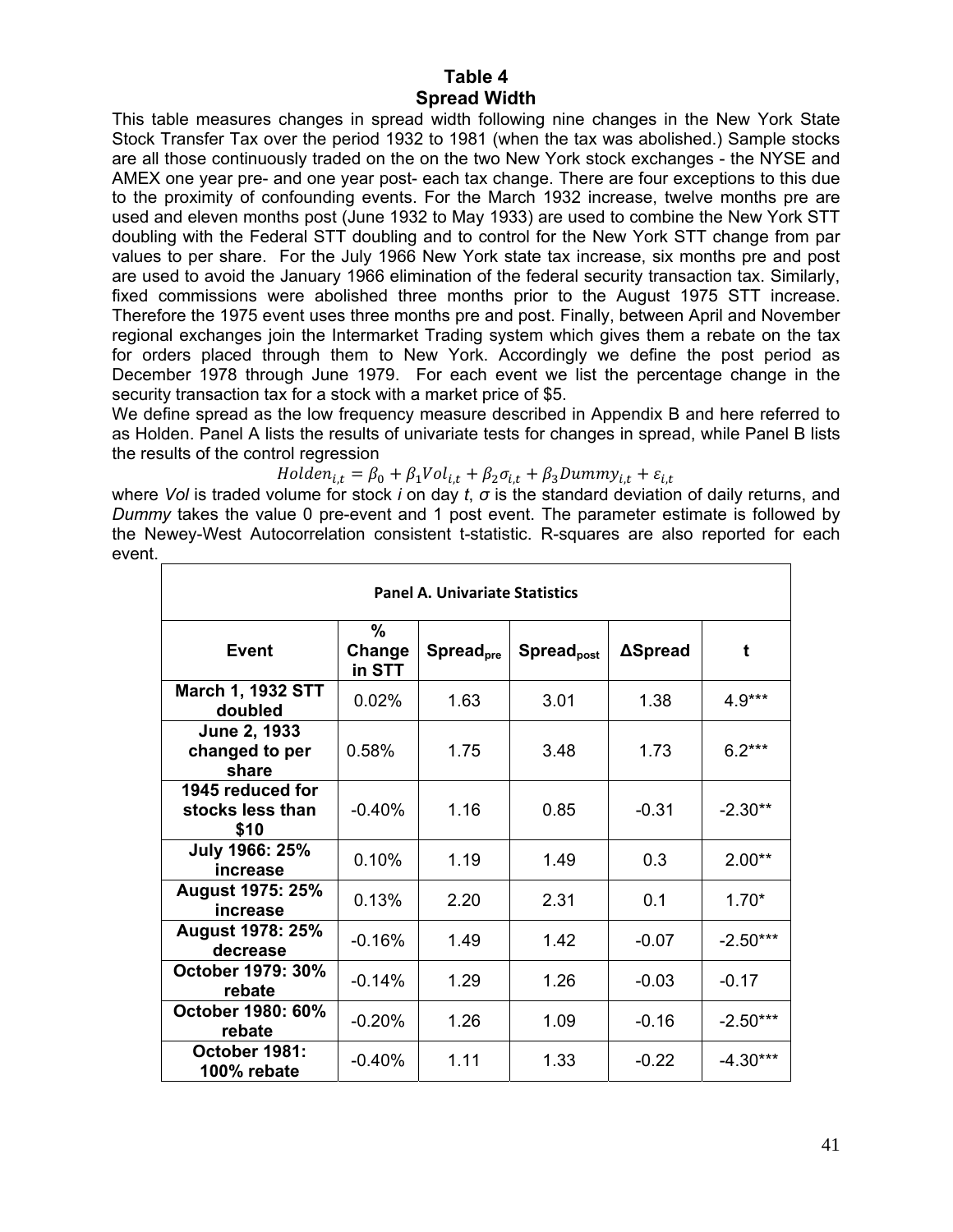### **Table 4 Spread Width**  *(continued)*

| <b>Panel B. Control Regressions</b>             |                    |                  |                        |                    |                      |                               |  |  |
|-------------------------------------------------|--------------------|------------------|------------------------|--------------------|----------------------|-------------------------------|--|--|
| <b>Event</b>                                    | % Change<br>in STT | Intercept        | <b>Volume</b>          | σ                  | <b>Dummy</b>         | <b>Adjusted R-</b><br>squared |  |  |
| March 1,<br><b>1932 STT</b><br>doubled          | 0.02%              | 5.2<br>$21.2***$ | $-2E-4$<br>$-10.1***$  | 7.1<br>$3.2***$    | 0.48<br>$2.11***$    | 0.39                          |  |  |
| June 2,<br>1933<br>changed to<br>per share      | 0.58%              | 3.1<br>$9.8***$  | $-2E-4$<br>$-5.7***$   | 9.8<br>$4.0***$    | 0.61<br>$2.2**$      | 0.45                          |  |  |
| 1945<br>reduced for<br>stocks less<br>than \$10 | $-0.40%$           | 2.5<br>22.8***   | 6E-5<br>$5.1***$       | $-0.87$<br>$-0.09$ | $-0.22$<br>$-2.7***$ | 0.53                          |  |  |
| <b>July 1966:</b><br>25%<br>increase            | 0.10%              | 2.2<br>$16.8***$ | $-2E-4$<br>$-7.1***$   | $-5.77$<br>$-1.2$  | 0.25<br>$2.1**$      | 0.50                          |  |  |
| <b>August</b><br>1975: 25%<br>increase          | 0.13%              | 3.8<br>$14.2***$ | $-1.2E-4$<br>$-6.0***$ | 15.4<br>$1.6*$     | 0.28<br>$3.0***$     | 0.51                          |  |  |
| <b>August</b><br>1978: 25%<br>decrease          | $-0.16%$           | 2.7<br>$21.0***$ | $-9E-6$<br>$-2.9***$   | 9.8<br>$2.5***$    | $-0.44$<br>$-2.0**$  | 0.62                          |  |  |
| <b>October</b><br>1979: 30%<br>rebate           | $-0.14%$           | 2.3<br>28.9***   | $-5E-6$<br>$-2.4***$   | 4.2<br>$2.1***$    | 0.09<br>1.5          | 0.56                          |  |  |
| <b>October</b><br>1980: 60%<br>rebate           | $-0.20%$           | 2.3<br>28.4***   | 7E-6<br>$2.3**$        | 2.5<br>1.6         | $-0.07$<br>$-1.2$    | 0.57                          |  |  |
| <b>October</b><br>1981: 100%<br>rebate          | $-0.40%$           | 2.4<br>$32.7***$ | $-3E-6$<br>$-1.4$      | 2.7<br>1.8         | $-0.06$<br>$-0.7$    | 0.63                          |  |  |

**\*\*\*, \*\*,\*Denote significant at the 0.01, 0.05 and the 0.10 level respectively.**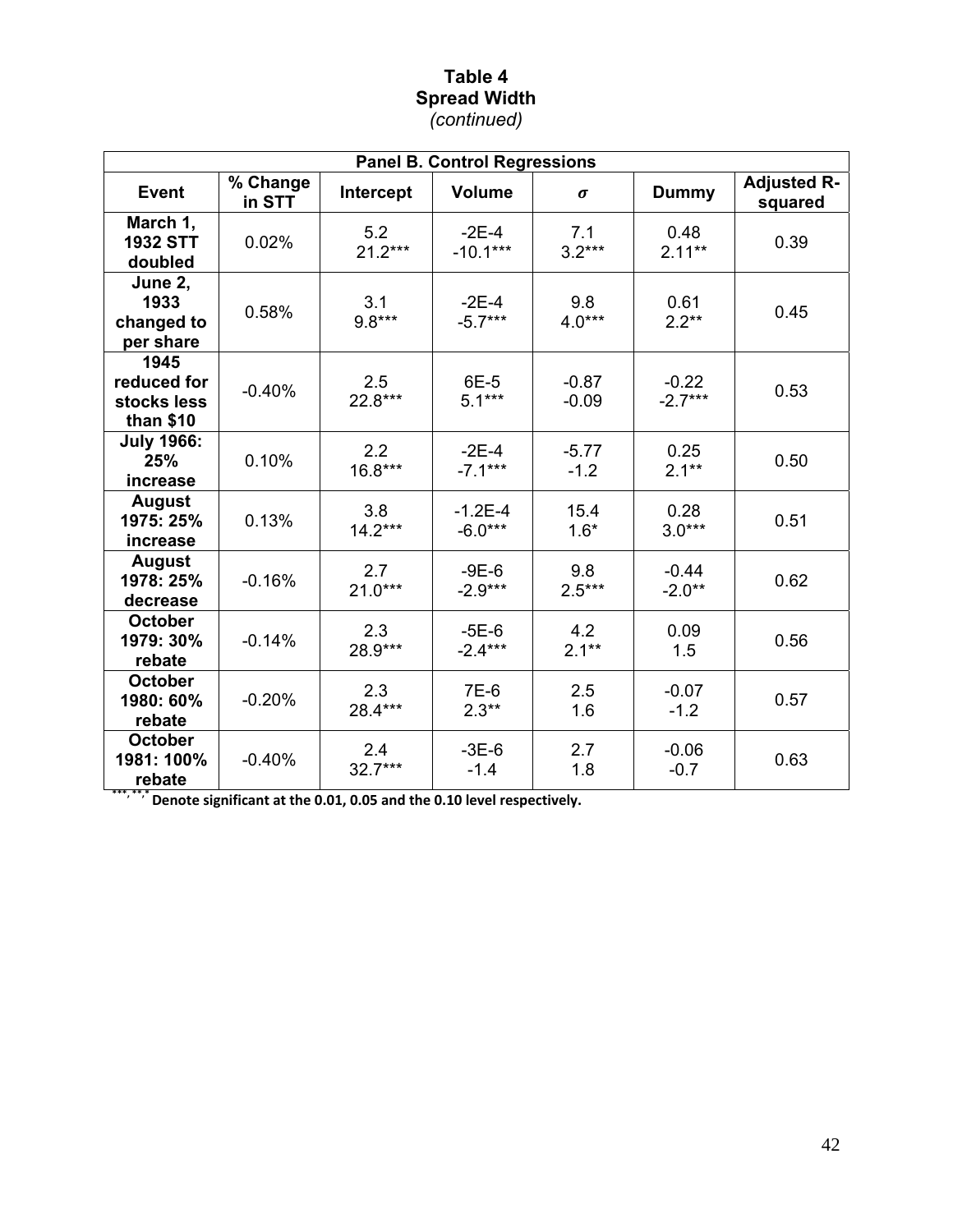This table measures changes in market share and volume for US stock markets following nine changes in the New York State Stock Transfer Tax over the period 1932 to 1981 (when the tax was abolished.) Volume is defined as the average monthly volume over the period. Market share for exchange j for month t is then defined as

$$
marketshare_{x,t} = \frac{volume_{x,t}}{\sum_{x=1}^{n} volume_{x,t}},
$$

Exchanges examined are the NYSE and the regional exchanges in existence at the time of the STT change. Data are averaged one year pre- and one year post- each tax change. There are four exceptions to this due to the proximity of confounding events. For the March 1932 increase, twelve months pre are used and eleven months post (June 1932 to May 1933) are used to combine the New York STT doubling with the Federal STT doubling and to control for the New York STT change from par values to per share. For the July 1966 New York state tax increase, six months pre and post are used to avoid the January 1966 elimination of the federal security transaction tax. Similarly, fixed commissions were abolished three months prior to the August 1975 STT increase. Therefore the 1975 event uses three months pre and post. Finally, between April and November regional exchanges join the Intermarket Trading system which gives them a rebate on the tax for orders placed through them to New York. Accordingly we define the post period as December 1978 through June 1979. For each event we list the percentage change in the security transaction tax for a stock with a market price of \$5. Listed are the pre and post event market share and volume per exchange as well as the t-statistic for the post-pre difference.

*(table on next page)*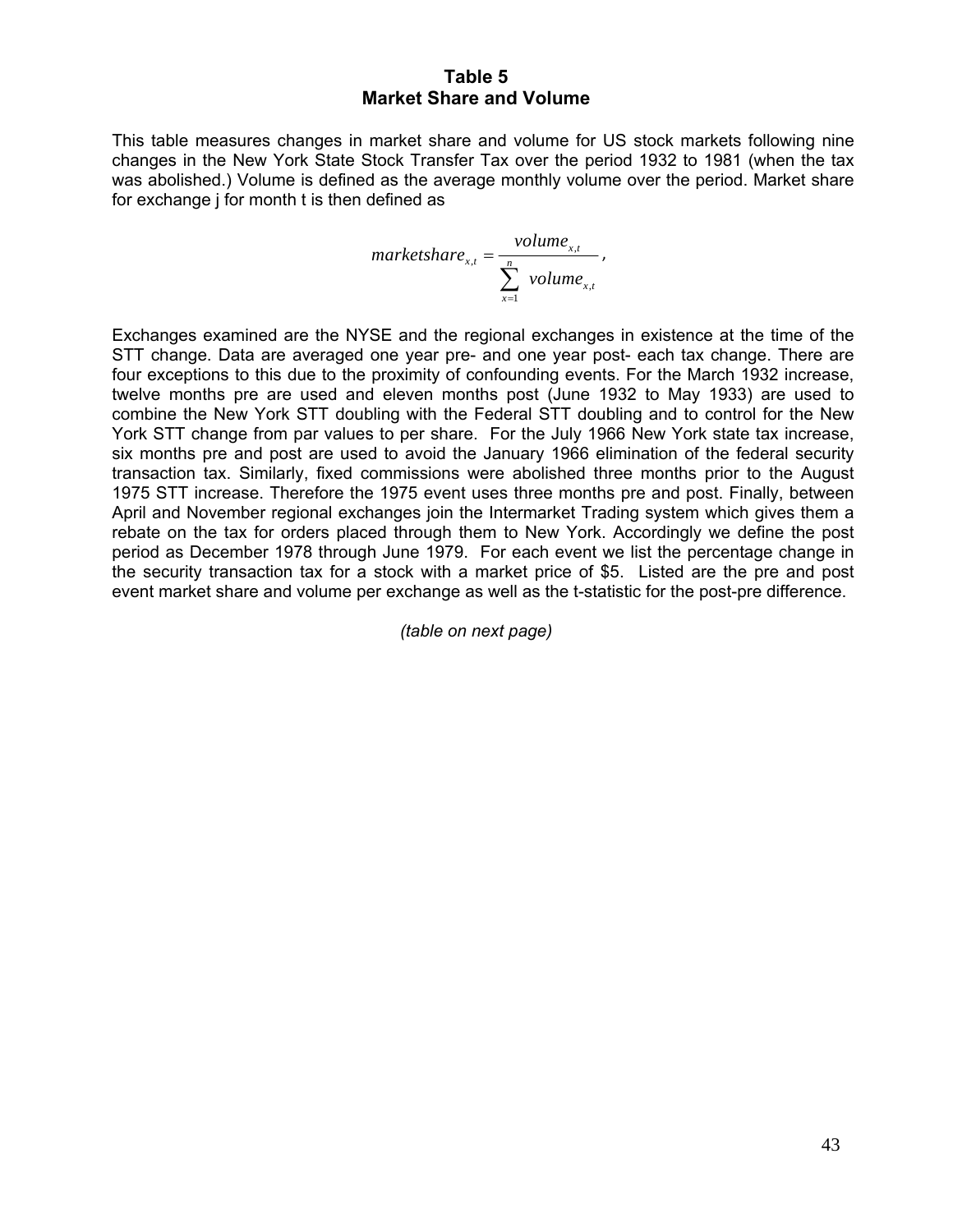(*continued)* 

|                  |                                                           | <b>Market share</b> |           |                                                                   | Volume            |            |  |  |  |
|------------------|-----------------------------------------------------------|---------------------|-----------|-------------------------------------------------------------------|-------------------|------------|--|--|--|
| <b>Exchange</b>  | Pre-<br>event                                             | Post-<br>event      | t-stat    | <b>Pre-event</b>                                                  | <b>Post-event</b> | t-stat     |  |  |  |
|                  | Panel A - March 1, 1932 STT doubled 0.02% increase in STT |                     |           |                                                                   |                   |            |  |  |  |
| <b>NYSE</b>      | 88.5%                                                     | 92.2%               | $3.2**$   | 44,684,316                                                        | 57,546,326        | 1.6        |  |  |  |
| Chicago          | 4.9%                                                      | 2.2%                | $-6.6***$ | 2,500,417                                                         | 952,625           | $-4.4***$  |  |  |  |
| <b>Philly</b>    | 1.6%                                                      | 1.2%                | $-1.83$   | 811,830                                                           | 508,993           | $-2.4***$  |  |  |  |
| L.A.             | 0.8%                                                      | 0.5%                | $-2.56**$ | 399,172                                                           | 215,719           | $-3.05***$ |  |  |  |
| <b>Boston</b>    | 1.4%                                                      | 1.5%                | 0.5       | 673,552                                                           | 623,022           | $-0.40$    |  |  |  |
| <b>Baltimore</b> | 0.1%                                                      | 0.1%                | $-0.38$   | 40,580                                                            | 33,528            | $-0.83$    |  |  |  |
| Pittsburgh       | 0.3%                                                      | 0.4%                | 1.35      | 128,954                                                           | 140,868           | 0.3        |  |  |  |
| <b>Cleveland</b> | 0.1%                                                      | 0.1%                | 0.3       | 39,981                                                            | 32,532            | $-1.20$    |  |  |  |
| San Fran.        | 1.8%                                                      | 1.3%                | $-1.67$   | 879,002                                                           | 551.673           | $-2.22**$  |  |  |  |
| <b>Detroit</b>   | 0.6%                                                      | 0.5%                | $-1.16$   | 299,416                                                           | 209,207           | $-1.70$    |  |  |  |
|                  |                                                           |                     |           | Panel B - June 2, 1933 changed to per share 0.58% increase in STT |                   |            |  |  |  |
| <b>NYSE</b>      | 92.6%                                                     | 89.5%               | $-2.3**$  | 53,527,339                                                        | 36,310,664        | $-1.77$    |  |  |  |
| Chicago          | 1.9%                                                      | 2.5%                | 1.1       | 833,667                                                           | 1,193,333         | 1.54       |  |  |  |
| <b>Philly</b>    | 1.2%                                                      | 2.8%                | 1.29      | 474,950                                                           | 1,560,784         | 1.41       |  |  |  |
| L.A.             | 0.5%                                                      | 0.5%                | $-0.31$   | 201,480                                                           | 298,840           | $1.98*$    |  |  |  |
| <b>Boston</b>    | 1.4%                                                      | 1.3%                | $-0.40$   | 559,110                                                           | 556,060           | $-0.2$     |  |  |  |
| <b>Baltimore</b> | 0.1%                                                      | 0.1%                | $-1.25$   | 34,673                                                            | 77,721            | $2.02*$    |  |  |  |
| Pittsburgh       | 0.3%                                                      | 0.5%                | 1.28      | 126,294                                                           | 219,166           | $2.1*$     |  |  |  |
| <b>Cleveland</b> | 0.9%                                                      | 0.2%                | $-2.34**$ | 33,594                                                            | 94,990            | $3.51***$  |  |  |  |
| San Fran.        | 1.2%                                                      | 1.9%                | 1.64      | 493,948                                                           | 929,328           | $2.97***$  |  |  |  |
| <b>Detroit</b>   | 0.5%                                                      | 0.6%                | 0.36      | 340,508                                                           | 285,598           | $-0.64**$  |  |  |  |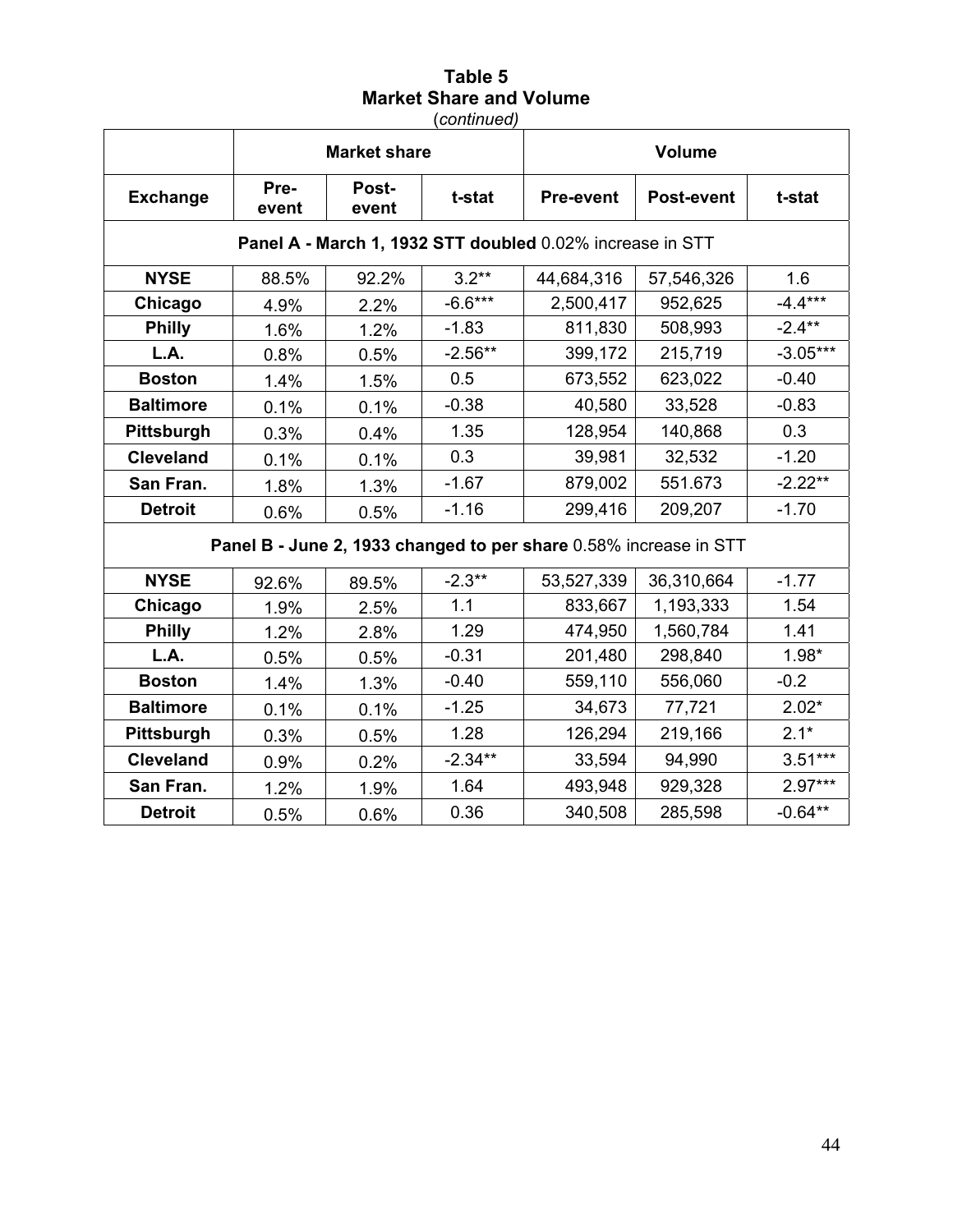(*continued)* 

|                                                                         |               | <b>Market Share</b> |            | <b>Volume</b>    |                                                                                 |            |  |
|-------------------------------------------------------------------------|---------------|---------------------|------------|------------------|---------------------------------------------------------------------------------|------------|--|
| <b>Exchange</b>                                                         | Pre-<br>event | Post-<br>event      | t-stat     | <b>Pre-event</b> | <b>Post-event</b>                                                               | t-stat     |  |
|                                                                         |               |                     |            |                  | Panel C - 1945 reduced for stocks less than \$10 0.40% decrease for a \$5 stock |            |  |
| <b>NYSE</b>                                                             | 89.9%         | 91.7%               | $6.85***$  | 31,357,139       | 39,191,840                                                                      | 15.60***   |  |
| Chicago                                                                 | 2.4%          | 2.2%                | $-1.65$    | 833,666          | 935,333                                                                         | 1.90       |  |
| <b>Philly</b>                                                           | 1.3%          | 0.9%                | $-4.06***$ | 479,070          | 391,742                                                                         | $-2.88**$  |  |
| L.A.                                                                    | 1.5%          | 1.3%                | $-1.83$    | 530,851          | 568,162                                                                         | 0.90       |  |
| <b>Boston</b>                                                           | 1.5%          | 1.0%                | $-5.6***$  | 530,478          | 425,707                                                                         | $-3.33***$ |  |
| <b>Baltimore</b>                                                        | 0.1%          | 0.1%                | 1.12       | 24,778           | 36,422                                                                          | 7.80***    |  |
| Pittsburgh                                                              | 0.2%          | 0.2%                | $-6.8***$  | 84,681           | 77,843                                                                          | $-0.04$    |  |
| <b>Cleveland</b>                                                        | 0.1%          | 0.1%                | 1.75       | 46,095           | 44,436                                                                          | $-0.38$    |  |
| San Fran.                                                               | 1.6%          | 1.4%                | 1.64       | 569,306          | 588,901                                                                         | 1.07       |  |
| <b>Detroit</b>                                                          | 1.2%          | 1.0%                | $-2.47**$  | 425,291          | 451,383                                                                         | 1.27       |  |
| Panel D - July 1966: 25% increase in STT 0.10% increase for a \$5 stock |               |                     |            |                  |                                                                                 |            |  |
|                                                                         |               |                     |            |                  |                                                                                 |            |  |
| <b>NYSE</b>                                                             | 90.2%         | 88.8%               | $-3.50***$ | 173, 174, 234    | 143,574,934                                                                     | $-1.97*$   |  |
| <b>Midwest</b>                                                          | 3.9%          | 4.1%                | 0.97       | 7,533,833        | 6,705,833                                                                       | $-1.00$    |  |
| <b>Philly</b>                                                           | 1.2%          | 1.6%                | $3.51***$  | 2,223,535        | 2,529,249                                                                       | $2.08*$    |  |
| <b>Pacific</b>                                                          | 3.9%          | 4.6%                | $2.32**$   | 7,508,775        | 7,313,173                                                                       | $-0.44$    |  |
| <b>Boston</b>                                                           | 0.6%          | 0.7%                | $2.47**$   | 1,091,162        | 1,137,909                                                                       | 0.76       |  |
| Pittsburgh                                                              | 0.1%          | 0.1%                | $-0.92$    | 110,783          | 85,183                                                                          | $-1.58$    |  |
| <b>Detroit</b>                                                          | 0.2%          | 0.2%                | 0.69       | 338,685          | 299,694                                                                         | $-0.78$    |  |
|                                                                         |               |                     |            |                  | Panel E - August 1975: 25% increase in STT 0.13% increase for a \$5 stock       |            |  |
| <b>NYSE</b>                                                             | 89.0%         | 87.9%               | $-8.95***$ | 448,721,396      | 307,361,199                                                                     | $-4.33***$ |  |
| <b>Midwest</b>                                                          | 4.4%          | 4.8%                | $3.32**$   | 22,025,000       | 16,655,000                                                                      | $-4.33***$ |  |
| <b>Philly</b>                                                           | 1.7%          | 2.0%                | $3.82***$  | 8,613,179        | 6,831,777                                                                       | $-2.05*$   |  |
| <b>Pacific</b>                                                          | 4.0%          | 4.4%                | $2.86**$   | 20,017,213       | 15,522,371                                                                      | $-1.75$    |  |
| <b>Boston</b>                                                           | 1.0%          | 1.0%                | $-0.65$    | 4,959,876        | 3,333,667                                                                       | $-3.65***$ |  |
|                                                                         |               |                     |            |                  | Panel F - August 1978: 25% decrease in STT 0.16% decrease for a \$5 stock       |            |  |
| <b>NYSE</b>                                                             | 88.4%         | 89.1%               | 1.54       | 492,256,231      | 596,529,544                                                                     | $1.98*$    |  |
| <b>Midwest</b>                                                          | 4.8%          | 3.9%                | $-5.34***$ | 26,265,233       | 28,028,860                                                                      | 1.0        |  |
| <b>Philly</b>                                                           | 2.2%          | 2.6%                | 1.84       | 12,515,964       | 18,835,620                                                                      | $5.77***$  |  |
| <b>Pacific</b>                                                          | 3.9%          | 3.7%                | $-1.17$    | 22,498,255       | 27,350,599                                                                      | $2.27**$   |  |
| <b>Boston</b>                                                           | 0.7%          | 0.7%                | $-0.44$    | 4,337,420        | 5,289,851                                                                       | $2.16*$    |  |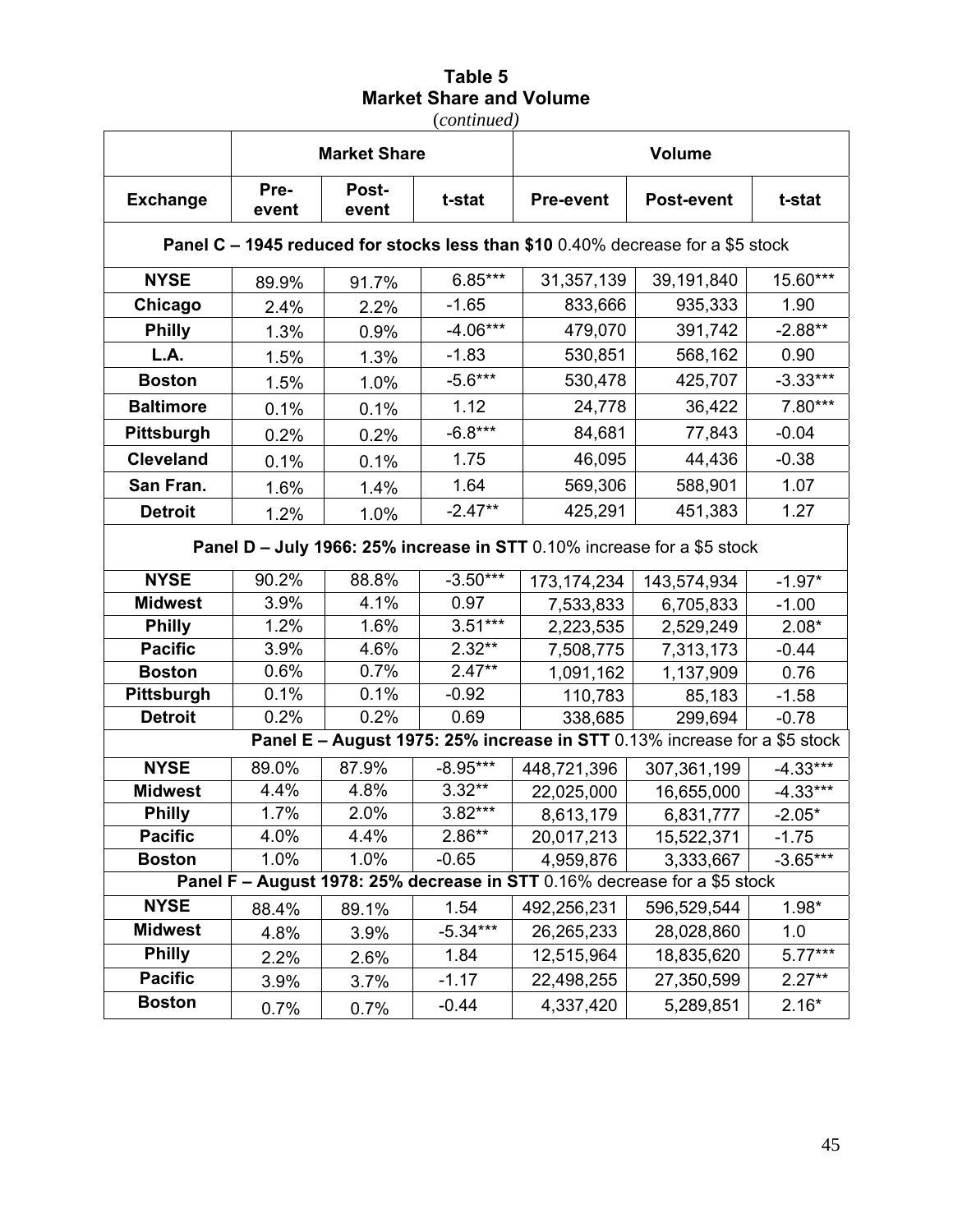(*continued)* 

|                 |                                                                     | <b>Market Share</b> |            |                  | <b>Volume</b>                                                        |           |  |  |
|-----------------|---------------------------------------------------------------------|---------------------|------------|------------------|----------------------------------------------------------------------|-----------|--|--|
| <b>Exchange</b> | Pre-<br>event                                                       | Post-<br>event      | t-stat     | <b>Pre-event</b> | <b>Post-event</b>                                                    | t-stat    |  |  |
|                 | Panel G – October 1979: 30% rebate a 0.14% decrease for a \$5 stock |                     |            |                  |                                                                      |           |  |  |
| <b>NYSE</b>     | 89.0%                                                               | 88.5%               | $-2.00*$   | 651,084,936      | 877,307,085                                                          | $4.7***$  |  |  |
| <b>Midwest</b>  | 3.9%                                                                | 4.4%                | $2.99**$   | 28,811,167       | 43,749,917                                                           | $6.8***$  |  |  |
| <b>Philly</b>   | 2.6%                                                                | 2.9%                | $1.93*$    | 19,110,916       | 28,063,150                                                           | $6.7***$  |  |  |
| <b>Pacific</b>  | 3.8%                                                                | 3.6%                | $-1.25$    | 27,603,845       | 35,440,801                                                           | $3.1**$   |  |  |
| <b>Boston</b>   | 0.7%                                                                | 0.7%                | $-0.81$    | 5,070,833        | 6,652,500                                                            | $3.35***$ |  |  |
|                 | Panel H - October 1980: 60% rebate a 0.20% decrease for a \$5 stock |                     |            |                  |                                                                      |           |  |  |
| <b>NYSE</b>     | 88.5%                                                               | 88.2%               | $-1.07$    | 877,307,085      | 996,396,401                                                          | 1.8       |  |  |
| <b>Midwest</b>  | 4.4%                                                                | 4.9%                | $2.79**$   | 43,749,917       | 55,343,917                                                           | $3.4***$  |  |  |
| <b>Philly</b>   | 2.9%                                                                | 2.8%                | $-0.31$    | 28,063,150       | 31,858,280                                                           | $3.6***$  |  |  |
| <b>Pacific</b>  | 3.6%                                                                | 3.4%                | $-1.50$    | 35,440,801       | 38,225,695                                                           | 1.02      |  |  |
| <b>Boston</b>   | 0.7%                                                                | 0.6%                | $-1.46$    | 6,652,500        | 7,192,333                                                            | 0.92      |  |  |
|                 |                                                                     |                     |            |                  | Panel I - October 1981: 100% rebate a 0.40% decrease for a \$5 stock |           |  |  |
| <b>NYSE</b>     | 88.2%                                                               | 87.4%               | $-4.14***$ | 996,396,401      | 1,149,472,970                                                        | $2.06*$   |  |  |
| <b>Midwest</b>  | 4.9%                                                                | 5.7%                | $6.04***$  | 55,343,917       | 75,550,417                                                           | $4.24***$ |  |  |
| <b>Philly</b>   | 2.8%                                                                | 2.8%                | 0.11       | 31,858,280       | 37, 151, 226                                                         | $2.67**$  |  |  |
| <b>Pacific</b>  | 3.4%                                                                | 3.5%                | 0.96       | 38,225,695       | 46,700,845                                                           | 2.2       |  |  |
| <b>Boston</b>   | 0.6%                                                                | 0.6%                | $-3.41***$ | 7,192,333        | 7,445,000                                                            | 0.5       |  |  |

**\*\*\*, \*\*,\* Denote significant at the 0.01, 0.05 and the 0.10 level respectively.**